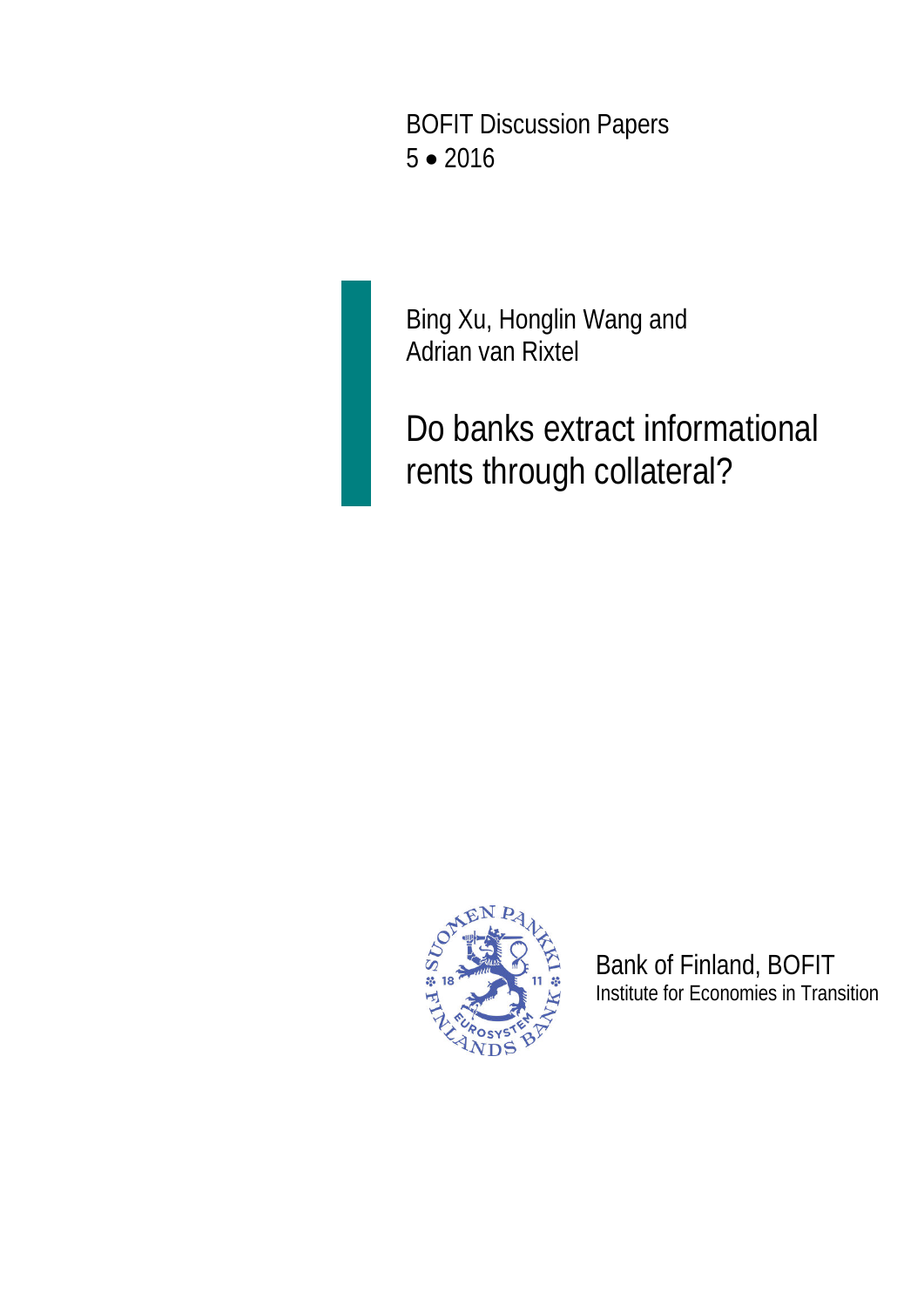BOFIT Discussion Papers Editor-in-Chief Zuzana Fungáčová

BOFIT Discussion Papers 5/2016 17.3.2016

Bing Xu, Honglin Wang and Adrian van Rixtel: Do banks extract informational rents through collateral?

ISBN 978-952-323-096-5, online ISSN 1456-5889, online

This paper can be downloaded without charge from http://www.bof.fi/bofit.

Suomen Pankki Helsinki 2016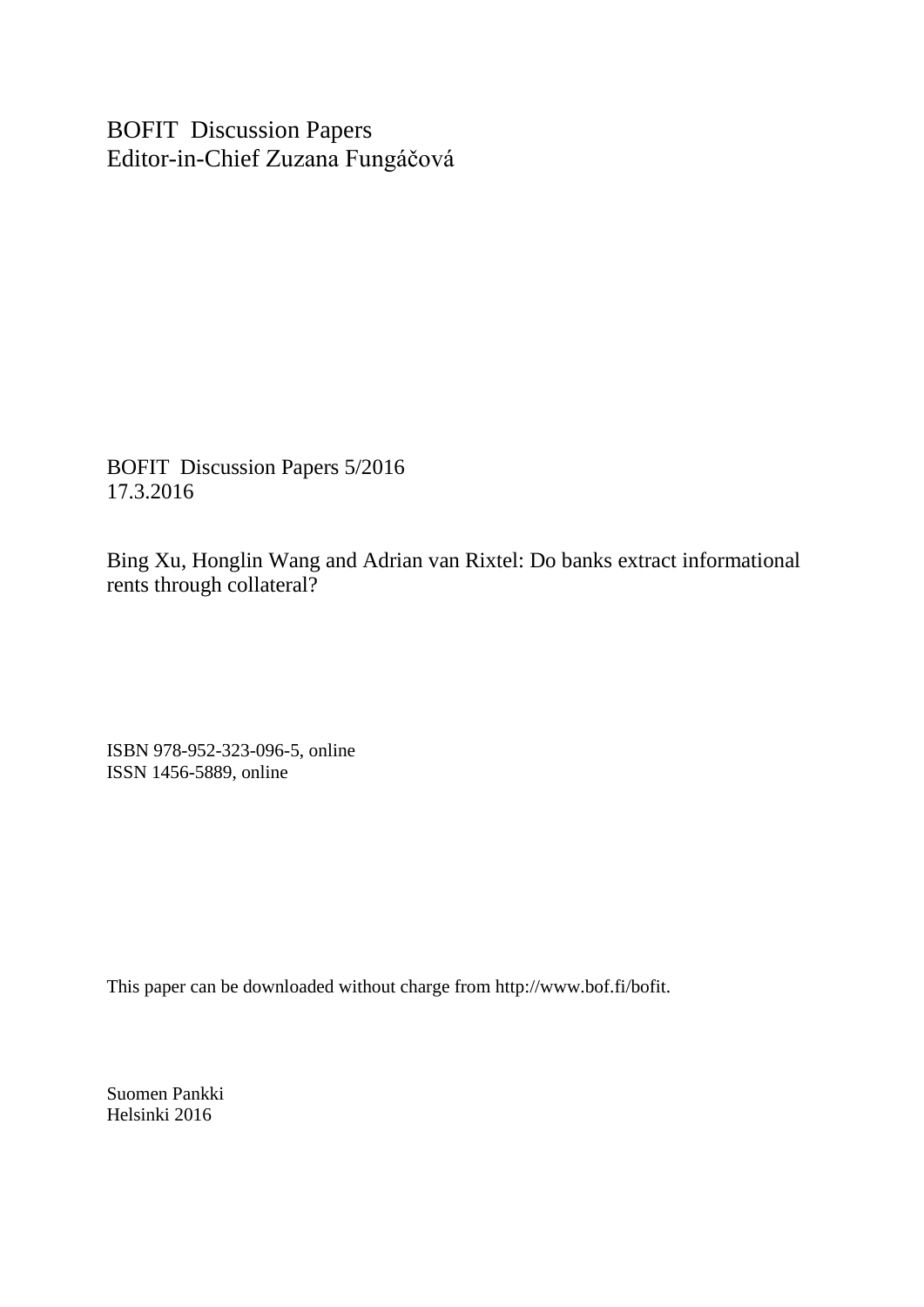# **Contents**

#### [Abstract](#page-3-0) 4

| 1              |                                                                                          |  |
|----------------|------------------------------------------------------------------------------------------|--|
| 2              |                                                                                          |  |
|                |                                                                                          |  |
|                | Relationship lending and market structure as determinants of collateral<br>2.1.1         |  |
|                |                                                                                          |  |
|                | 2.1.2                                                                                    |  |
|                | Equity IPOs as strategy to identify informational rent extraction  18<br>2.1.3           |  |
|                | 2.1.4                                                                                    |  |
|                |                                                                                          |  |
| 3              |                                                                                          |  |
|                |                                                                                          |  |
|                |                                                                                          |  |
|                | Do relationship lending and market structure determine collateral incidence? 25<br>3.2.1 |  |
|                | 3.2.2                                                                                    |  |
|                | 3.2.3                                                                                    |  |
|                | 3.2.4                                                                                    |  |
| $\overline{4}$ |                                                                                          |  |
|                |                                                                                          |  |
|                |                                                                                          |  |
|                |                                                                                          |  |
| 5              |                                                                                          |  |
|                |                                                                                          |  |
|                |                                                                                          |  |
| 6              |                                                                                          |  |
|                |                                                                                          |  |
|                |                                                                                          |  |
|                |                                                                                          |  |
| 7              |                                                                                          |  |
|                |                                                                                          |  |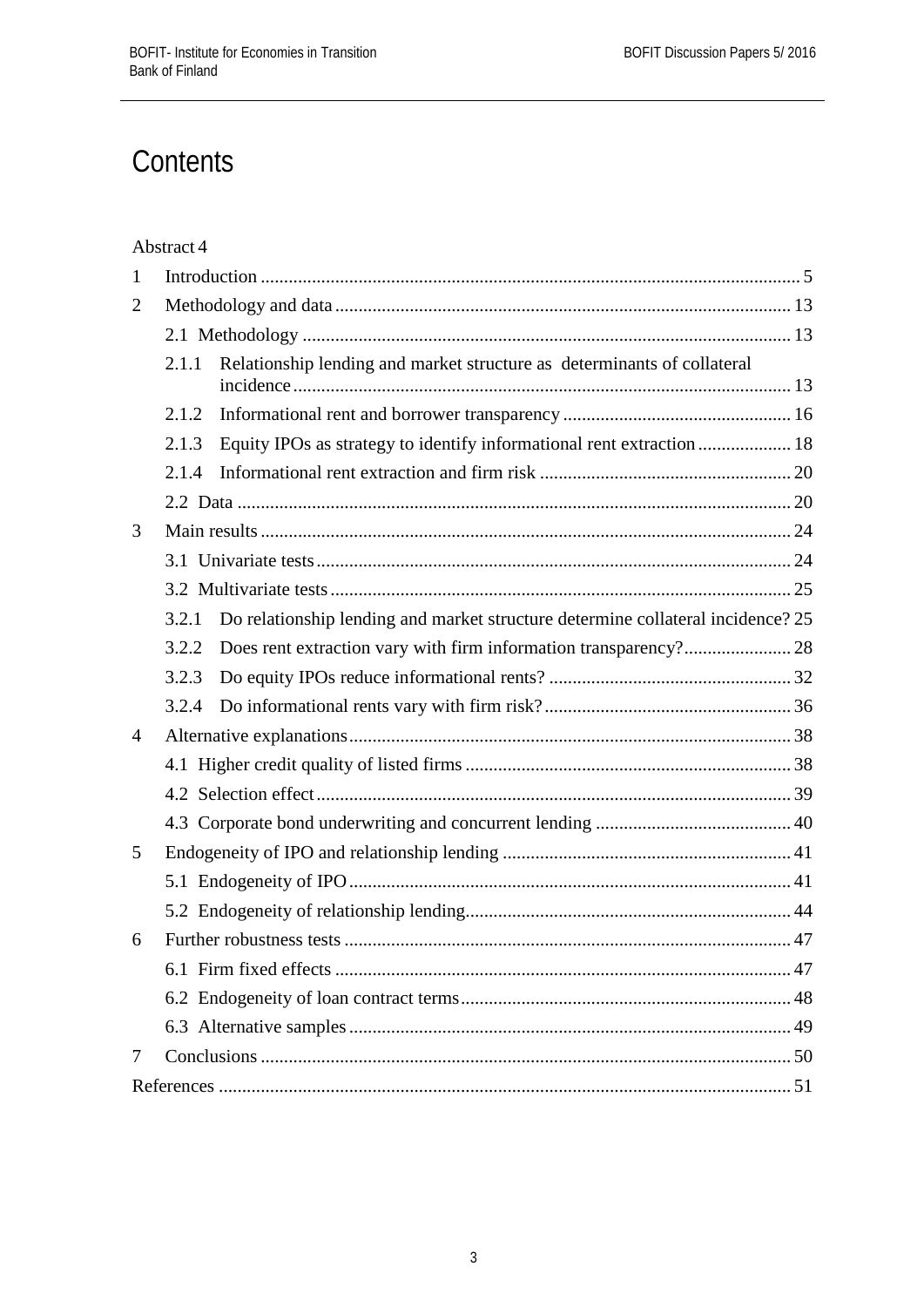# Bing Xu, Honglin Wang and Adrian van Rixtel Do banks extract informational rents through collateral?

# <span id="page-3-0"></span>Abstract

This paper investigates if relationship lending and bank market concentration permit informational rent extraction through collateral. We use equity IPOs as informational shocks that erode rent seeking opportunities. Using unique loan data from China, we find collateral incidence increases with relationship intensity and bank market concentration for pre-IPO loans, while these effects are moderated post-IPO. We further discover after an IPO, rent extraction is moderated for safe firms but intensified for risky firms. These results are not driven by differences or changes in financial risks. Ours is the first investigation on collateral determinants for China with loan-level data.

#### JEL Classification: G21, L11.

Keywords: informational rents, collateral, relationship lending, market structure, IPOs, China**.**

**Bing Xu**, orcid.org/0000-0001-7370-0970. Universidad de Carlos III Madrid, Calle Madrid 126, Getafe, 28903 Madrid, Spain. Email: xuduan\_nju@hotmail.co.uk.

**Adrian Van Rixtel**, orcid.org/0000-0003-4000-2687. Bank for International Settlements. Banco de Espana, Avenida de Brasil 40, 7 izquierda, 28020 Madrid, Spain. Email: adrian.van\_rixtel@bde.es.

**Honglin Wang**, orcid.org/0000-0001-9579-5261. Hong Kong Institute for Monetary Research, Jingxu Road 666, Pudong, Shanghai, China. Email: wanghonglinmail@yahoo.com.

We thank Yue Ma, Jun Qian, Chen Lin, Dong He, Hongyi Chen, Michael Chui, Hao Zhou, Hong Zhang, Anil Jain, and the participants at the 2015 China conference of the Hong Kong Institute for Monetary Research (HKIMR), 7th IFABS international conference, XX LACEA annual meeting, PBC School of Finance at Tsinghua University, Fudan University, People's bank of China (Shanghai), internal seminars in the BIS, HKIMR, and Bank of Finland's Institute for Economies in Transition (BOFIT) for very constructive comments and helpful suggestions. Bing Xu thanks the hospitality of HKIMR and BOFIT for hosting his visit. All remaining errors are ours. The views expressed in this paper are the authors' and do not necessarily reflect those of the Hong Kong Institute for Monetary Research or the Bank for International Settlements.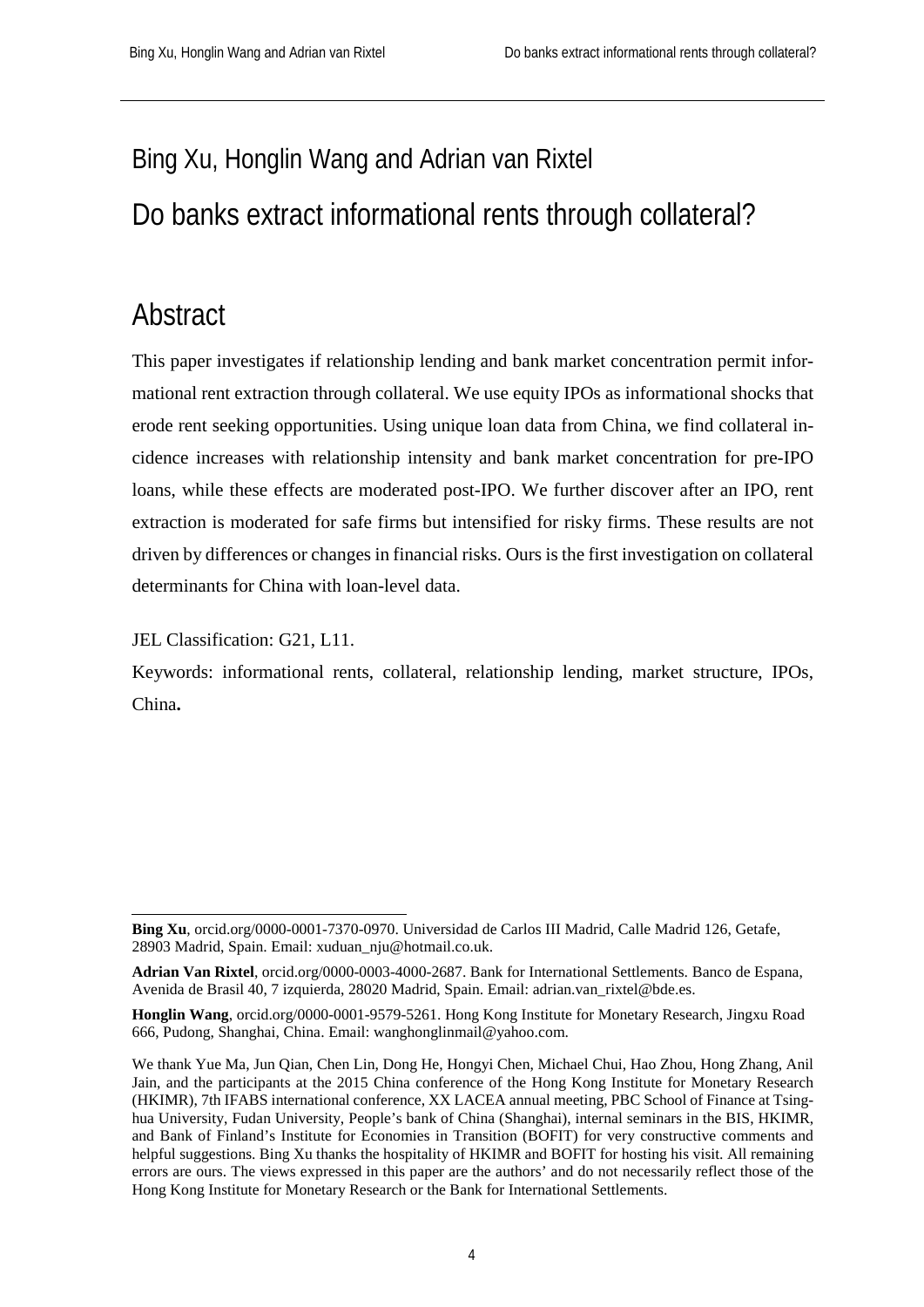# <span id="page-4-0"></span>1 Introduction

Banks accumulate proprietary information about borrowers through lending relationships, which create informational asymmetries between "inside" banks that are already lending to a firm and "outside" banks that currently are not (Santos and Winton, 2008). Besides relationship lending, recent theoretical studies have highlighted that concentrated bank market structure also facilitates information asymmetry among lenders (e.g. Dell'Ariccia et al., 1999; Dell'Ariccia, 2001). As informed banks accumulate inside information about their borrowers, the adverse selection problem facing non-lenders grows. Consequently, borrowers face higher switching costs and inside banks are in a position to request harsher loan conditions than would prevail were all banks symmetrically informed, in other words, inside banks can charge informational rent. Empirical validation of informational rent extraction theory mainly focus on lending rates (see e.g. Hale and Santos, 2009; Schenone, 2010), and non-price terms are largely unexplored. Furthermore, existing studies mainly investigate if relationship lending facilitates informational rent extraction (Sharpe, 1990; Rajan, 1992), while the possibility that concentrated bank market structure can play a similar role has not been empirically validated. In this paper, we intend to fill this gap by examining if inside information, obtained through both relationship lending and concentrated market structure, allows banks to extract informational rents through collateral. In so doing, we use equity IPOs of borrowers as information releasing shocks that erode information based rent seeking opportunities. Using a unique hand-collected loan level dataset from China, our evidence suggests proprietary information does allow rent extraction through collateral for pre-IPO loans, while this effect is greatly moderated for post-IPO loans.

Why would banks be incentivized to charge more collateral than is justified by borrower risks? The theoretical models of collateral provide a few insights. Lenders often demand collateral because it: mitigates ex-post borrower moral hazard problems (e.g. Boot et al., 1991), signals the credit quality of borrowers (Bester, 1985; Besanko and Thakor, 1987) and minimizes loan losses when borrowers default (Berger and Udell, 1990). These features imply that collateral is valuable to banks not only in the case of default, but at all stages of the lending process. Collateral is particularly important in markets where banks lack sufficient tools or expertise to price credit risks, or are prevented from doing so because of price regulations. In the case of China, an additional incentive to request collateral is to reduce the personal risks facing by loan officers, as the loan officer responsibility system introduced in 2002 holds individual loan officers accountable for bad loans (Qian et al., 2015). In practice,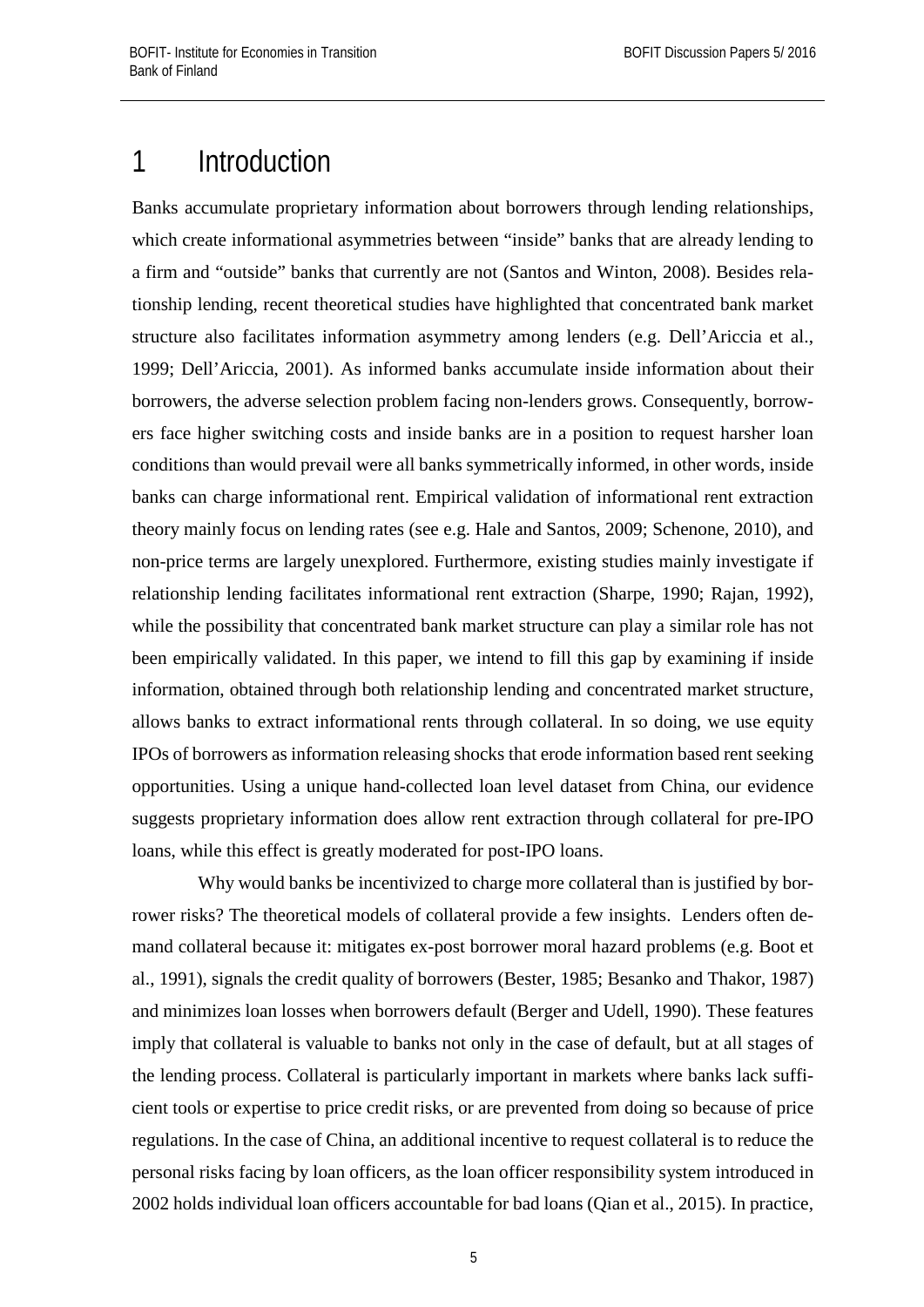collateral is widely imposed in bank lending markets across a broad range of countries in general and in emerging market economies in particular (see e.g. Menkhoff et al.,  $2006$ ).<sup>[1](#page-5-0)</sup> In our view, the important role of collateral warrants an in-depth empirical analysis of its potential use in charging rents from borrowers.

Informational rent depends crucially on the existence of informational asymmetry between lenders and non-lenders (Schenone, 2010). The role of relationship lending in facilitating this information asymmetry has been well established (Sharpe, 1990; Rajan, 1992). What's far less obvious is that a similar role can be played by concentrated bank market structure. We discuss briefly a sequence of theoretical advances that have related market structure to the information distribution among lenders, which in turn interact with banks' strategic behavior in determining lending policies and standards (e.g. Dell'Ariccia, 2001; Marquez, 2002; Dell'Ariccia and Marquez, 2006; Hauswald and Marquez, 2006). [2](#page-5-1) First, information extraction is likely to be less effective in markets composed of many small banks instead of a few large banks (Marquez, 2002). Concentrated markets also allow for better protection of proprietary information, preventing spill-overs to competitors, as banks with larger market shares have higher incentives and capacity to maintain this informational advantage. Therefore, concentrated lending markets not only consolidate market shares, but also protect proprietary information about borrowers. Second, different market structures associated with different implied levels of competition, may also affect the incentive of banks to accumulate information. Increased competition reduces the rent that banks can extract, reducing the incentive to generate information through credit evaluation (Hauswald and Marquez, 2006). More outside borrowing options for firms in less concentrated markets also inhibit the (re)usability of information and diminishes its value, as firms can switch banks easily, therefore banks are incentivized to invest less in information production (Boot and Thakor, 2010; Chan et al., 1986; Berlin and Mester, 1999).<sup>[3](#page-5-2)</sup> Third, because of limited

<span id="page-5-0"></span><sup>&</sup>lt;sup>1</sup> According to the World Bank Enterprise Surveys, collateral is required in 75% of the loans taken out worldwide, and the lack of collateral constitutes one of the primary obstacles to external finance. Se[e http://www.en](http://www.enterprisesurveys.org/)[terprisesurveys.org/](http://www.enterprisesurveys.org/)

<span id="page-5-1"></span><sup>&</sup>lt;sup>2</sup> We restrict ourselves to theories that relate bank market structure to information asymmetry among lenders. Other theories (not crucially related to information asymmetry among lenders) also provide predictions. For instance, Manove et al. (2001) propose a "lazy bank" model in which banks choose between screening the borrower or ask for collateral. They argue that intensified competition would favor bank laziness by reducing screening and requesting more collateral. Hainz et al. (2013) propose that bank competition makes screening more effective. Hence, collateral – an alternative to screening – is less common in competitive markets. Inderst and Muller (2007) develop an inside lenders'-based model of collateral which does not assume the existence of information asymmetries on the borrower's side. These authors predict that the incidence of collateral is higher in more competitive markets.

<span id="page-5-2"></span><sup>&</sup>lt;sup>3</sup> If increased competition makes differentiation from outside banks more important, inside banks should acquire information more intensely (Boot and Thakor, 2000 and 2010).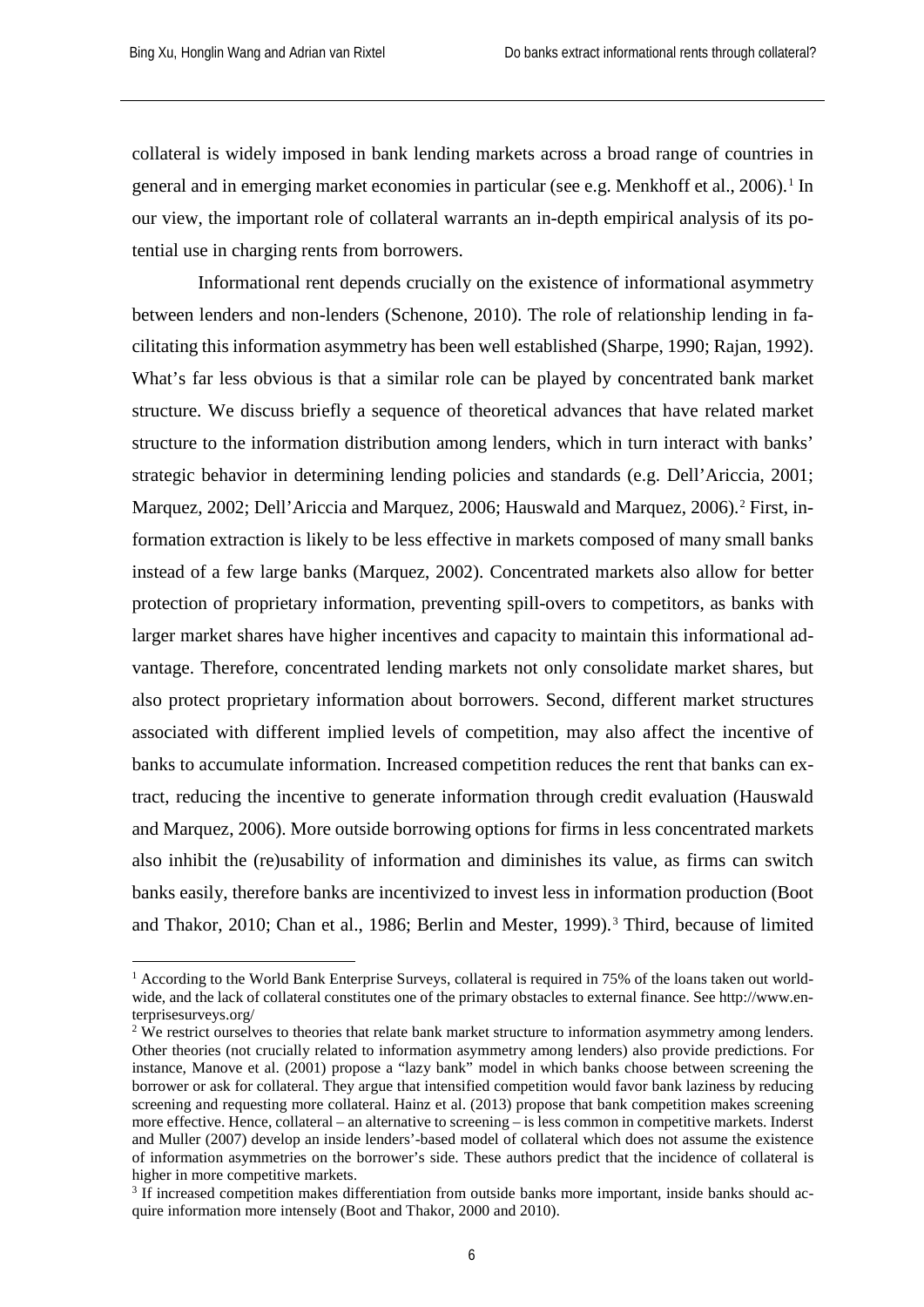outside options, firms are likely to borrow more often from the same lenders in concentrated markets, which allow these banks to accumulate more private information. Lastly, consolidation of proprietary information in concentrated markets deters the entry of new banks, as new entrant banks face larger adverse selection problems. Thus, information consolidation further increases the degree of market concentration and reinforces the information monopoly of incumbent banks (Dell'Ariccia et al., 1999; Dell'Ariccia, 2001). To sum up, these arguments suggest that concentrated markets allow for a more efficient extraction of private information and provide stronger incentives to obtain it; offer better protection from this information spilling over to competitors (outside banks); and deters competitors from entering the market which reinforces any information monopolies. A straightforward implication is that concentrated markets may also facilitate informational rent extraction. The role of concentrated market structure in extracting informational rents, however, receives very little attention in the empirical literature.

One of the main difficulties facing this research is isolating informational rent extraction from alternative theories that predict the same empirical results. In terms of relationship lending, at least three theories other than informational rent extraction can predict the same positive impact of relationship lending on collateral. Longhofer and Santos (2000) suggest that pledging collateral improves the seniority of a bank's debt claims, which incentivizes the bank to engage in ongoing, long-term, valuable lending relationships. Borrowers benefit from this, because bank seniority induces relationship lenders to provide support to distressed borrowers, as the senior debtors benefit the most from a turn-around of the firm.<sup>[4](#page-6-0)</sup> Dewatripont and Maskin (1995) highlight another potential cost of relationship lending which hinges on the observation that relationship lenders have an incentive to extend further credit in the hope of recovering loans granted previously when a borrower is in financial stress. Anticipating the ex-post realization of this "soft budget constraint", the borrower is not sufficiently incentivized to make an effort ex-ante to prevent such an adverse outcome. Collateral is therefore more likely to be requested when a bank-firm relationship intensifies to solve this soft budget constraint problem (Boot, 2000). Both theories suggest that, as borrower risk increases, relationship lenders are more likely to request collateral because the likelihood of engaging in a future rescue increases or the soft budget constraint problem intensifies. Lastly, Menkhoff et al. (2006) suggests that banks may extend relationship length

<span id="page-6-0"></span> <sup>4</sup> See Elsas and Krahen (2000) for further discussion and empirical testing of this argument. Their results indicate that house banks require more collateral as compensation for their active involvement in the restructuring of distressed borrowers.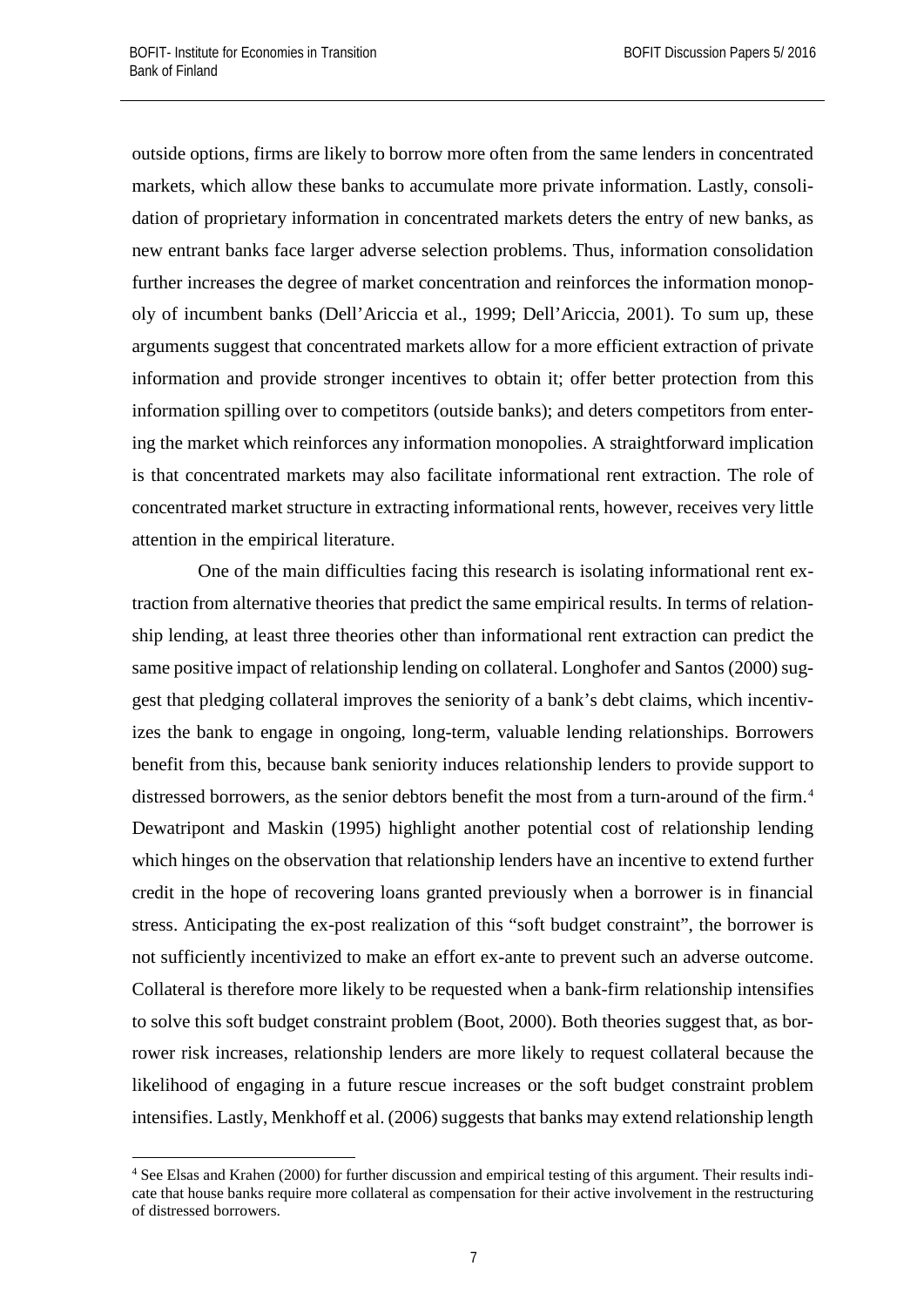(intensity) to minimize the per unit fixed costs associated with evaluating and monitoring collateral ("cost minimization incentive"), which *de facto* produces a positive correlation between collateral and relationship duration (intensity). In terms of bank market concentration, the positive impact of market concentration on collateral may also be explained by bank market power, i.e. banks can exploit their sheer market power in concentrated markets by imposing more stringent collateral requirements (Hainz, 2003; Berlin and Butler, 2002).

Informational rent extraction depends crucially on information asymmetries among inside and outside lenders, while this precondition is not conducive to the core argument in alternative theories. This observation leads to an intuitive identification strategy: if inside banks extract informational rents through collateral, their ability to do so should be moderated after some exogenous shock that reduces information asymmetry between inside and outside banks. If this moderated effect is not validated empirically, one can reject the informational rent hypothesis and attribute the higher incidence of collateral of inside banks to competing theories. To this end, we follow Schenone (2010) and introduce equity IPOs of borrowing firms as such a shock<sup>[5](#page-7-0)</sup>. Equity IPOs are a credible channel to disseminate previously proprietary information through compulsory financial reporting, public auditing, financial analysts' research and movements in stock prices. As this new information is made public to all banks, the informational monopoly position of inside banks is eroded, and the adverse selection problem facing outside banks is alleviated, leading to a lesser likelihood of rent extraction for post-IPO loans than for pre-IPO loans. One crucial part of the methodology is to control for shifts in firm risks around IPOs or differences in risks between listed and unlisted firms, so that any changes in behaviour can be attributed to changes in information asymmetries, instead of differences in credit risks. We control for this by introducing a large amount of information on firm risk characteristics both before and after the IPO, and later perform additional robustness tests, which are discussed shortly. To the best of our knowledge, ours is the first paper to use equity IPOs to identify whether banks charge informational rents through collateral.

Unlike most studies that employ data for advanced economies, our testing ground is China. Chinese bank lending markets are ideal for our research for several reasons. First, China is a bank-based economy that for many years has been characterized by strict interest rate controls, many of which remain in place as of today. This suggests that banks have less

<span id="page-7-0"></span> <sup>5</sup> A similar approach is taken by Santos and Winton (2008) and Hale and Santos (2009) using corporate bond IPOs as such shock. These papers together with Schenone (2010) investigate informational rent extraction through lending rates.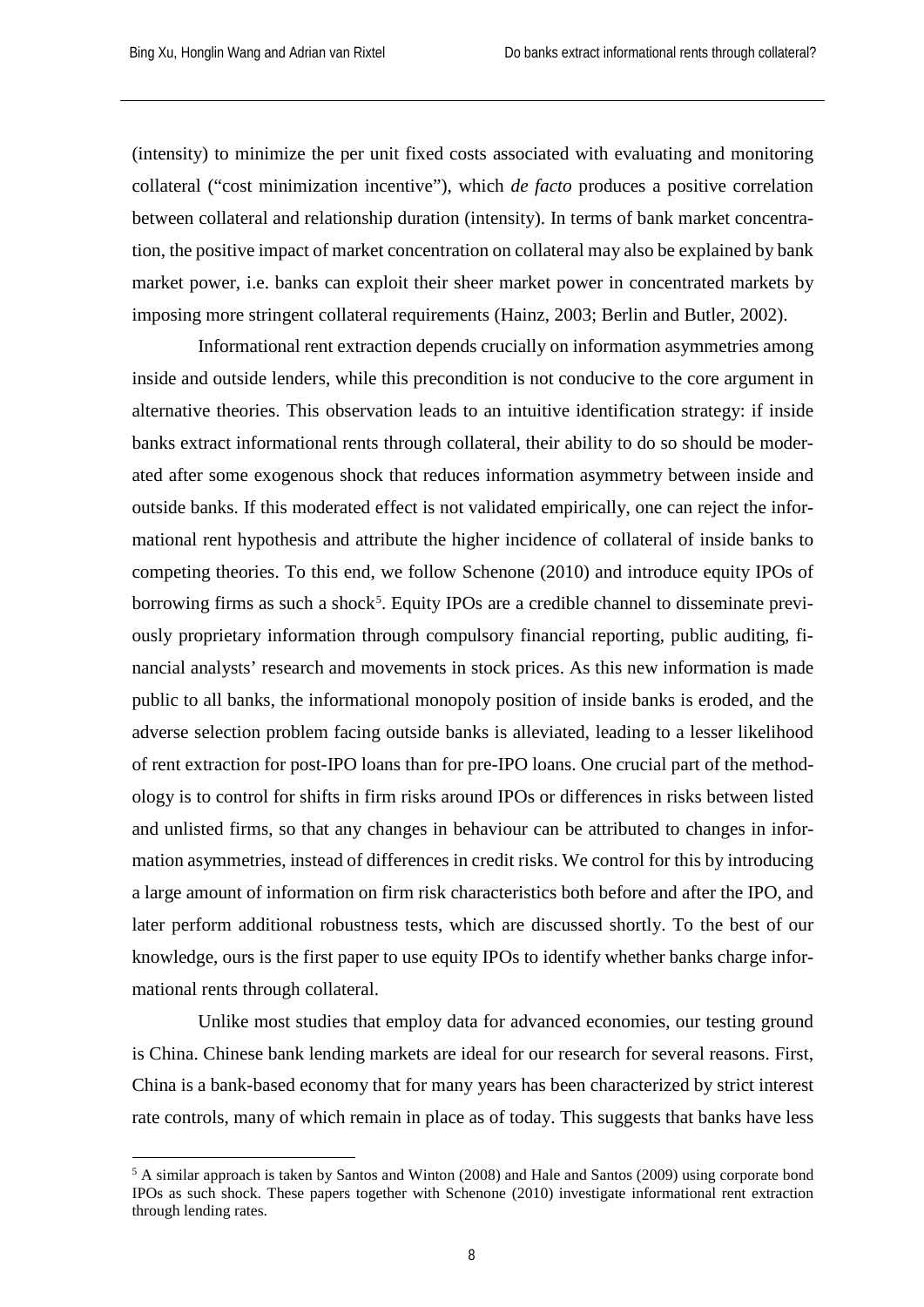discretion in setting prices compared to their counterparts in advanced economies, making rent extraction through collateral an attractive alternative. Second, lending markets in China are relatively segmented and offer significant variation across regions and time. This feature allows us to test if collateral requirements vary with the information configurations embedded in regional bank market structures. Third, the particular features of equity IPO regulations and procedures in China make it a valid choice as an exogenous informational shock. Firms might expect to go public at some point, but the exact timing of an IPO depends on the approval by the China Securities Regulatory Commission (hereafter the CSRC), which is unpredictable and exogenous to both banks and firms, suggesting that adjustments of loan contract terms prior to an IPO are hardly economically viable. We manually collect information on loans taken out by firms listed at the Shenzhen Stock Exchange, both before and after their listing. Focusing on a sample of firms that have completed their IPOs will bias against finding informational rent extraction because these firms are generally large, and information about these firms is more symmetrically distributed among lenders. [6](#page-8-0)

We report five main findings. First, all else equal, a high relationship intensity and concentrated market structure are associated with a higher incidence of collateral, and these effects are less pronounced for transparent firms. Furthermore, we find that there is a boundary transparency level beyond which informational rent extraction becomes infeasible.

Second, when applying IPOs as an informational shock, we find for pre-IPO originated loans the likelihood of collateralization increases with relationship intensity, while this effect is greatly moderated for post-IPO loans. In some specifications, it is no longer significant in predicting collateral incidence. In contrast to Schenone (2010), which shows that the lending spread is decreasing with relationship intensity once a borrower is listed, we do not find a similar pattern for collateral. The relatively low degree of competitiveness in the Chinese banking sector relative to that in the United States might explain this result.[7](#page-8-1)

Third, the likelihood of collateral increases with the degree of market concentration both before and after the IPO, but the effect is moderated for post-IPO loans. This finding supports the hypothesis that concentrated markets facilitate information asymmetries among

<span id="page-8-0"></span> $6$  Berger et al. (2011) point out that testing informational rents related to relationship lending by using a sample of small firms could bias the results towards a positive coefficient for the relationship lending variable, because small and opaque firms are precisely the ones required to pledge collateral (according to "observed-risk" hypothesis), and banks tend to use relationship lending to deal with these informational opaque firms.

<span id="page-8-1"></span> $7$  If the relationship lender is facing limited competition (for instance due to restrictions on business scope, geographical restrictions on branch expansion and funding limitations for potential competitors), this bank will not share rents (surpluses) with borrowers or soften its lending standards relative to transaction based lenders simply because its informational advantage is diminished after its IPO.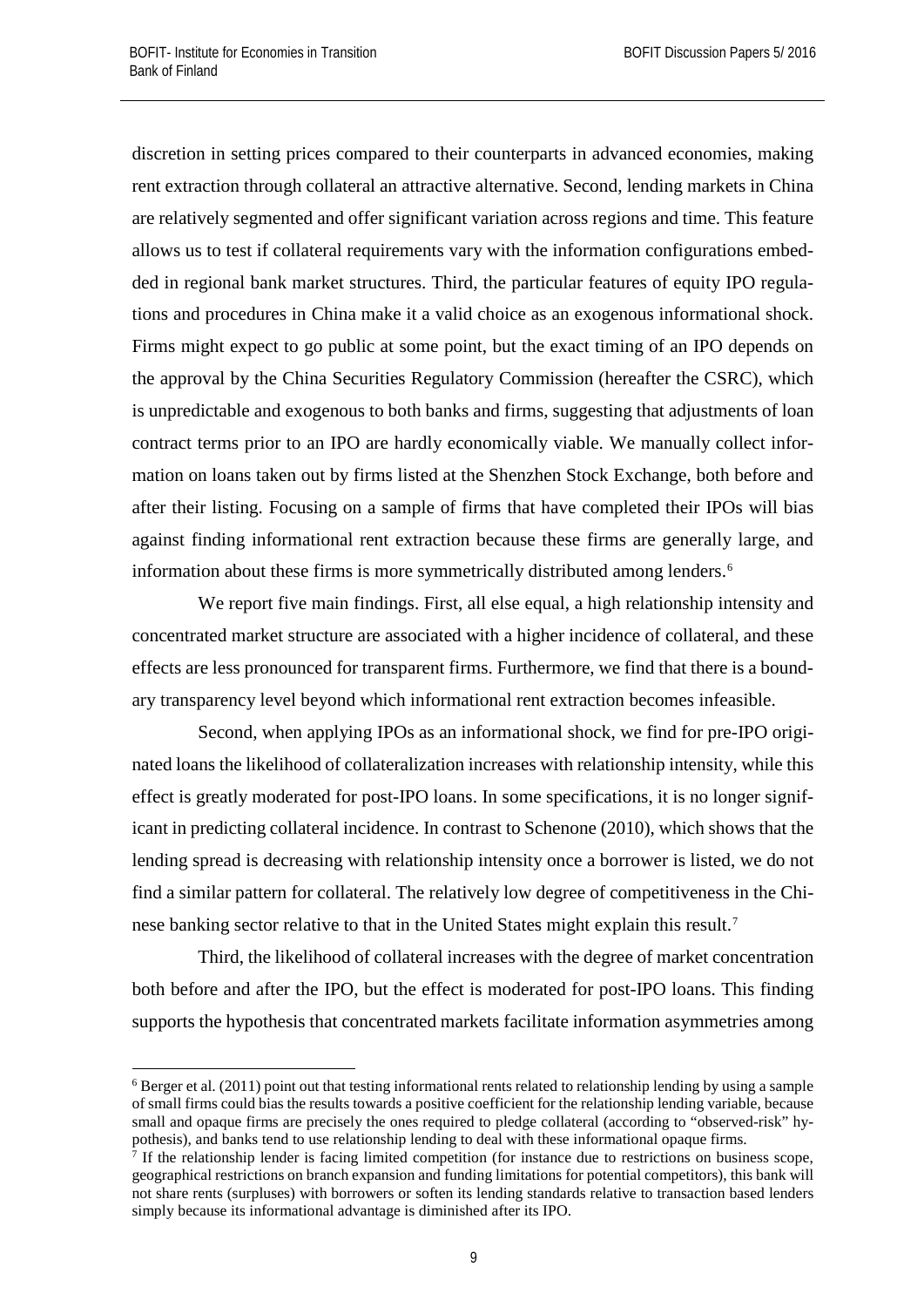lenders and hence are associated with a higher likelihood of rent extraction through collateral. Unlike relationship intensity, the impact of market structure on collateral remains significantly positive and economically large for post-IPO loans. This lends some support to the idea that pure market power stemming from concentrated market structures may allow banks to charge rents, regardless of the level of information asymmetries existing among banks (Hainz, 2003; Berlin and Butler, 2002).

Fourth, using a novel measure of firm risk, that is whether a firm's first IPO application was rejected by the CSRC, we find once information about a firm's risk is made public after IPO, rent extraction through collateral is moderated for safe firms but intensified for risky firms. This result is in line with the theoretical prediction of Rajan (1992) that informed banks are more able to extract rents from risky firms than safer ones. Our finding further complements Hale and Santos (2009) who report similar results with lending rates.

Finally, we find that firms with higher credit risk are more likely to pledge collateral, a result consistent with the "observed-risk" hypothesis (e.g. Boot et al., 1991; Boot and Thakor, 1994). Furthermore, our evidence shows private firms are much more likely to pledge collateral compared with state-owned firms, adding to previous findings that private firms in China are charged with higher lending rates in a state-dominant banking system (Cull and Xu, 2003; Allen et al., 2005). To the best of our knowledge, ours is the first paper to investigate collateral in Chinese banking markets with loan-level data<sup>[8](#page-9-0)</sup>.

Our findings are largely consistent with the informational rent extraction hypothesis, subject to two important caveats: firstly, our results could be justified by alternative theories and, secondly, the potential endogeneity issue of key variables in our equations could bias our results. We proceed by contrasting the informational rent hypothesis with three alternative explanations. Firstly, both "bank seniority theory" and "soft-budget constraint theory" highlight the possibility that relationship lenders require less collateral for financially healthier firms. If listed firms are financially sounder than unlisted firms and our framework has not fully controlled this difference, the moderated effect of relationship lending on collateral for post-IPO loans could be explained by these theories. We apply three tests to address this concern. First we investigate if listed firms are financially healthier than unlisted ones by comparing observed risk proxies. We do not find supporting evidence either in our

<span id="page-9-0"></span> <sup>8</sup> Very few studies have investigated the determinants of collateral in China. Notable exceptions include Firth et al. (2012) and Chen et al. (2013). However, none of these studies investigate the determinants of collateral at the *loan-level* or pay attention to the importance of relationship lending and market structure for the incidence of collateral, as well as how changes in information asymmetries among lenders may affect these linkages.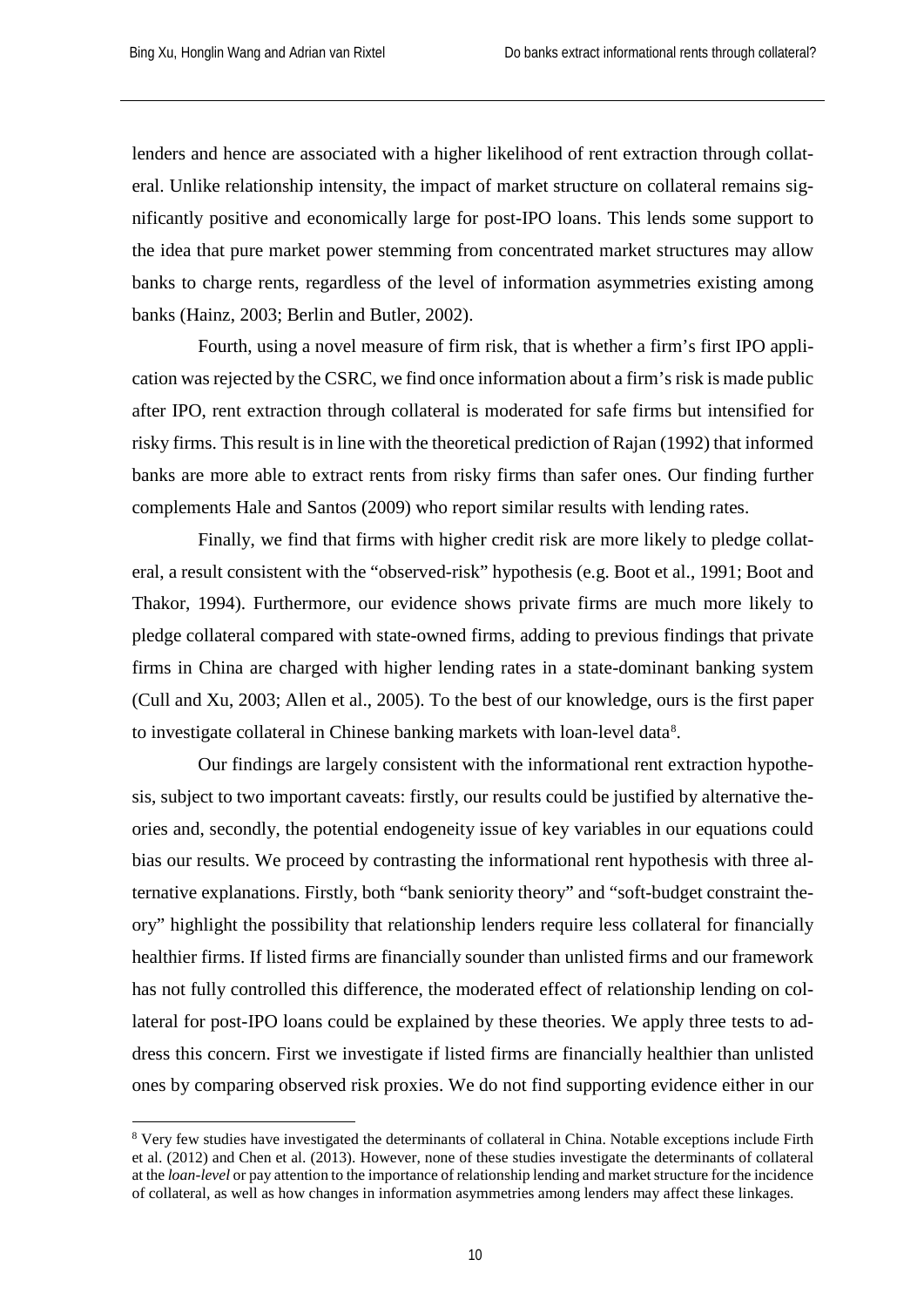own sample or from previous studies investigating this issue. Then, to address potential selection bias caused by observables, we employ the propensity score matching method to generate a matched sample of loans that are "identical" in every aspect, expect for the borrower's listing status. We re-estimate the baseline model on this matched sample. Unreported results on this matched sample remain quantitatively unchanged. Lastly we address unobserved risk differences using a recursive bivariate probit model with instrumental variable, which are discussed below.

The second alternative explanation is related to selection effects in credit quality: suppose the relationship dependent listed firms that obtain loans are on average safer than relationship dependent unlisted firms, while the relationship non-dependent listed firms that obtain loans are on average riskier than relationship non-dependent unlisted firms. This selection effect could explain the moderated effect of relationship lending on collateral for post-IPO loans. We perform difference-in-difference tests for observed risk proxies broken down by whether a firm is relationship dependent and whether the loan is borrowed after an IPO. We do not find evidence to support this explanation. As a further robustness test, we employ the propensity score matching method to find matching firms that differ only in their relationship dependency within both pre- and post-IPO loans samples, and compare the average treatment effects of relationship dependency on collateral between these two samples. In this way, we can discard the alternative explanation, that some unobserved shifts in firmrisk or heterogeneous dynamics of risk shifting due to the IPO, drive our results because we compare matching firms within both pre- and post-IPO samples. For our pre-IPO sample, we find that relationship dependent firms are on average 10–12% more likely to pledge collateral than non-dependent firms, while no such difference exists for our post-IPO sample (Internet Appendix A).

The third alternative explanation is that banks exchange better loan conditions (lower likelihood of collateral) for corporate bond underwriting business<sup>[9](#page-10-0)</sup>. This behavior could also result in a moderated effect of relationship lending on collateral for post-IPO

<span id="page-10-0"></span><sup>&</sup>lt;sup>9</sup> If firms issued for the first time in public corporate bond markets (e.g. bond IPO) prior to their equity IPO, the latter may not serve as the sole significant event of information equalization, as corporate bond IPOs also require extensive information disclosure. This issue is not a major concern in our sample, because only three firms issued corporate bonds before their equity IPO, which does not affect our choice of equity IPOs as the main information disclosure events. Another issue is that commercial banks may promise favorable loan contract terms in exchange for underwriting a firm's equity IPO, which can lead to alternative explanations of our results (see discussion in Schenone, 2010). This concern is alleviated in China, because equity IPOs are strictly underwritten by security firms instead of commercial banks.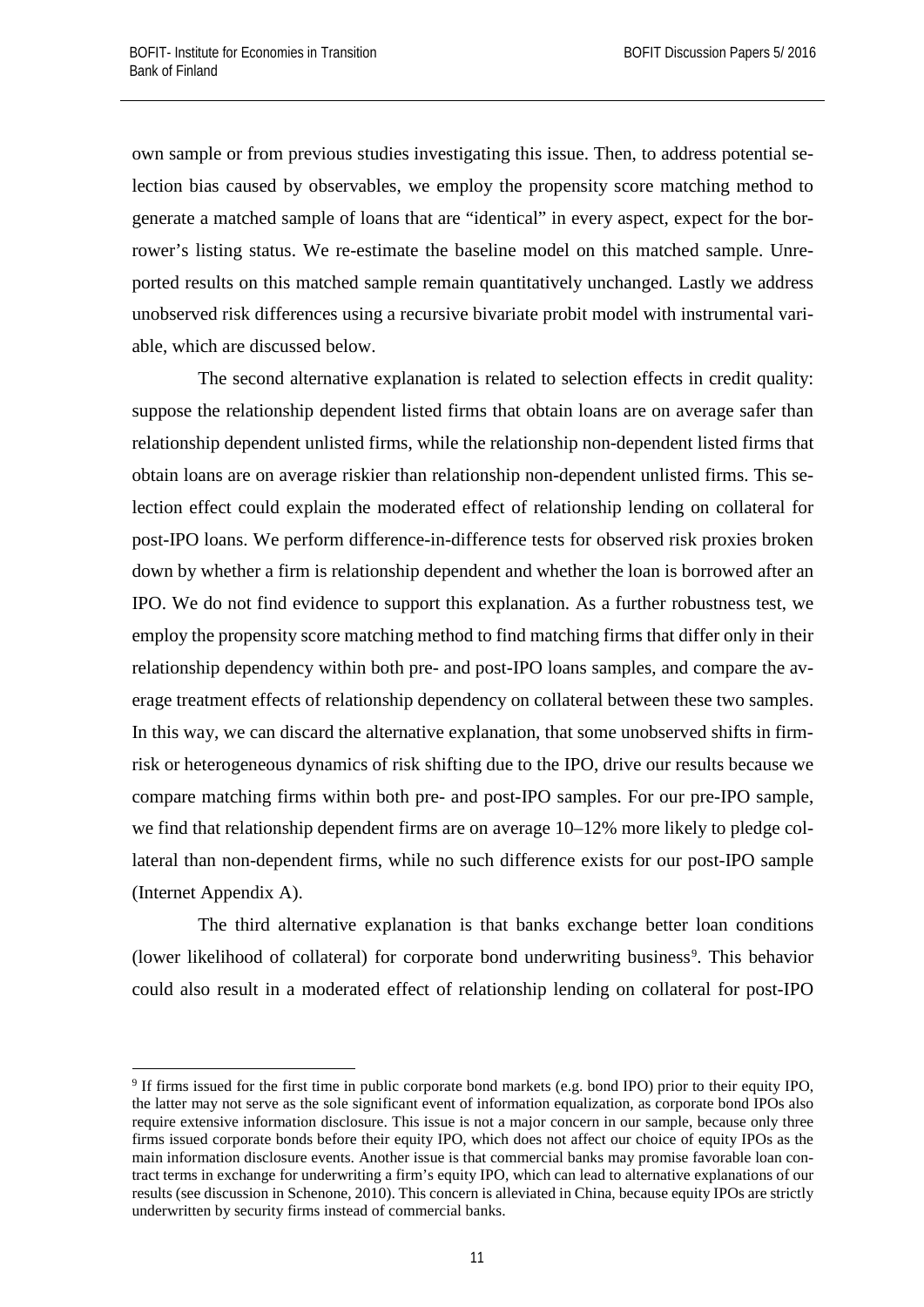loans, given that most of the firms issue bond IPOs after equity IPOs, and relationship lenders are involved intensively on bond IPOs. To isolate this alternative explanation, we reestimate the baseline model on samples of loans that were originated before bond IPOs. We find this explanation cannot dismiss the rent-extraction hypothesis.

Our previous framework relies on an important assumption that IPO and relationship lending variables are exogenous. In reality, both could be endogenous due to omitted variables thereby generating biased estimation. For instance, there could be uncontrolled variables that improve a firm's chances of being listed and at the same time reduces collateral requirement. Therefore the moderated effect of relationship lending on collateral for post-IPO loans could be a result of an unobserved higher credit quality of listed firms instead of less information asymmetry. A similar endogeneity issue applies to relationship lending. Firms with bad credit quality (unobserved to the econometrician but known to all banks) could be more likely to borrow from relationship lenders and at the same time be subject to higher collateral requirement. The higher likelihood of collateral for relationship loans might simply reflect unobserved poor credit quality instead of informational hold-up. To address these concerns, we employ recursive bivariate probit models to test whether listing status or relationship dependency is endogenous, and if our conclusion changes after controlling for the endogeneity of these respective variables. In both cases, we find appropriate instrumental variables so the identification does not rely solely on the non-linearality of functional form. In so doing, we derive novel instrumental variables for IPOs from exogenous policy shocks such as CSRC IPO suspensions. Our main results hold after controlling for the endogeneity of IPOs or relationship lending.

In addition, we perform several tests to investigate if our results are robust to the inclusion of firm fixed effects; endogeneity of other loan contract terms (by both removing these variables and estimating IV probit model); and to alternative samples. In a set of unreported robustness tests, we investigate if our results hold using an alternative relationship lending measure, and controlling for regional legal and institutional variables in determining collateral. These tests do not change our results.

The remainder of the paper is organized as follows. Section 2 details our methodology and data. Section 3 presents the main empirical results. Section 4 checks our conclusions with alternative theories. Section 5 controls for a possible endogeneity relating to IPOs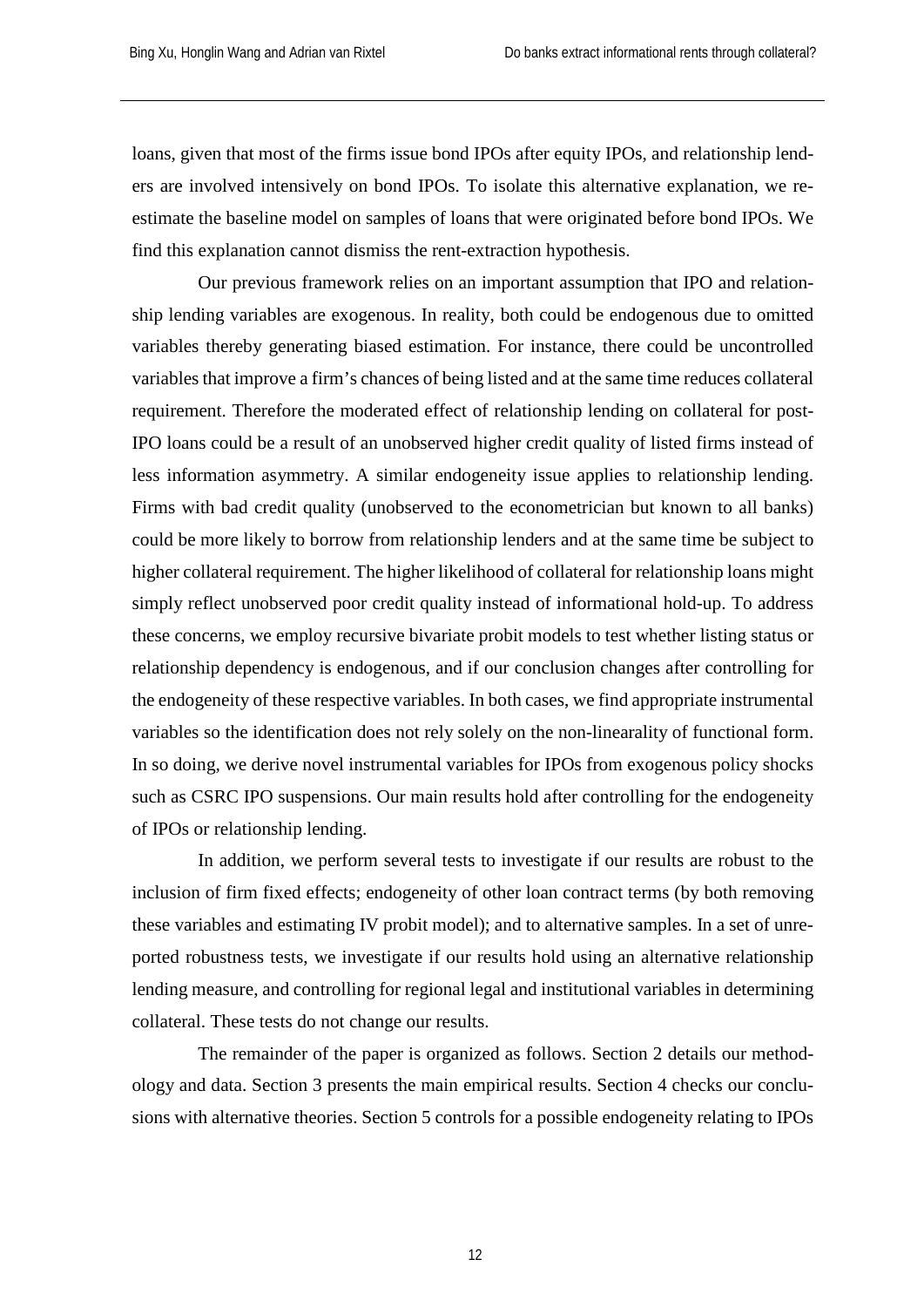or relationship lending. Section 6 reports the results of further robustness tests. Finally, Sec-tion 7 concludes. Additional results can be found in an Internet Appendix to this paper.<sup>[10](#page-12-3)</sup>

# <span id="page-12-0"></span>2 Methodology and data

### <span id="page-12-1"></span>2.1 Methodology

The methodology of the main analysis contains four parts. Firstly, we investigate if the likelihood of collateral increases with relationship lending and market concentration, after controlling for a broad range of other determinants. The second part attempts to find evidence that the increasing likelihood of collateral is at least partially due to information asymmetries between inside and outside banks. To this end, we test if the effects of relationship lending and market concentration on collateral are less pronounced for transparent firms, using various information transparency proxies. The third part investigates if informational rent extraction is moderated for post-IPOs loans relative to pre-IPOs loans. Finally, we investigate if this moderated effect for post-IPOs loans varies with firm risk. We discuss the methodologies related to alternative explanations, the possible endogeneity of key variables, and further robustness tests in Sections 4, Section5, Section 6, respectively.

### <span id="page-12-2"></span>2.1.1 Relationship lending and market structure as determinants of collateral incidence

We start by testing whether relationship lending and market structure are positively correlated with collateral in a cross-sectional setting. As discussed in the Introduction, a positive correlation between relationship intensity and collateral does not automatically imply "informational rent extraction", because at least three competing theories predict the same result (e.g. "bank seniority", "soft budget constraint" and "cost minimization incentive"). In contrast, a negative correlation would support the "information accumulation" view, which considers relationship lending and collateral as substitutes (e.g. Petersen and Rajan, 1995; Berger and Udell, 1995; Bharath et al., 2011). With respect to market structure, a positive association with collateral would not unequivocally suggest informational rent extraction, but could also imply the use of sheer market power in concentrated markets (e.g. Hainz, 2003; Berlin and Butler, 2002). Hence, we postulate the following hypotheses:

<span id="page-12-3"></span><sup>&</sup>lt;sup>10</sup> The Internet Appendix is attached to the BIS working paper version at http://www.bis.org/publ/work522.pdf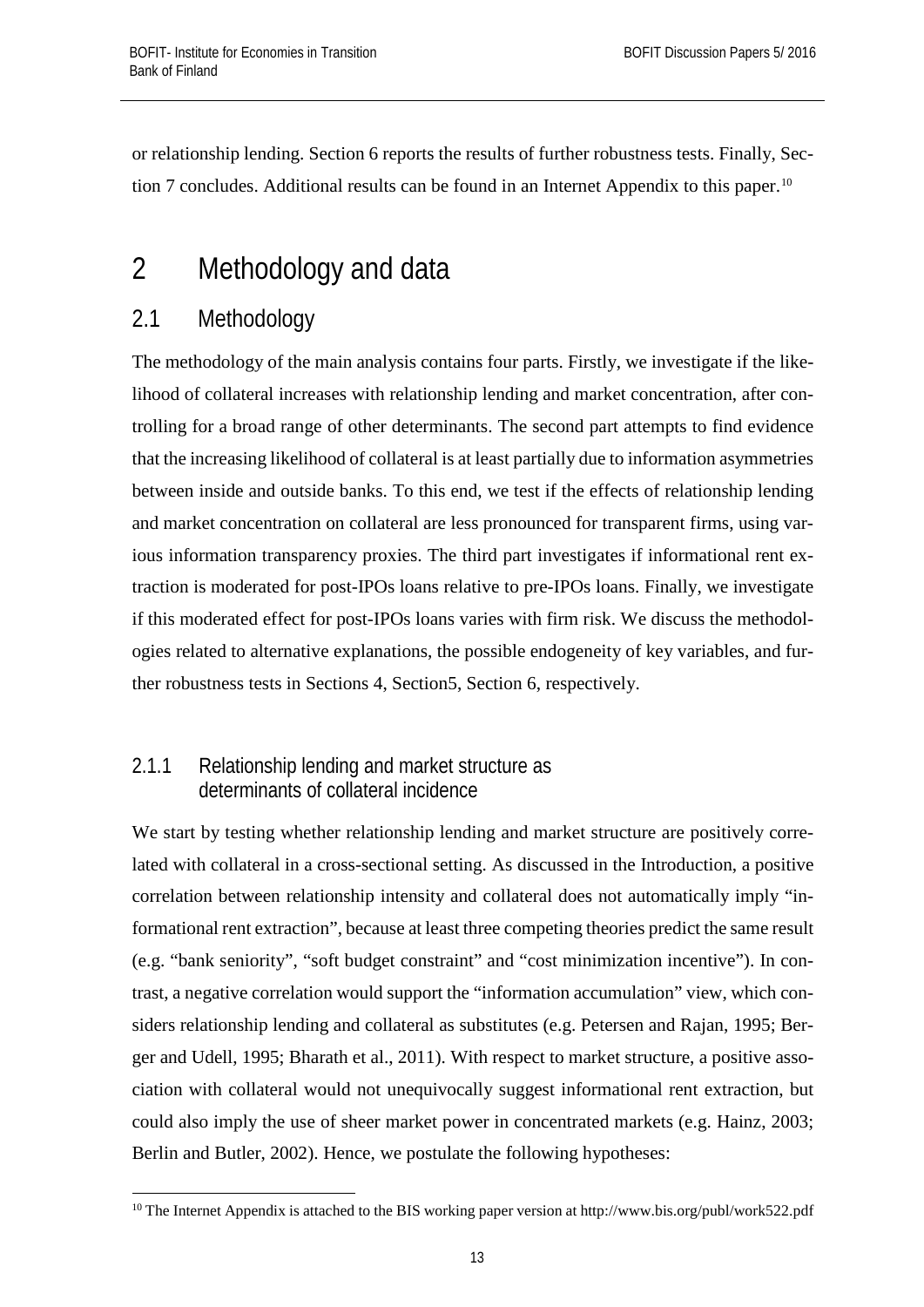**H.1**: If relationship lending is negatively related to collateral incidence, the information accumulation view holds. In contrast, a positive correlation would reject this.

**H.2**: Concentrated markets allow for a higher probability of collateral incidence, either because of the existence of informational monopolies, more market power or both.

To test these hypotheses, we estimate the following Probit model:

P(Collateral<sub>il</sub>) = F $(\beta_0 + \beta_1$ Sizeconcen<sub>il</sub> + β<sub>2</sub>ACR4<sub>il</sub> +  $\Sigma_{j=1}$  σ<sub>j</sub>Relcontrols<sub>il</sub> +  $\rho$ IPO<sub>il</sub> +  $\Sigma_{j=1}$   $\varphi_j$ FC<sub>il</sub> +  $\Sigma_{j=1}$  θ<sub>j</sub>LC<sub>il</sub> +  $\sum_{j=1}^{\infty} \gamma_j MC_{i1} + \sum_{j=1}^{\infty} \delta_j RC_{i1} + \sum_{j=1}^{\infty} \alpha_j FE_{i1}$  (1)

where *i* indexes for firm, *l* for loan number, and *F(.)* is the cumulative distribution function of the standard normal distribution. The dependent variable *Collateralil* is a binary variable that equals one if loan  $l$  extended to firm  $i$  is collateralized and zero otherwise. *IPO<sub>il</sub>* is a dummy equals 1 if a loan is issued after the borrower's IPO.

The strength of bank-firm relationships is traditionally measured by relationship duration, defined as the time difference between the first loan obtained and the current one (see e.g. Petersen and Rajan, 1995; Berger and Udell, 1995). As suggested in Schenone (2010), duration may not fully capture how dependent a firm is on its current lender or how "locked in" the firm is in the lending relationship. Hence, following Schenone (2010), we measure bank-firm relationships by the intensity with which the borrower turns to the same lender. This measure, which we call *Sizeconcen<sub>il</sub>*, is defined as the amount of loans that firm *i* has borrowed from its current lender as a proportion of the total amount of loans which the firm has obtained prior to the current loan.[11](#page-13-0) By definition, *Sizeconcenil* takes values of between zero and one. Borrower *i* is more dependent on the lender if *Sizeconcenil* is closer to one. This measure of relationship lending essentially takes into account the relative importance of a lender to the borrower, compared to other lenders. The next set of controls *Relcontrolsil* accounts for additional features of relationship lending that can affect collateral incidence, including: the number of different lenders that firm *i* has borrowed from prior to the current loan, *Numlenderil*; whether the current loan is the first loan borrowed from the

<span id="page-13-0"></span><sup>&</sup>lt;sup>11</sup> We employ another relationship measure, *Numconcen<sub>il</sub>*, defined as the *number* of loans that firm *i* borrowed from its current lender as a proportion of the total *number* of loans which the firm obtained prior to the current loan, as a further robustness check. Our main results are not sensitive to this alternative measure (results are available on request). The implicit assumption of *Numconcen<sub>il</sub>* is that the inside lender is more informed than outside lenders if the firm borrows more times from its current lender, while the amounts borrowed are irrelevant for the accumulation of information. As it is expected that banks devote more efforts in assessing firms that borrow larger amounts and subsequently accumulate more firm-specific information if the loan is relatively large, *Sizeconcen<sub>il</sub>* is probably a more precise measure of firm-bank relationships.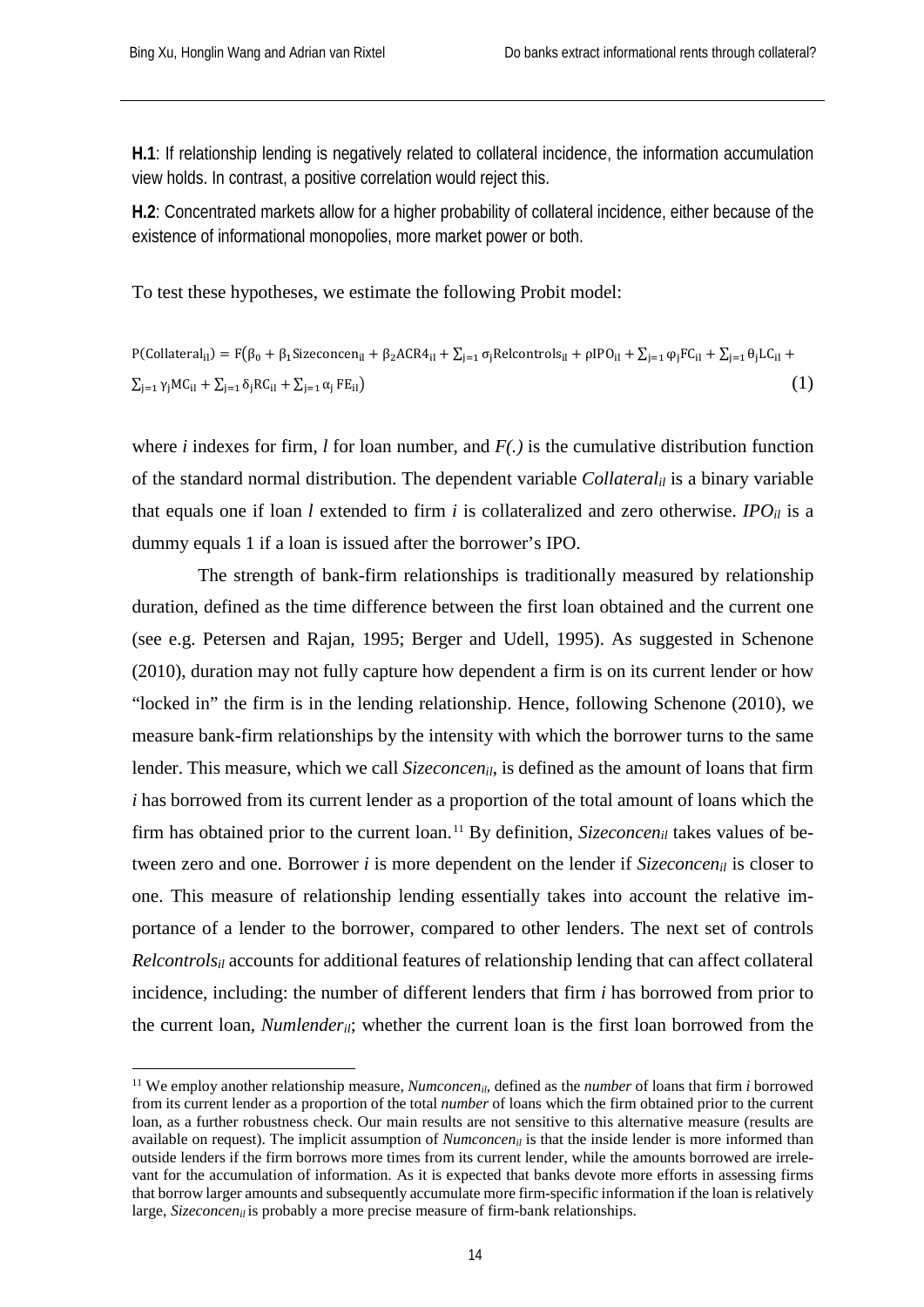lender, *First<sub>il</sub>*; and whether the current lender is different from the previous lender, *Switch<sub>il</sub>*. *Numlenderil* controls for the fact that the same value of *Sizeconcenil* does not preclude that a firm borrows from different number of banks. For instance, a loan associated with a value for *Sizeconcenil* of 0.5 can be the result of borrowing from two banks, with each accounting for half of the total loans, or borrowing from five banks, with the largest loan accounting for half of the total loans. The first loan from lender (*Firstil*) might be subject to different collateral requirement. Finally, we include *Switch<sub>il</sub>* to control for the possibility that banks may condition their collateral requirements depending on whether they can provide subsequent loans, for instance to minimize the costs of collateral evaluation. For all these variables, loans originated by either the parent bank or a subsidiary are treated as loans from the same lender, since it is likely that the information available about the borrowing firm is shared within all subsidiaries.

Market structure is measured by the concentration ratio  $ACR4_{il}$ , which is defined as the share of total assets of the four largest banks as a percentage of the total assets of all banks in each province at the time of one semi-accounting year prior to the current loan.<sup>[12](#page-14-0)</sup> We treat each province as a separate banking market.

The set of variables  $FC_{il}$  accounts for firm characteristics that are likely to affect collateral. These include the age of the firm in (log) months, *Ageil*; (log) total assets, *Sizeil*; current assets over total assets, *Liquidityil*; return on total assets, *ROAil*; tangible assets over total assets, *Tangibilityil*; and firms ownership dummy *FTil* (equals 1 if the Chinese State is the majority owner and 0 if majority ownership lies in the private sector). Following Berger and Udell (1990), we also control for the ratio of loan size relative to total outstanding debt (*Loanconcenil*), as a higher ratio suggests more important loans, which are more likely to be collateralized. These variables are obtained from the semi-annual financial reports that are published the closest to the moment before the loan was originated. This procedure ensures that in our estimations, banks use the most recent publicly available accounting information at the time that the loan is issued. All variables in monetary term are deflated to 2006 RMB.

The set of controls  $LC_{il}$  covers loan characteristics, such as the maturity of loan *l* in (log) months, *Maturityil*; its (log) size in real terms (deflated to 2006 RMB), *Loansizeil*; and the difference between its lending rate and the benchmark deposit rate of a corresponding maturity, *Spreadil*. We also control for monetary policy and regional macro-economic factors

<span id="page-14-0"></span> $12$  For our purposes, market structure should be measured at the regional level. The concentration ratio is the only measure available of regional market structures. Market structure is closely related to competition. For a discussion of bank competition in China and the results for various competition measures see Xu et al. (2013).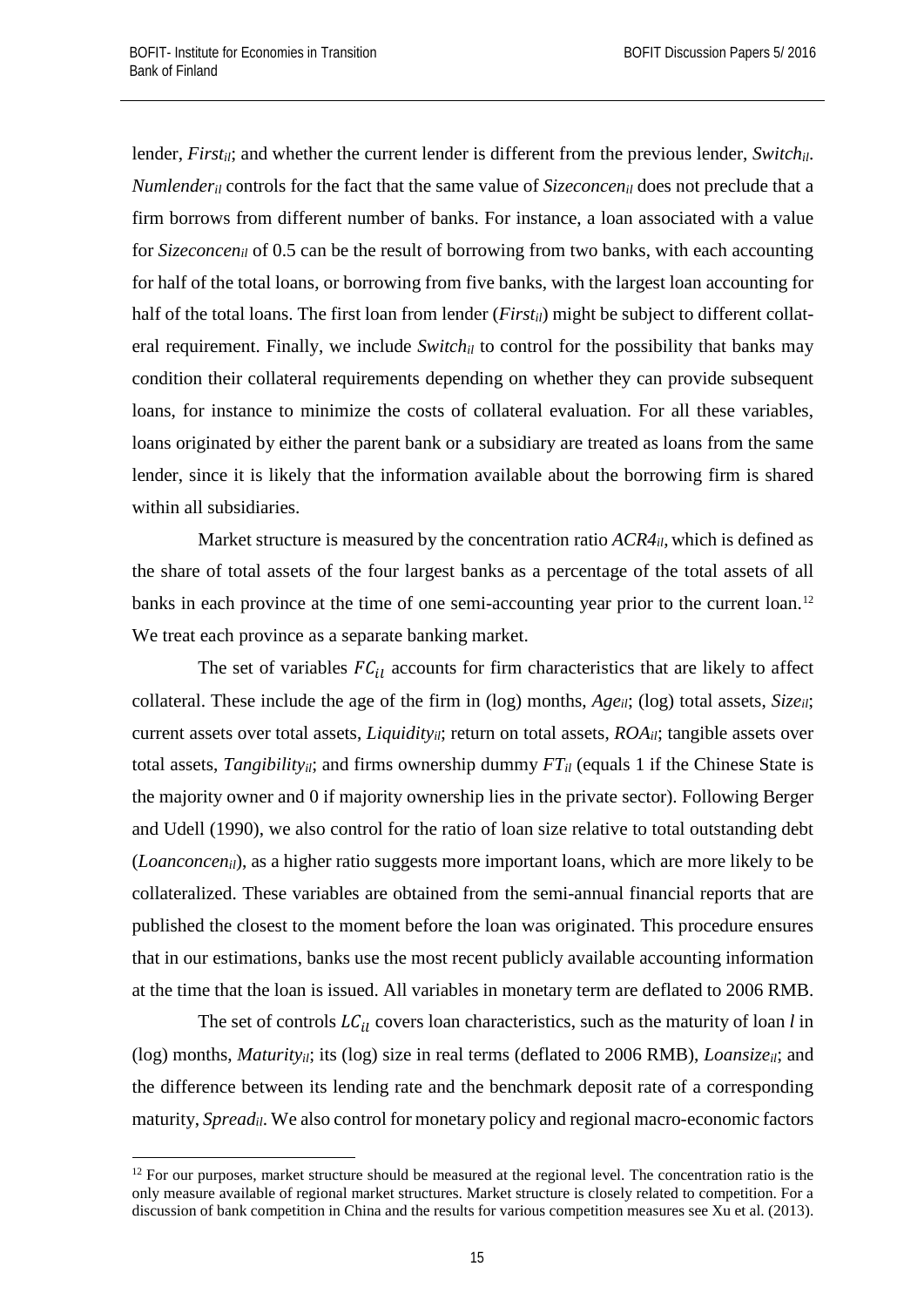( $MC_{il}$  and  $RC_{il}$ , respectively) that potentially can influence the pledging of collateral (e.g. Boot et al., 1991; Kiyotaki and Moore, 1997; Jimenez et al., 2006). Monetary policy controls include the reserve requirements ratio, *RRRil* and the 7-day repo rate, *Repoil*. These variables are matched to the month when the loan was originated. Regional macro-economic controls are the provincial real GDP growth rate (deflated with national CPI), *Realgdpindexil*; provincial non-performing loan ratio, *NPLratio<sub>il</sub>*; and the provincial consumer price index, *CPIil*. These variables are matched to one semi-accounting year before the loan was originated. All these data come from the CEIC database.

The last set of controls are fixed effects  $(FE_{il})$  for time (*Time*), bank-type (*Banktype*), province (*Prov*) and industry-type (*Indu*). These fixed effects capture systematic differences related to: business or credit cycles at the national level; bank type specific propensities in requiring collateral; provincial collateral policies; and differences in technology, production, market conditions, and government industry policies across different industries. In total 7 time dummies, 31 provincial dummies, 7 bank type dummies, and 51 industries dummies are introduced.

#### <span id="page-15-0"></span>2.1.2 Informational rent and borrower transparency

This subsection attempts to find evidence that the increasing likelihood of collateral related to relationship lending and market concentration is at least partially due to informational hold-up. To this end, we test if the effects of relationship lending and market concentration on collateral are less pronounced for transparent firms, because information about these firms is more widely distributed among all lenders. Specifically, we test the following specification:

$$
P(Collateralil) = F(\beta_0 + \beta_1 \text{Sizeconcen}_{il} + \beta_2 \text{ACR4}_{il} + \beta_3 \text{Sizeconcen}_{il} * \text{Infor}_{il} + \beta_4 \text{ACR4}_{il} * \text{Infor}_{il} + \omega \text{Infor}_{il} + \sum_{j=1} \sigma_j \text{Relcontrols}_{il} + \rho \text{IPO}_{il} + \sum_{j=1} \varphi_j \text{FC}_{il} + \sum_{j=1} \theta_j \text{LC}_{il} + \sum_{j=1} \gamma_j \text{MC}_{il} + \sum_{j=1} \delta_j \text{RC}_{il} + \sum_{j=1} \alpha_j \text{FE}_{il}
$$
\n(2)

where an informational transparency measure *Infor<sub>il</sub>* (higher value representing more transparent) is interacted with the relationship lending and market structure variables (*Sizeconcen<sub>il</sub>* and *ACR4<sub>il</sub>*, respectively). If  $\beta_1 > 0$  and  $\beta_3 < 0$ , or respectively  $\beta_2 > 0$  and  $\beta_4 < 0$ , it would lend some support to the idea that relationship lending respectively concentrated markets facilitate informational rent extraction, and that rent extraction is relatively more difficult if borrowers are transparent.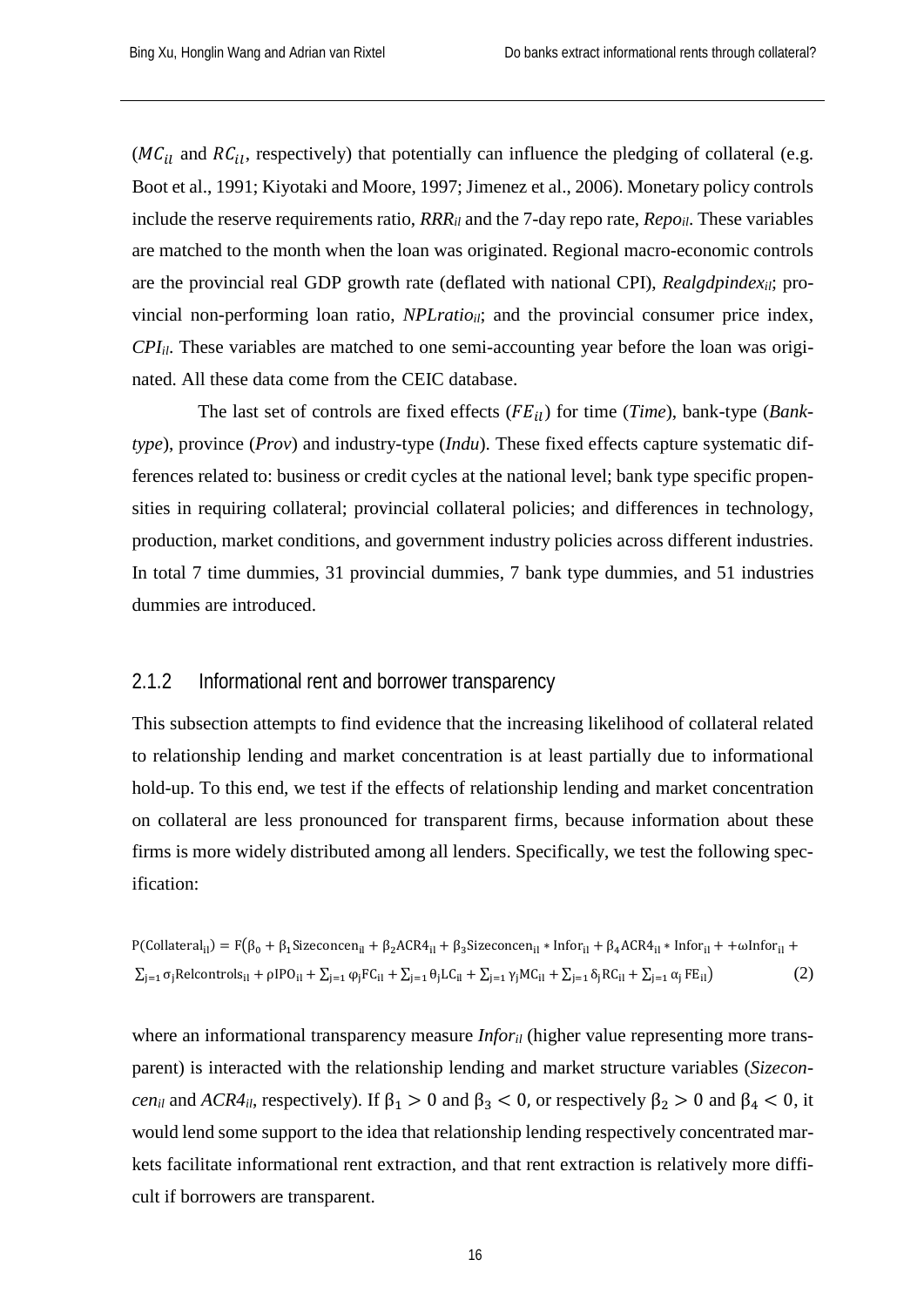We apply two sets of transparency measures (*Infor<sub>il</sub>*): transparency based on firm characteristics, and transparency resulting from stock market information production. The first set of transparency measures includes: listing board (*Listmainil*); firm ownership (*FTil*); and firm size (*Medianta<sub>il</sub>*). *Listmain<sub>il</sub>* is a dummy variable that equals one if the firm is listed at the main board of the Shenzhen Stock Exchange, and zero if the firm is listed either at the small and medium-sized firms' board (SME board) or the China Next board (ChiNext board)<sup>13</sup>. Firms listed at the latter two boards are typically smaller or high-tech firms, which should be more informational opaque. Since nearly all banks in China are fully or partly state-owned, it is expected that banks are better informed about state-owned firms than about private firms. Finally, firm size is a standard measure of informational transparency, with smaller firms considered to be more informational opaque. We define a dummy *Mediantail* that equals one if the firm's total assets are above the provincial median, and zero otherwise.

The second set of transparency measures is related to stock market information production. Specifically, we postulate that firm transparency increases with the number of financial analysts (*Numalstil*) following the firm, and the percentage of shares held by nonbank institutional investors (*Instishareil*). We further investigate if information spill-over from the stock market generate a boundary transparency level beyond which inside and outside banks are equally informed, and inside banks can no longer extract informational rents. As these information production variables are available only after being listed, we restrict the sample exclusively to post-IPO loans.

However, since these informational transparency proxies are also correlated with the probability of firms' financial distress or bargaining power, this identification strategy cannot fully differentiate the "hold-up" problem from competing theories. For instance, under the assumption that larger firms are less likely to face financial stress than smaller firms, these firms have less incentive to pledge collateral to relationship lenders in exchange for a possible future rescue, leading to a smaller impact of relationship intensity on collateral incidence on larger firms. The implicit guarantee enjoyed by state owned firms may render collateral irrelevant in exchange for a future rescue from a relationship lender, which can

<span id="page-16-0"></span><sup>&</sup>lt;sup>13</sup> The listing boards are unknown for loans obtained before the listing. However, both firms and banks should have some idea about which listing board will be the most likely outcome when the firm applies for an IPO, given the characteristics of the firm. The lengthy approval process of the CSRC also suggests that firms need to decide at which board they will list long before the actual listing. As a robustness check, we reproduce the *Listmain* regression using loans issued only after listing. Our results hold for this alternative sample as well. Results are available upon request.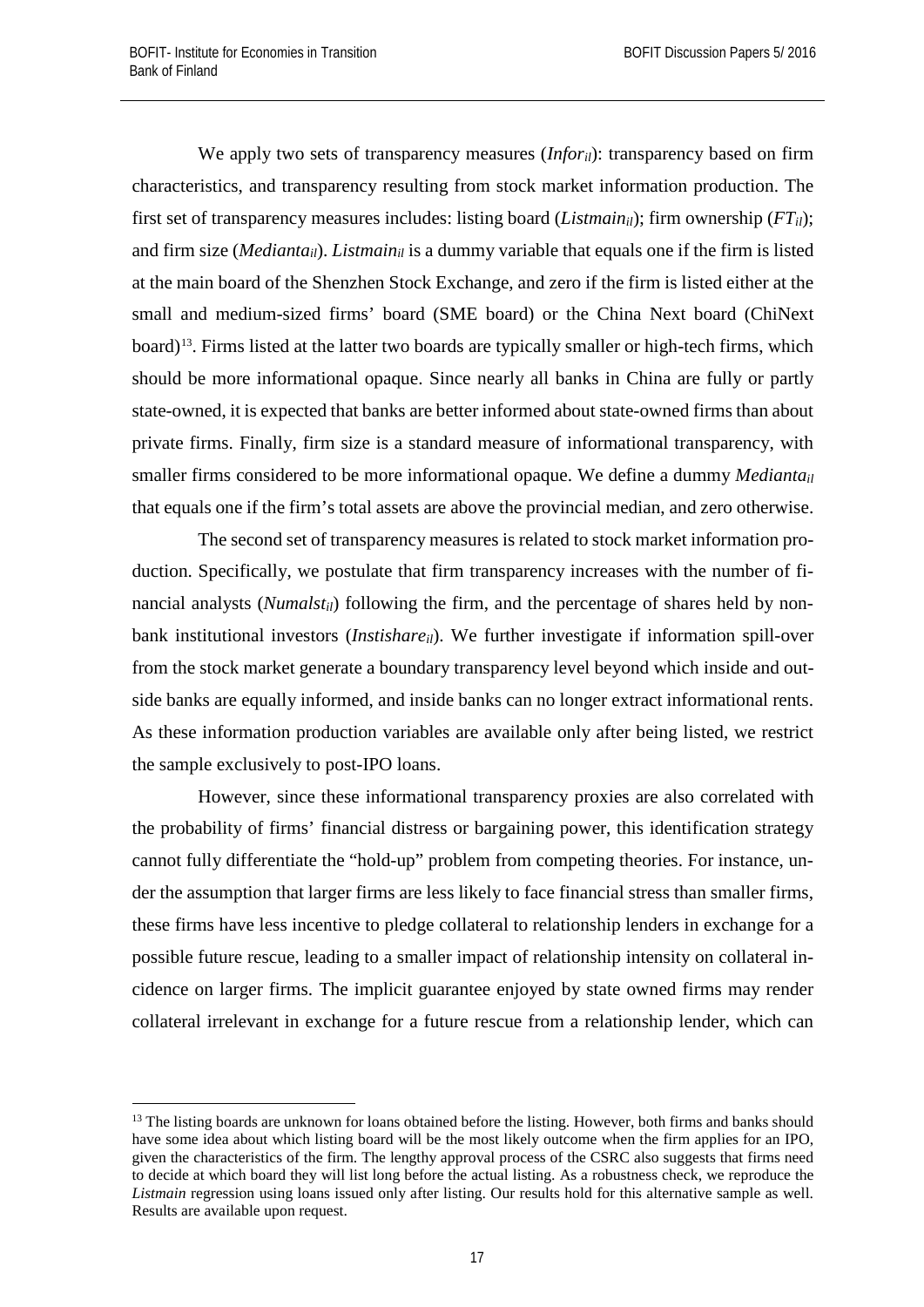lead to a lower impact of relationship intensity on collateral incidence for these firms. Similarly, as larger firms or state owned firms may have greater bargaining power, market structure could affect their collateral pledging less than that of smaller or private firms. The stock market information production measures could also be positively related to firm size or the financial health of firms. Namely, more analysts are required for larger firms, or non-bank institutional investors target financially healthy firms. These arguments suggest that the coefficients of the interaction terms should be negative, which can be a result independent of the informational rent extraction hypothesis. To better test this hypothesis, in the next sections we use equity IPOs as an informational shock that reveals informational to all banks, and therefore reduces the capacity of inside banks to extract informational rents.

#### <span id="page-17-0"></span>2.1.3 Equity IPOs as strategy to identify informational rent extraction

This subsection formulates the methodology applying equity IPOs to identify informational rent extraction. This strategy hinges on the following observations. Before an IPO, inside banks enjoy superior information obtained from lending relationships, which allows for rent extraction through collateral. After an IPO, the constant release of information and market monitoring prevents any inside bank from obtaining or maintaining an informational monopoly position, therefore alleviating the adverse selection problems facing outside banks. Furthermore, a secondary effect might be at work which reinforces the direct effect of an IPO in reducing information asymmetries among inside and outside banks. Because an IPO will reveal information to all banks, inside banks are less incentivized to acquire additional but costly information to maintain their informational monopoly. This may be caused by a decreasing return on investment in information or an increasing cost of accumulating additional information in markets where all banks are well informed. Banks may also free-ride when costly information production can be conducted and disseminated by the stock market. With less investment in information after an IPO, information asymmetries among banks are reduced further. These arguments suggest that the informational monopolies of inside banks are greatly reduced after IPOs, making rent extraction through collateral less likely.

Similar arguments apply to market structure. As discussed in the Introduction, when borrowers lack a credible channel for disseminating information, such as before an IPO, concentrated markets permit: more efficient information extraction (Marquez, 2002); better reusability of information (Boot and Thakor, 2010; Chan et al., 1986; Berlin and Mester, 1999) and protection of information from spilling over to outside banks; and deters entry of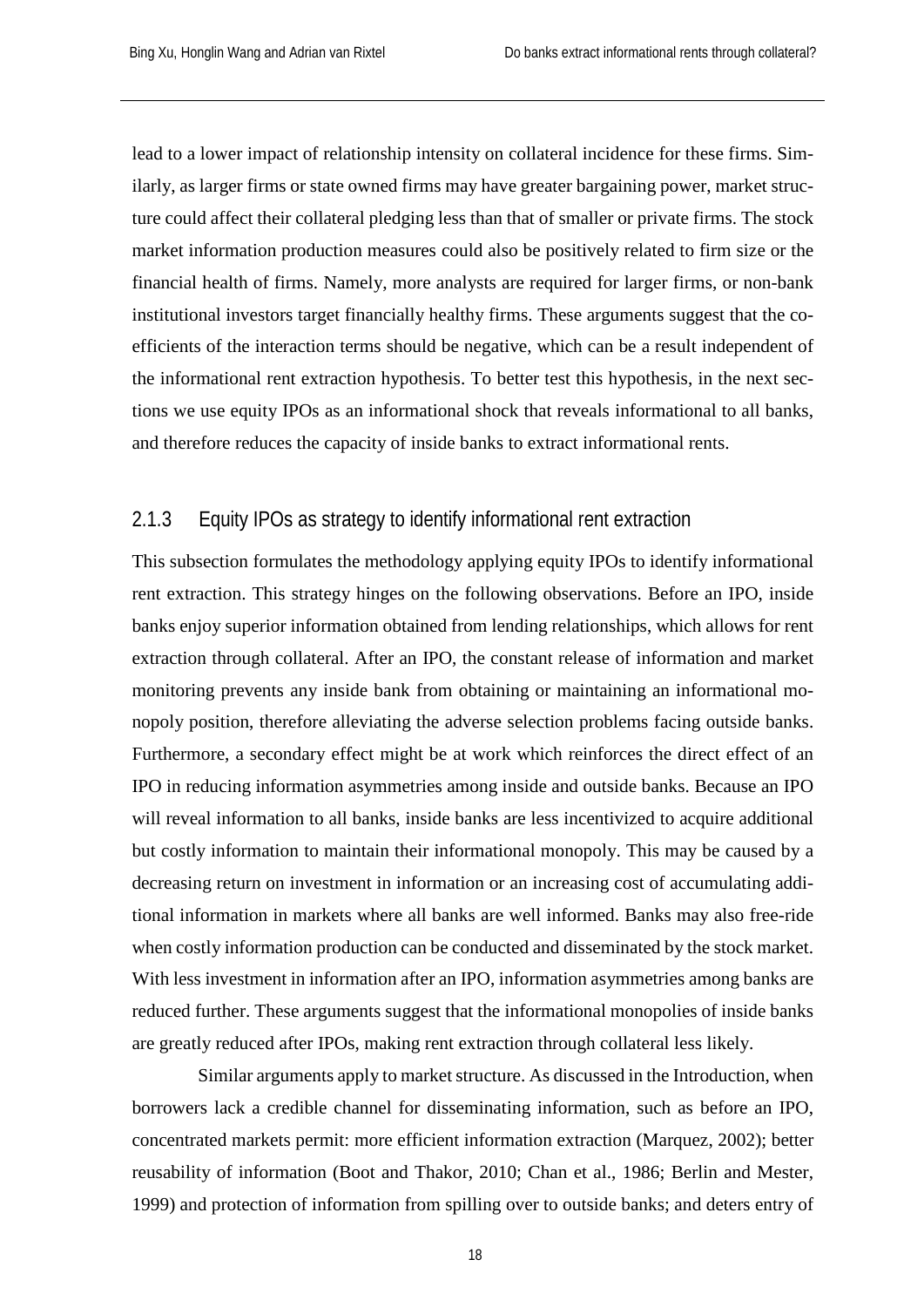competitors which self-reinforces the information monopolies (Dell'Ariccia et al., 1999; Dell'Ariccia, 2001). After an IPO, information is made public to outside banks through regularly published financial statements, public auditing, financial analysts' research and movements in stock prices. Hence, the role of market concentration in facilitating information asymmetry among lenders becomes less important, which erodes the possibility of informational rent extraction.

We formulate the following hypotheses:

**H.3**: If relationship lenders extract informational rents through collateral, this will be more likely for loans originated before the IPO and less likely for those originated after the IPO. If this moderated effect for post-IPO loans is not supported by the empirical results, alternative theories should explain the positive correlation between relationship lending and collateral incidence.

**H.4**: The positive correlation of market concentration with collateral should be mitigated by the informational shock of an IPO. If this result is not established, the positive impact of market concentration on collateral incidence is attributed to market power.

To test these hypotheses, we introduce interaction terms between the relationship intensity and market structure variables respectively, with IPOs in *Equation (1)*, which yields *Equation (3)*:

$$
P\big(\text{Collateral}_{il}\big) = F(\beta_0 + \beta_1 \text{Sizeconcen}_{il} + \beta_2 \text{ACR4}_{il} + \beta_3 \text{Sizeconcen}_{il} * \text{IPO}_{il} + \beta_4 \text{ACR4}_{il} * \text{IPO}_{il} +
$$

$$
\textstyle \sum_{j=1} \sigma_j \text{Relcontrols}_{i l} + \sum_{j=1} \mu_j \text{Relcontrols}_{i l} * \text{IPO}_{i l} + \rho \text{IPO}_{i l} + \sum_{j=1} \phi_j \text{FC}_{i l} + \sum_{j=1} \theta_j \text{LC}_{i l} +
$$

$$
\sum_{j=1}^{\infty} \gamma_j MC_{il} + \sum_{j=1}^{\infty} \delta_j RC_{il} + \sum_{j=1}^{\infty} \alpha_j FE_{il})
$$
\n(3)

Informational rent extraction by relationship lenders is identified if  $\beta_1 > 0$  and  $\beta_3 < 0$ . Similarly, market concentration facilitates informational rent extraction if  $\beta_2 > 0$  and  $\beta_4 < 0$ . If  $\beta_3$  < 0 or  $\beta_4$  < 0 is rejected, the positive coefficients of  $\beta_1$  and  $\beta_2$  should be explained by other theories as discussed in Introduction. We include the interaction term *Relcontrolsil \* IPO<sub>il</sub>* to control for the possible heterogeneous impact of other relationship characteristics on collateral incidence before and after an IPO.

Two important caveats must be kept in mind. First, as discussed in the Introduction, the moderated effect of relationship lending on collateral could be explained by theories other than informational rent extraction. We discuss and test these alternative explanations in Section 4. A second caveat is related to the endogeneity assumption of IPOs and relationship lending. In practice both variables could be endogenous due to omitted variables. We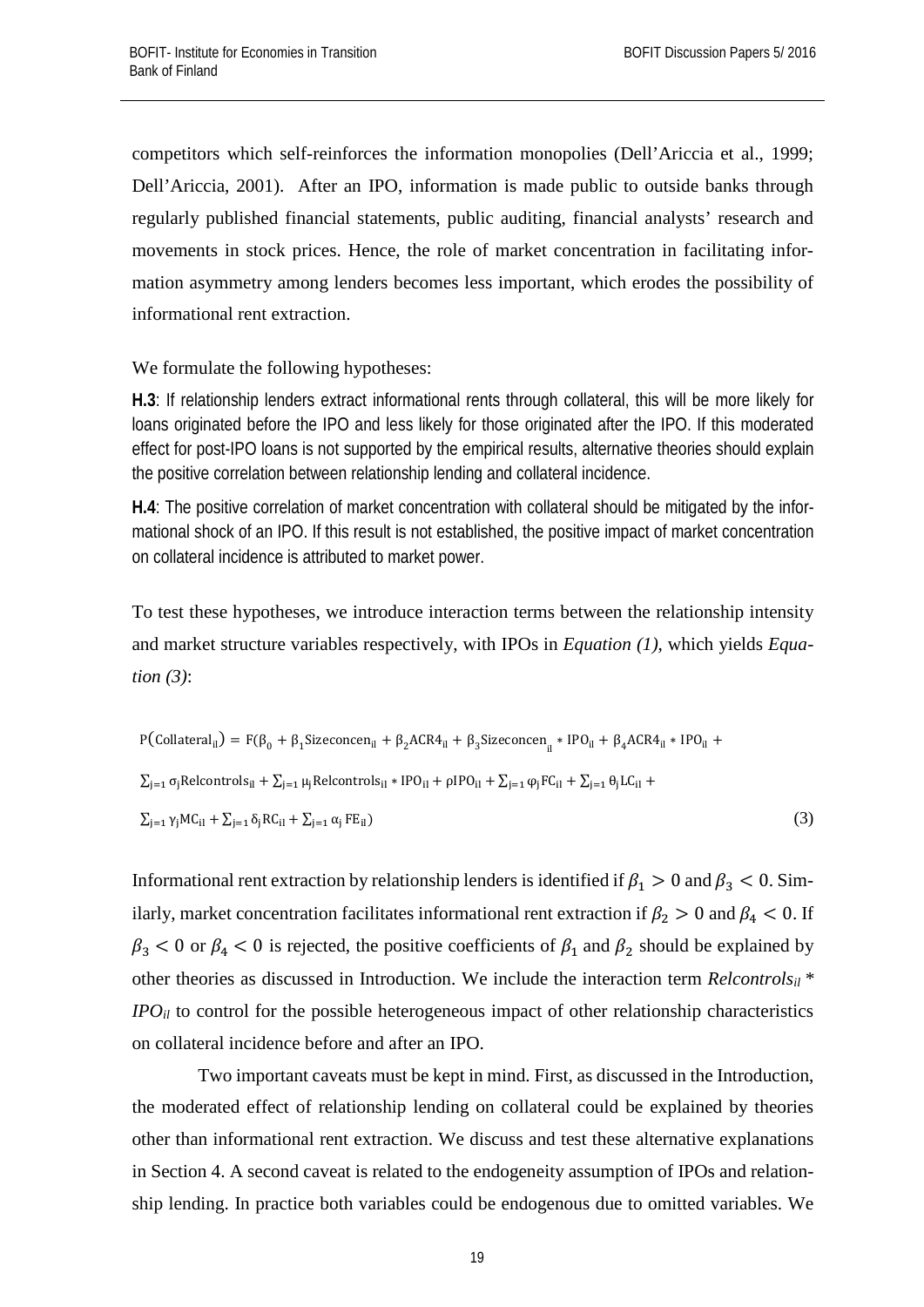address these issues using recursive bivariate probit models in Section 5. We discuss some further robustness tests in Section 6.

#### <span id="page-19-0"></span>2.1.4 Informational rent extraction and firm risk

Rajan (1992) suggests that inside banks can charge informational rents more easily from riskier borrowers than from safer ones, because outside banks will be less inclined to lend once the borrower is revealed as risky. This view suggests that when information asymmetry between inside and outside banks is alleviated, rent extraction will decline for safer firms but not for risky ones. We test to see if this prediction applies to collateral as well (see Hale and Santos (2009) for similar tests on lending rates).

We propose a novel measure of firm risk: whether the first IPO application of a firm was rejected by the CSRC (*Multiappil*). A firm can be rejected for an IPO by the CSRC for many reasons, such as cash-flow problems, uncertain or weak profitability perspectives, unclear corporate governance structures or suspicious earnings, all of which suggest potential risk factors that do not meet CSRC listing requirements. In a way, this measure is similar to a credit rating (see an application in Hale and Santos, 2009), but now the firm is rated by a government body instead of private sector rating companies. To test this hypothesis, we expand the baseline *Equation (3)* with three-way interaction terms between informational rent variables (*Sizeconcenil* and *ACR4il*), *IPOil*, and firm risk proxy *Multiappil*.

#### <span id="page-19-1"></span>2.2 Data

We manually collect loan-level data from listed firms' financial reports, published by Wind Finance Co., Ltd. Hence, our analysis departs importantly from most studies on Chinese loan markets, which either use yearly aggregate firm-level data from the China Securities Markets and Accounting Research Database (CSMAR) (e.g. Firth et al., 2012; Chen et al., 2013) or rely on loan-level datasets provided by few state-owned banks (Chang et al., 2014; Qian et al., 2015).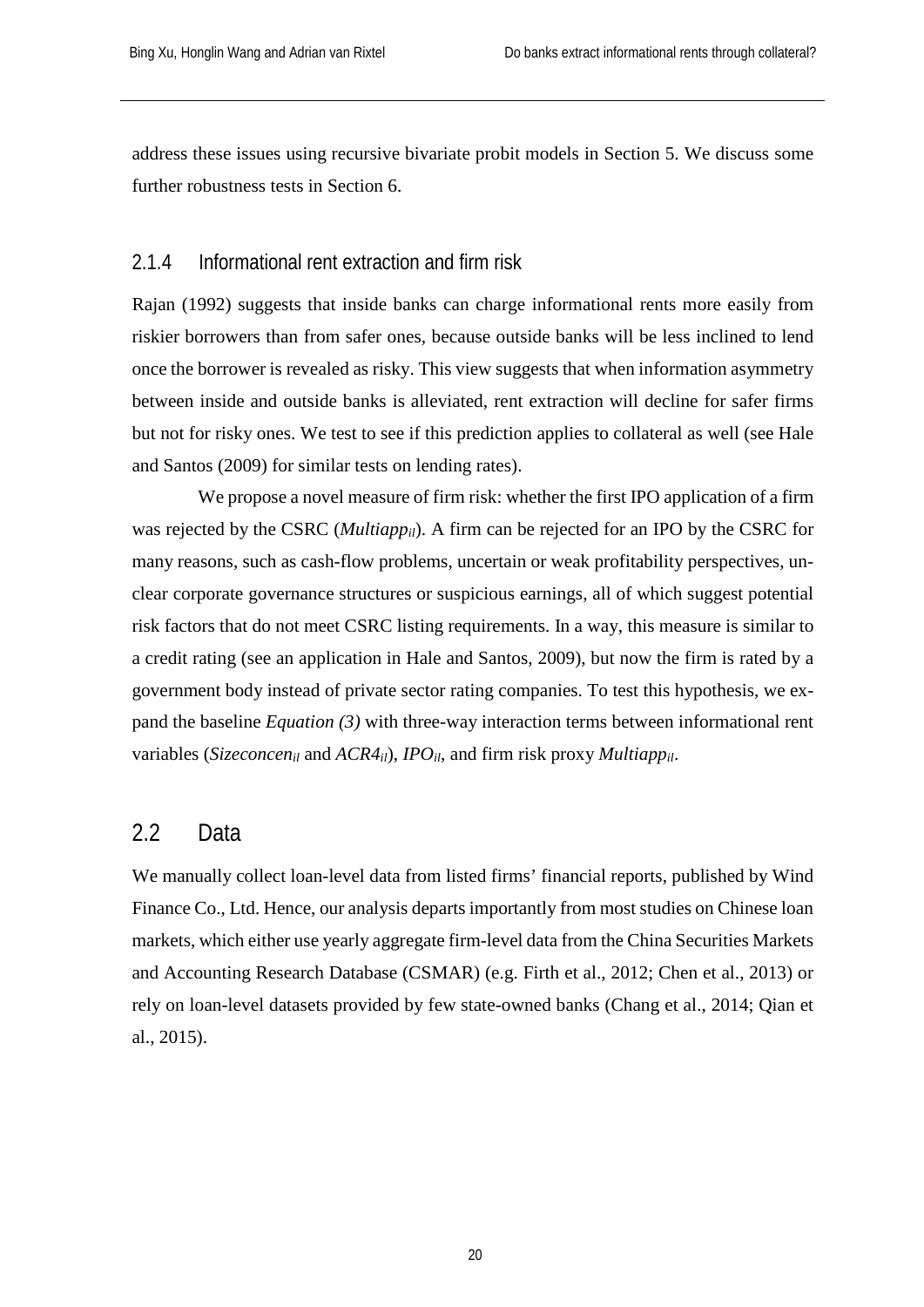Our dataset consists of 10,654 loans made to 676 firms listed at the Shenzhen Stock Exchange (SZSE) between 2007 and 2013.<sup>[14,](#page-20-0)[15](#page-20-1)</sup> The size of the sample is reduced by some recording errors, incomplete loan contract information and questionable financial data. In particular, loans issued at rates below the lending rate floor (i.e. below 90% of the baseline lending rate) are removed, because these loans are likely to have been issued at non-commercial terms. We further remove loans to financial institutions and loans made in foreign currencies. This reduces our database to 9,288 loans provided to 649 listed non-financial firms. Our database provides information on multiple borrowings by each firm (on average, each firm has 20 loans in our sample) and from multiple banks (on average 4 banks per firm), including almost all types of Chinese banks.

Summary statistics for all variables are provided in Table I. 66% of the loans in our database are collateralized, which is comparable to figures recorded for other emerging market economies, such as 53% for Mexico (La Porta et al., 2003) and 72% for Thailand (Menkhoff et al., 2006). Our main relationship variable *Sizeconcen<sub>il</sub>* has an average value of 0.33, suggesting that on average around one third of loans are obtained from a firm's current lender. The concentration ratio *ACR4il*, which is our proxy for market structure, has an average of 0.55, indicating that the four largest banks in each province on average hold 55% of total provincial banking assets.

The summary statistics for  $IPO_{il}$  show that 83% of the loans in our sample were issued after an IPO. Among the 649 firms in our sample, 111 firms reported at least one loan before their IPO and at least one after; in total these firms account for 2,181 loans, representing 23% of all loans. The remaining firms only had loans either before their IPO (142 firms with 660 loans) or after (396 firms with 6,447 loans). Furthermore, our sample consists of relatively old (on average 13 years) and large firms (average total assets of RMB 2,139.5 million). Regarding firm ownership (*FTil*), firms with state majority ownership represent 33% of all firms in our sample and account for 40% of all loans.

<span id="page-20-0"></span><sup>&</sup>lt;sup>14</sup> We concentrate on listed firms from Shenzhen Stock Exchange because firms listing at this stock exchange market are more diverse in terms of size and industry when compared with those listed at the Shanghai Stock Exchange. Our sample starts from 2007 because listed firms were required to comprehensively report their loan records from 2007.

<span id="page-20-1"></span><sup>&</sup>lt;sup>15</sup> Unfortunately, listed firms do not report whether their loans are syndicated loans or not. This shortcoming is unlikely to affect our analysis as syndicated loans are rare in China. Pessarossi et al. (2012) investigate syndicated loans obtained by Chinese listed firms for the period 1999-2009. Only a very small sample of 92 loans is registered for this period. The syndicated loan market in China amounted to less than 30 billion dollars in 2009 (Dealscan), a very small number compared to the total amount of loans outstanding.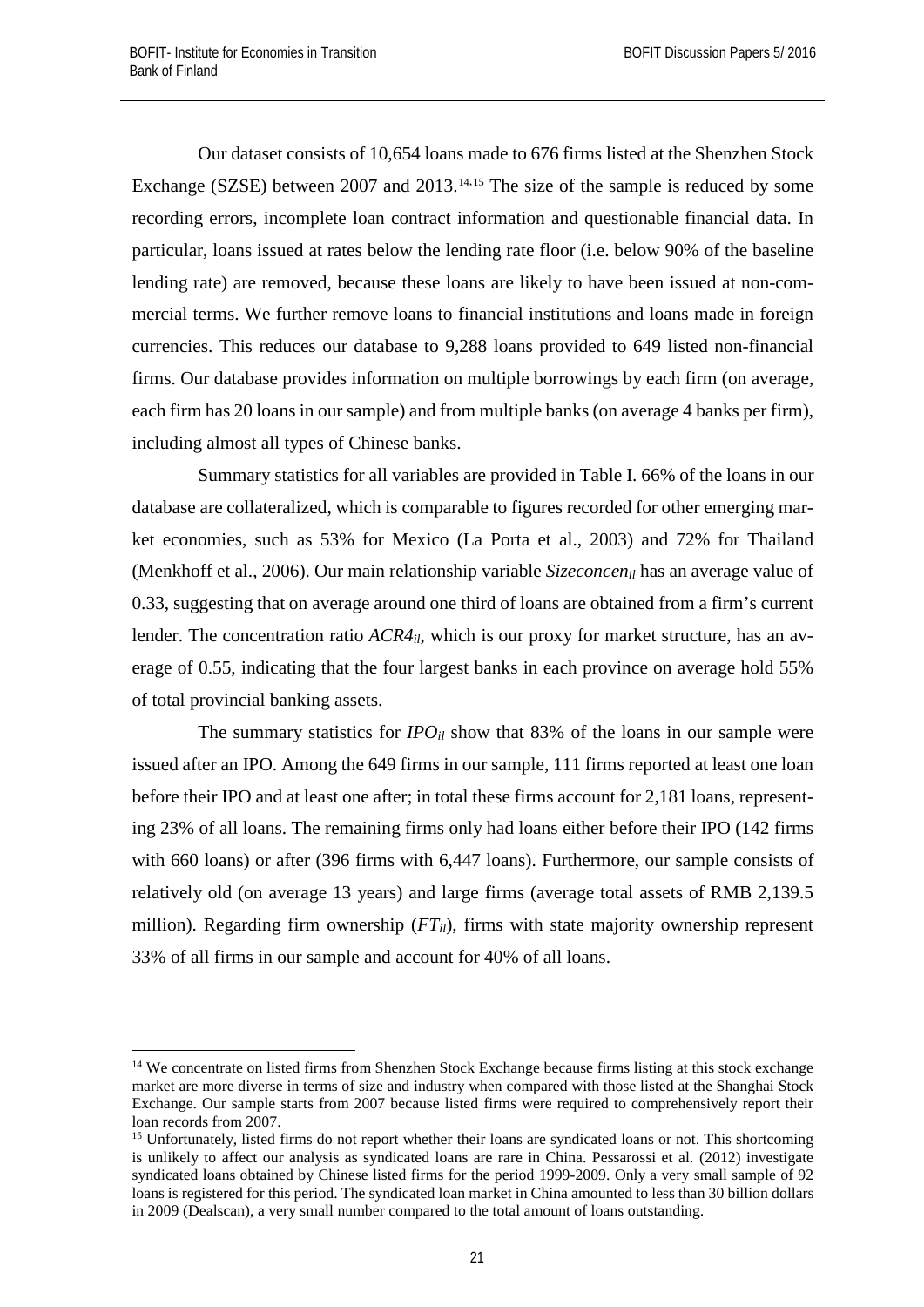Regarding the controls for loan characteristics, the average maturity of the loans in our sample (*Maturityil*) is around two years (25.9 months), while the average size (*Loansizeil*) in real terms is RMB 62.6 million. The average spread between loan lending rates and corresponding deposit rates (*Spreadil*) is 2.85%.

Of the other controls, we provide further detail only on the variable that we use to investigate rent extraction and firm risk, i.e. *Multiappi* , which measures whether the firm is rejected in its first IPO application. 40 firms, or around 7% of all firms, were rejected for an IPO when they applied for the first time (but were eventually listed, after multiple applications). The definition and summary statistics for each instrumental variable and additional variables are discussed in their respective sections, but are all reported in Table I, panel F, G.

| Variable                      | Definition                                                                                                                                       | N    | Mean | S.D  | Min          | Max          |
|-------------------------------|--------------------------------------------------------------------------------------------------------------------------------------------------|------|------|------|--------------|--------------|
| Panel A: Market structure     |                                                                                                                                                  |      |      |      |              |              |
| ACR4                          | The market share (in terms of assets) of the top four banks in the province.<br>Measured at one semi-accounting year prior to current loan.      | 9288 | 0.55 | 0.06 | 0.35         | 0.97         |
| Panel B: Firm characteristics |                                                                                                                                                  |      |      |      |              |              |
| Size                          | Natural logarithm of total assets in millions of RMB deflated to year 2006<br>value. Measured at one semi-accounting year prior to current loan. | 8779 | 7.67 | 1.16 | 4.01         | 12.72        |
| Leverage                      | Outstanding debt/total assets, measured at one semi-accounting year prior to<br>current loan.                                                    | 8779 | 0.56 | 0.19 | 0.02         | 2.37         |
| <b>ROA</b>                    | Return on assets, measured at one semi-accounting year prior to current<br>loan.                                                                 | 8779 | 0.06 | 0.07 | $-0.44$      | 1.71         |
| Age                           | Natural log of firm age. Firm age is the difference in months between the<br>firm's establishment date and the loan initiation date.             | 9288 | 5.03 | 0.40 | 2.77         | 6.62         |
| Tangibility                   | (Net property, plants and equipment)/total assets, measured at one semi-ac-<br>counting year prior to current loan.                              | 8779 | 0.27 | 0.19 | 0.00         | 0.92         |
| <b>FT</b>                     | $= 1$ if majority stake is owned by the State, and 0 otherwise.                                                                                  | 9288 | 0.40 | 0.49 | $\mathbf{0}$ | $\mathbf{1}$ |
| Liquidity                     | Current assets/total assets, measured at one semi-accounting year prior to<br>current loan.                                                      | 8779 | 0.55 | 0.23 | 0.01         | $\mathbf{1}$ |
| Loanconcen                    | Loan concentration ratio. Defined as Loansize / (Loansize and debt out-<br>standing).                                                            | 8779 | 0.04 | 0.07 | 0.00         | 0.93         |
| <b>IPO</b>                    | $= 1$ if loan is issued after the IPO, and 0 otherwise.                                                                                          | 9288 | 0.83 | 0.37 | $\mathbf{0}$ | 1            |
| Panel C: Loan characteristics |                                                                                                                                                  |      |      |      |              |              |
| Collateral                    | $= 1$ if loan is secured by collateral, and 0 otherwise.                                                                                         | 9288 | 0.66 | 0.47 | $\mathbf{0}$ | $\mathbf{1}$ |
| Maturity                      | Natural log of loan maturity. Measured in months.                                                                                                | 9288 | 3.25 | 0.79 | 0.00         | 5.70         |
| Spread                        | Difference between lending rate and benchmark deposit rate of correspond-<br>ing maturity. Measured in percentage.                               | 9288 | 2.85 | 1.21 | 0.71         | 13.60        |
| Loansize                      | Natural log of loan size. Measured in millions of RMB deflated to year 2006<br>value.                                                            | 9288 | 3.13 | 1.41 | $-3.70$      | 8.97         |

Table I Summary statistics and variable definition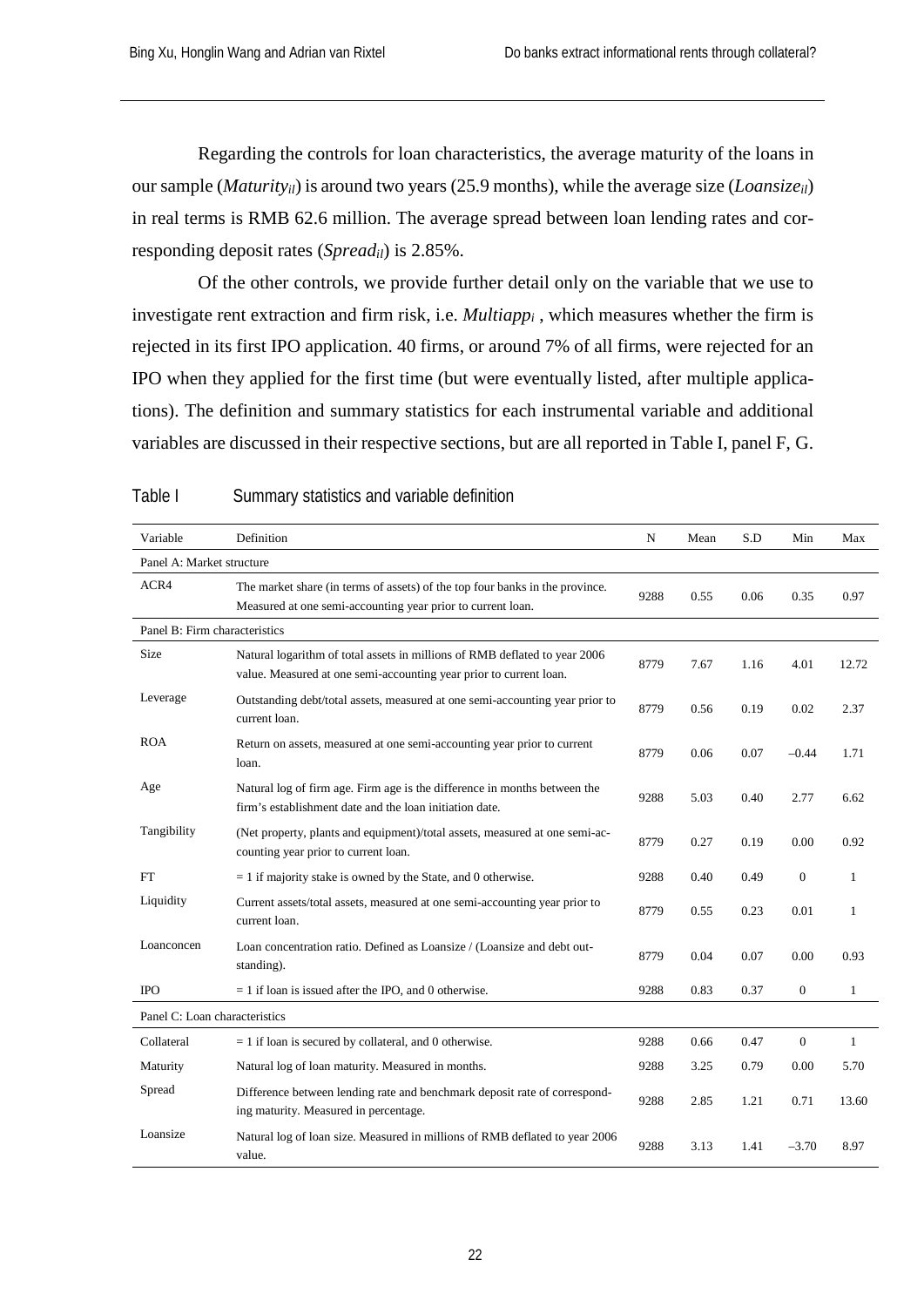| Panel D: Relationship variables |                                                                                                                                                                                                                                                                                                                                                                                                                                                                                                                                                                                                                                                                                           |      |       |       |                  |              |
|---------------------------------|-------------------------------------------------------------------------------------------------------------------------------------------------------------------------------------------------------------------------------------------------------------------------------------------------------------------------------------------------------------------------------------------------------------------------------------------------------------------------------------------------------------------------------------------------------------------------------------------------------------------------------------------------------------------------------------------|------|-------|-------|------------------|--------------|
| Numlender                       | Number of different lenders the firm has borrowed from prior to origination<br>of current loan.                                                                                                                                                                                                                                                                                                                                                                                                                                                                                                                                                                                           | 9288 | 3.93  | 3.45  | $\boldsymbol{0}$ | 28           |
| Sizeconcen                      | The amount of loans that a firm has borrowed from its current lender as a<br>proportion of the total amount of loans it obtained prior to the current loan.                                                                                                                                                                                                                                                                                                                                                                                                                                                                                                                               | 9288 | 0.33  | 0.35  | $\boldsymbol{0}$ | 1            |
| Numconcen                       | The number of loans that a firm has borrowed from its current lender as a<br>proportion of the total number of loans it borrowed prior to the current loan.                                                                                                                                                                                                                                                                                                                                                                                                                                                                                                                               | 9288 | 0.34  | 0.34  | $\boldsymbol{0}$ | $\mathbf{1}$ |
| First                           | $=$ 1if the current loan is the first loan borrowed from this lender,<br>and 0 otherwise.                                                                                                                                                                                                                                                                                                                                                                                                                                                                                                                                                                                                 | 9288 | 0.24  | 0.43  | $\boldsymbol{0}$ | $\mathbf{1}$ |
| Switch                          | $= 1$ if the current loan is borrowed from the same lender as the previous loan,<br>and 0 otherwise.                                                                                                                                                                                                                                                                                                                                                                                                                                                                                                                                                                                      | 9288 | 0.40  | 0.49  | $\boldsymbol{0}$ | $\mathbf{1}$ |
|                                 | Panel E: Monetary and regional macroeconomic variables                                                                                                                                                                                                                                                                                                                                                                                                                                                                                                                                                                                                                                    |      |       |       |                  |              |
| <b>RRR</b>                      | Reserve Requirement Ratio for the month when the loan is issued.                                                                                                                                                                                                                                                                                                                                                                                                                                                                                                                                                                                                                          | 9288 | 0.17  | 0.03  | 0.10             | 0.21         |
| Repo                            | 7-day repo rate for the month when the loan is issued, in percentage.                                                                                                                                                                                                                                                                                                                                                                                                                                                                                                                                                                                                                     | 9288 | 2.55  | 1.21  | 0.94             | 6.92         |
| CPI                             | Provincial consumer price index, measured at one semi-account year prior to<br>current loan.                                                                                                                                                                                                                                                                                                                                                                                                                                                                                                                                                                                              | 9288 | 1.03  | 0.03  | 0.98             | 1.10         |
| NPLratio                        | Provincial non-Performing loan ratio, measured at one semi-account year<br>prior to current loan.                                                                                                                                                                                                                                                                                                                                                                                                                                                                                                                                                                                         | 9288 | 0.03  | 0.03  | 0.00             | 0.21         |
| Realgdpindex                    | Provincial real GDP growth rate, measured at one semi-account year prior to<br>current loan                                                                                                                                                                                                                                                                                                                                                                                                                                                                                                                                                                                               | 9288 | 0.09  | 0.03  | 0.01             | 0.18         |
| Panel F: Instrumental variables |                                                                                                                                                                                                                                                                                                                                                                                                                                                                                                                                                                                                                                                                                           |      |       |       |                  |              |
| Amaturity                       | ((current assets/total assets)*(current assets/cost of goods sold)+<br>(fixed assets/total assets)*(fixed assets/depreciation))/1000                                                                                                                                                                                                                                                                                                                                                                                                                                                                                                                                                      | 9288 | 10.68 | 6.64  | 0.18             | 55.33        |
| dd_lag2                         | The number of CSRC IPO suspension days during the 2-year window prior<br>to listing date.                                                                                                                                                                                                                                                                                                                                                                                                                                                                                                                                                                                                 | 9288 | 188.6 | 168.8 | $\boldsymbol{0}$ | 523          |
| Affected $\_$<br>Firms          | Dummy variable equals 1 if firm experienced at least one CSRC IPO<br>suspension during the 2-year window prior to listing date.                                                                                                                                                                                                                                                                                                                                                                                                                                                                                                                                                           | 9288 | 0.68  | 0.47  | $\boldsymbol{0}$ | $\mathbf{1}$ |
| Termspread                      | Yield difference between 5-year Treasury bond and 1-year Treasury bond,<br>for the month when the loan is issued, in percentage.                                                                                                                                                                                                                                                                                                                                                                                                                                                                                                                                                          | 9288 | 0.86  | 0.44  | $-0.19$          | 1.54         |
| Localavrate                     | People's Bank of China reports on a yearly basis the percentage of loans that<br>are issued below/at/above the corresponding benchmark rate. The actual<br>lending rate to benchmark rate ratio is classified in seven groups: [0.9,1], [1],<br>$[1.0-1.1]$ , $[1.1-1.3]$ , $[1.3-1.5]$ , $[1.5-2.0]$ and [above 2.0]. We take the middle<br>value of each group and calculate the weighted average ratio using the per-<br>centage of loans within each group as weight. This weighted average is then<br>multiplied with the one-year reference rate to calculate the regional average<br>lending rates. Measured at one semi-account year prior to the current loan. In<br>percentage. | 9288 | 6.79  | 0.94  | 5.14             | 9.88         |
| Benchsprd                       | Benchmark lending rate minus benchmark deposit rate of corresponding ma-<br>turity, for the month the loan is issued. In percentage.                                                                                                                                                                                                                                                                                                                                                                                                                                                                                                                                                      | 9288 | 2.42  | 0.55  | 1.4              | 3.78         |
| Panel G: Additional variables   |                                                                                                                                                                                                                                                                                                                                                                                                                                                                                                                                                                                                                                                                                           |      |       |       |                  |              |
| Numalst                         | Number of analysts following the firms measured at one semi-accounting<br>year before loan origination.                                                                                                                                                                                                                                                                                                                                                                                                                                                                                                                                                                                   | 7719 | 11.01 | 10.90 | $\boldsymbol{0}$ | 66           |
| Instishare                      | Percentage of shares held by institutional investors measured at one<br>semi-accounting year before loan origination, in percentage.                                                                                                                                                                                                                                                                                                                                                                                                                                                                                                                                                      | 7367 | 29.07 | 22.03 | $\boldsymbol{0}$ | 96.33        |
| Multiapp                        | Dummy variable that equals 1 if firm applied for its IPO multiple times<br>before eventually listed, and 0 if succeeded in the first IPO application.                                                                                                                                                                                                                                                                                                                                                                                                                                                                                                                                     | 9288 | 0.05  | 0.22  | $\boldsymbol{0}$ | $\mathbf{1}$ |
| Affected_<br>Loans              | Dummy variable equals 1 if the loan is borrowed by firms that experienced<br>CSRC IPO suspension during the suspension periods.                                                                                                                                                                                                                                                                                                                                                                                                                                                                                                                                                           | 9288 | 0.15  | 0.36  | $\boldsymbol{0}$ | $\mathbf{1}$ |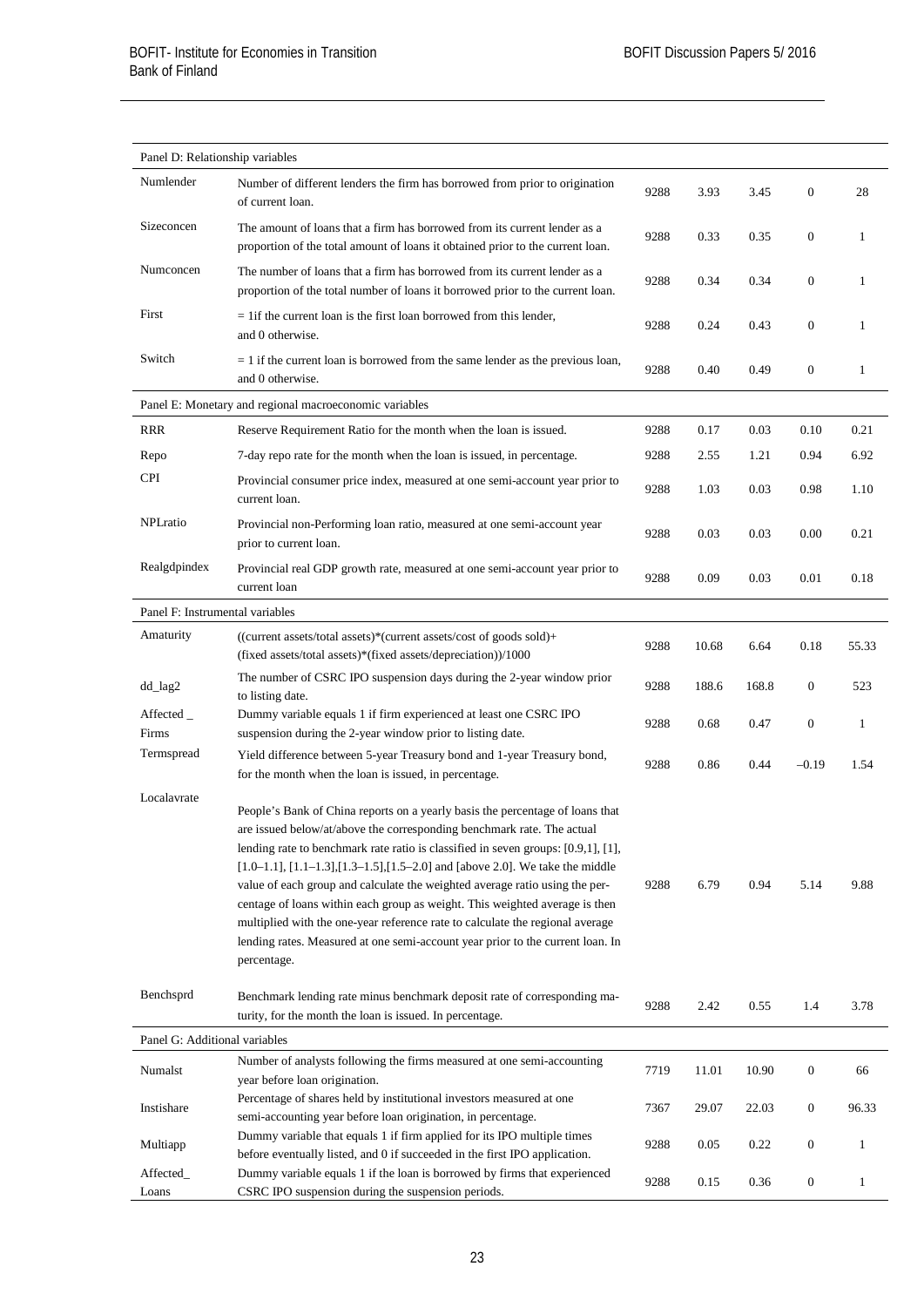# <span id="page-23-0"></span>3 Main results

### <span id="page-23-1"></span>3.1 Univariate tests

This subsection investigates whether the mean values of the key variables differ across relationship intensity, market structure and for pre- and post-IPOs loans. Results are reported in Table II.

Relationship loans, defined as the ones with *Sizeconcenil* above the sample median, on average enjoy better loan terms such as longer maturity and lower lending spreads. At the same time, these loans are smaller; however collateral requirements do not differ significantly between relationship and non-relationship loans.

Collateral requirements are significantly more severe in concentrated markets, where concentrated markets are defined as the ones with  $ACR4_{il}$  above the sample median. Loan maturity does not differ across markets, while loan size and the average lending spread are significantly larger in less concentrated markets. Lastly, loan contract terms such as collateral (–), maturity (+) and loan size (+) change significantly after listing (in brackets change after IPO compared to before), while the average lending spread does not differ for loans issued before and after IPOs.

Firm characteristics do not depict a clear pattern between groups. For instance, firms that borrow from relationship lenders are on average more liquid, less leveraged and have higher tangibility ratios. However, they are also younger and smaller than firms borrowing from non-relationship banks. Firms that borrow in concentrated markets are on average less liquid, smaller, younger and more leveraged, and have higher tangibility ratios. Lastly, firms that borrow after an IPO are less liquid and less profitable, but the leverage ratio of borrowing firms does not differ before and after the IPO.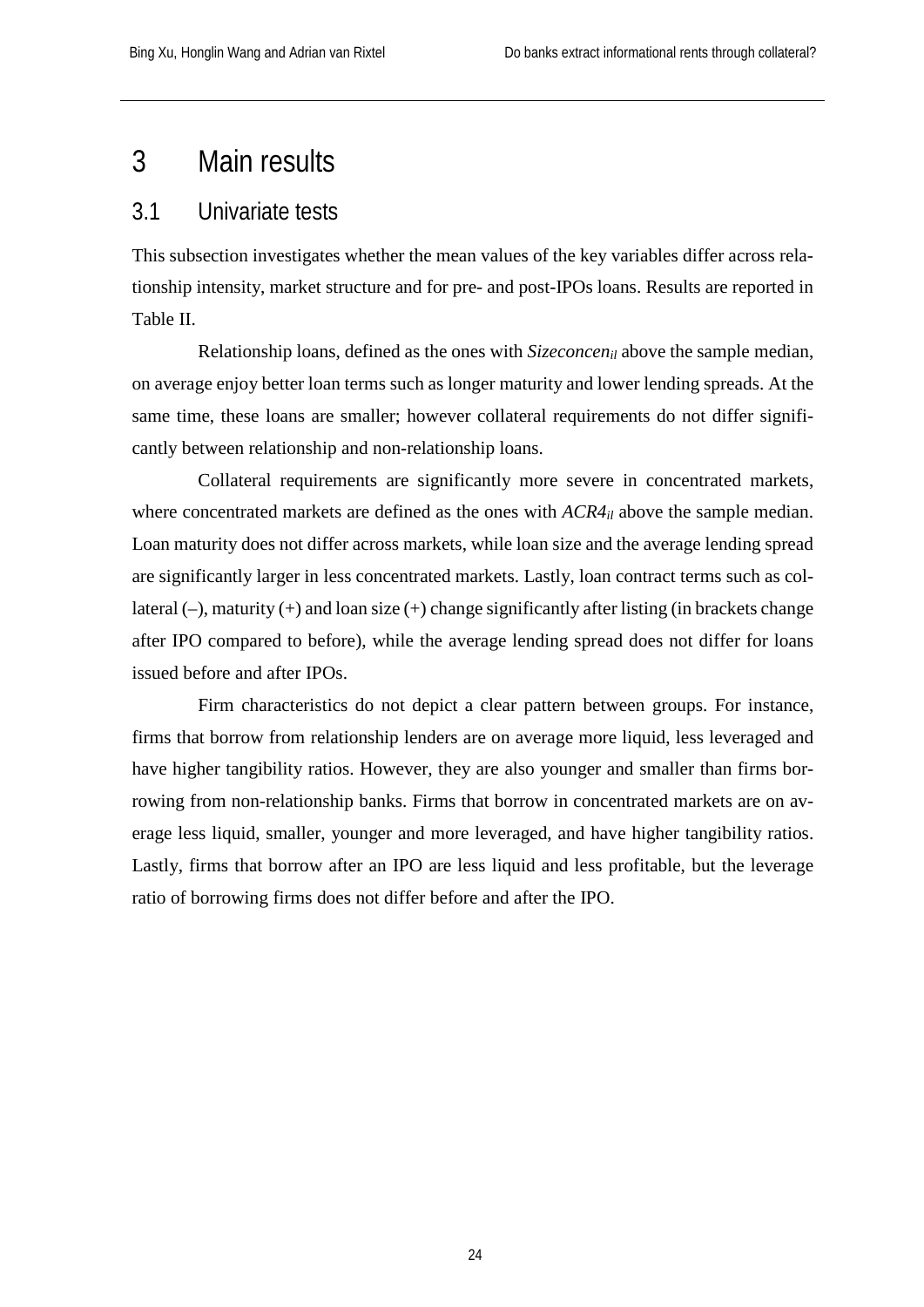| Table II | Univariate tests |  |
|----------|------------------|--|
|          |                  |  |

|                        |                                                                                                                                                                                                                                | Panel A: Sizeconcen |            |                                                                                                                    | Panel B: ACR4            |            |         | Panel C: IPO |            |
|------------------------|--------------------------------------------------------------------------------------------------------------------------------------------------------------------------------------------------------------------------------|---------------------|------------|--------------------------------------------------------------------------------------------------------------------|--------------------------|------------|---------|--------------|------------|
|                        | <median< th=""><th><math display="inline">&gt;\equiv</math> Median</th><th>Mean diff</th><th><median< th=""><th>&gt;=Median</th><th>Mean diff</th><th>Pre-IPO</th><th>Post-IPO</th><th>Mean diff</th></median<></th></median<> | $>\equiv$ Median    | Mean diff  | <median< th=""><th>&gt;=Median</th><th>Mean diff</th><th>Pre-IPO</th><th>Post-IPO</th><th>Mean diff</th></median<> | >=Median                 | Mean diff  | Pre-IPO | Post-IPO     | Mean diff  |
| Relationship variables |                                                                                                                                                                                                                                |                     |            |                                                                                                                    |                          |            |         |              |            |
| Sizeconcen             | $\overline{\phantom{m}}$                                                                                                                                                                                                       | $- -$               | --         | 0.32                                                                                                               | 0.35                     | $-0.02***$ | 0.40    | 0.32         | $0.08***$  |
| Numconcen              | 0.22                                                                                                                                                                                                                           | 0.73                | $-0.51***$ | 0.33                                                                                                               | 0.35                     | $-0.02***$ | 0.41    | 0.33         | $0.08***$  |
| Numlender              | 4.65                                                                                                                                                                                                                           | 3.21                | $1.44***$  | 4.41                                                                                                               | 3.46                     | $0.96***$  | 2.17    | 4.29         | $-2.11***$ |
| Market structure       |                                                                                                                                                                                                                                |                     |            |                                                                                                                    |                          |            |         |              |            |
| ACR4                   | 0.55                                                                                                                                                                                                                           | 0.55                | $-0.00*$   | $\overline{\phantom{0}}$                                                                                           | $\overline{\phantom{0}}$ |            | 0.56    | 0.55         | $0.01***$  |
| Loan characteristics   |                                                                                                                                                                                                                                |                     |            |                                                                                                                    |                          |            |         |              |            |
| Collateral             | 0.66                                                                                                                                                                                                                           | 0.66                | $-0.00$    | 0.62                                                                                                               | 0.70                     | $-0.08***$ | 0.86    | 0.62         | $0.24***$  |
| Maturity               | 3.19                                                                                                                                                                                                                           | 3.32                | $-0.13***$ | 3.26                                                                                                               | 3.25                     | 0.00       | 3.12    | 3.28         | $-0.16***$ |
| Spread                 | 2.99                                                                                                                                                                                                                           | 2.70                | $0.30***$  | 2.87                                                                                                               | 2.82                     | $0.04*$    | 2.85    | 2.85         | 0.01       |
| Loansize               | 3.19                                                                                                                                                                                                                           | 3.07                | $0.12***$  | 3.17                                                                                                               | 3.10                     | $0.08**$   | 2.32    | 3.30         | $-0.97***$ |
| Firm characteristics   |                                                                                                                                                                                                                                |                     |            |                                                                                                                    |                          |            |         |              |            |
| FT                     | 0.42                                                                                                                                                                                                                           | 0.39                | $-0.03**$  | 0.42                                                                                                               | 0.39                     | $0.03***$  | 0.11    | 0.46         | $-0.35***$ |
| Liquidity              | 0.55                                                                                                                                                                                                                           | 0.54                | $0.01*$    | 0.60                                                                                                               | 0.50                     | $0.10***$  | 0.58    | 0.54         | $0.04***$  |
| <b>Total Assets</b>    | 7.76                                                                                                                                                                                                                           | 7.58                | $0.18***$  | 7.81                                                                                                               | 7.53                     | $0.28***$  | 6.32    | 7.85         | $-1.53***$ |
| Leverage               | 0.57                                                                                                                                                                                                                           | 0.55                | $0.02***$  | 0.55                                                                                                               | 0.57                     | $-0.02***$ | 0.55    | 0.56         | $-0.00$    |
| <b>ROA</b>             | 0.07                                                                                                                                                                                                                           | 0.06                | 0.00       | 0.06                                                                                                               | 0.07                     | $-0.00$    | 0.15    | 0.05         | $0.09***$  |
| Age                    | 5.04                                                                                                                                                                                                                           | 5.02                | $0.02***$  | 5.06                                                                                                               | 5.00                     | $0.06***$  | 4.70    | 5.10         | $-0.40***$ |
| Tangibility            | 0.27                                                                                                                                                                                                                           | 0.27                | $-0.01*$   | 0.24                                                                                                               | 0.31                     | $-0.07***$ | 0.27    | 0.27         | $-0.01$    |

\*\*\* p<0.01, \*\* p<0.05, \* p<0.1.

### <span id="page-24-0"></span>3.2 Multivariate tests

### <span id="page-24-1"></span>3.2.1 Do relationship lending and market structure determine collateral incidence?

In this section, we first test the impact of relationship lending and market structure on collateral incidence in a cross-sectional setting by estimating *Equation (1)* in Section 2.1.1. The results are reported in Panel A of Table III. Marginal effects (M.E.) are calculated based on the results in Column (1). To account for the possibility that some loan contract terms such as *Maturity* and *Spread* are endogenous, we follow Berger and Udell (1995) and estimate the model with and without these terms (Columns (1) and (2), respectively). We conduct additional robustness tests for endogeneity issues of loan contract terms in Section 6.2.

Our results show that relationship intensity is positively related to the incidence of collateral and is highly significant. The marginal effects show that a one standard deviation increase in *Sizeconcen* from its sample mean increases the probability of collateralization by 1.4%. This result does not support the "information accumulation" view that relationship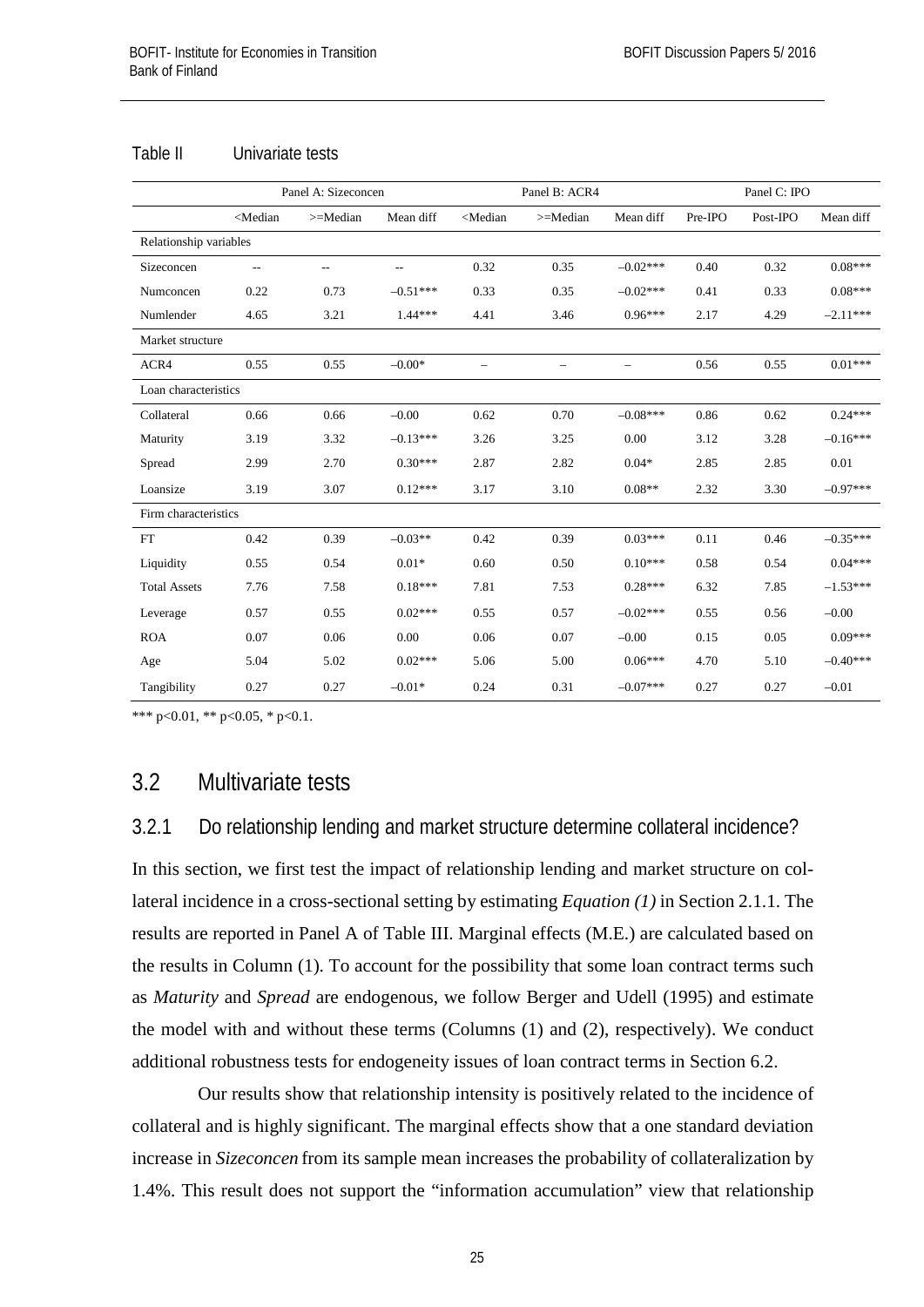lending and collateral are substitutes in mitigating borrower risks (e.g. Berger and Udell, 1995). In contrast, our finding is in line with the other hypotheses discussed in Introduction (e.g. "hold-up" problem (Sharp, 1990; Rajan, 1992), "soft budget constraint" (Dewatripont and Maskin, 1995; Boot, 2000), "bank seniority" (Longhofer and Santos, 2000) and "cost minimization incentive" (Menkhoff et al., 2006)). Results similar to ours have been reported in e.g. Elsas and Krahnen (2000), and Ono and Uesugi (2009).

Market structure, measured as the concentration ratio *ACR4*, is positive and highly significant at the 1% level across all specifications. A one standard deviation increase in this ratio increases the likelihood of collateral incidence by 4.45%. This result confirms Hypothesis *H.2* (Section 2.1.1) that concentrated markets are associated with a higher likelihood of collateralization. Our finding is in line with Hainz et al. (2013), but contrasts with Jimenez et al. (2006). As discussed, both the "informational rent extraction" and "market power" hypotheses can explain this positive coefficient.

The coefficient of *Numlender* is significant and positive as well. A one standard deviation increase in the number of lenders of the firm from its mean increases the incidence of collateral by 2.13%.[16](#page-25-0) Other relationship control variables such as *First* and *Switch* are not statistically significant; we shall discuss these results in more detail later on.

Loans obtained after an IPO are significantly less likely to be collateralized (marginal effect is –10.39%). This result lends some support to the notion that IPOs are beneficial to firms with respect to the non-price terms of lending. This adds to the empirical findings in Santos and Winton (2008), Hale and Santos (2009) and Schenone (2010) that loan terms improve after bond or equity IPOs, with these studies presenting evidence of a decline in lending rates.

Before moving forward, we discuss briefly other determinants of collateral, which has merit in itself, as the existing literature on Chinese lending markets has investigated this issue only using firm-year data (e.g. Firth et al., 2012; Chen et al., 2013). As expected, the coefficients of *Age* and *Size* are negative and significant, indicating that older and larger firms are less likely to pledge collateral, possibly because these firms are less prone to moral hazard problems. Firms that are more profitable, more liquid, have a higher tangible assets ratio and are less leveraged are less likely to pledge collateral. Similar to Berger and Udell

<span id="page-25-0"></span><sup>&</sup>lt;sup>16</sup> This result is in line with Chakraborty and Hu (2006) and Jimenez et al. (2006), but in contrast to Menkhoff et al. (2006).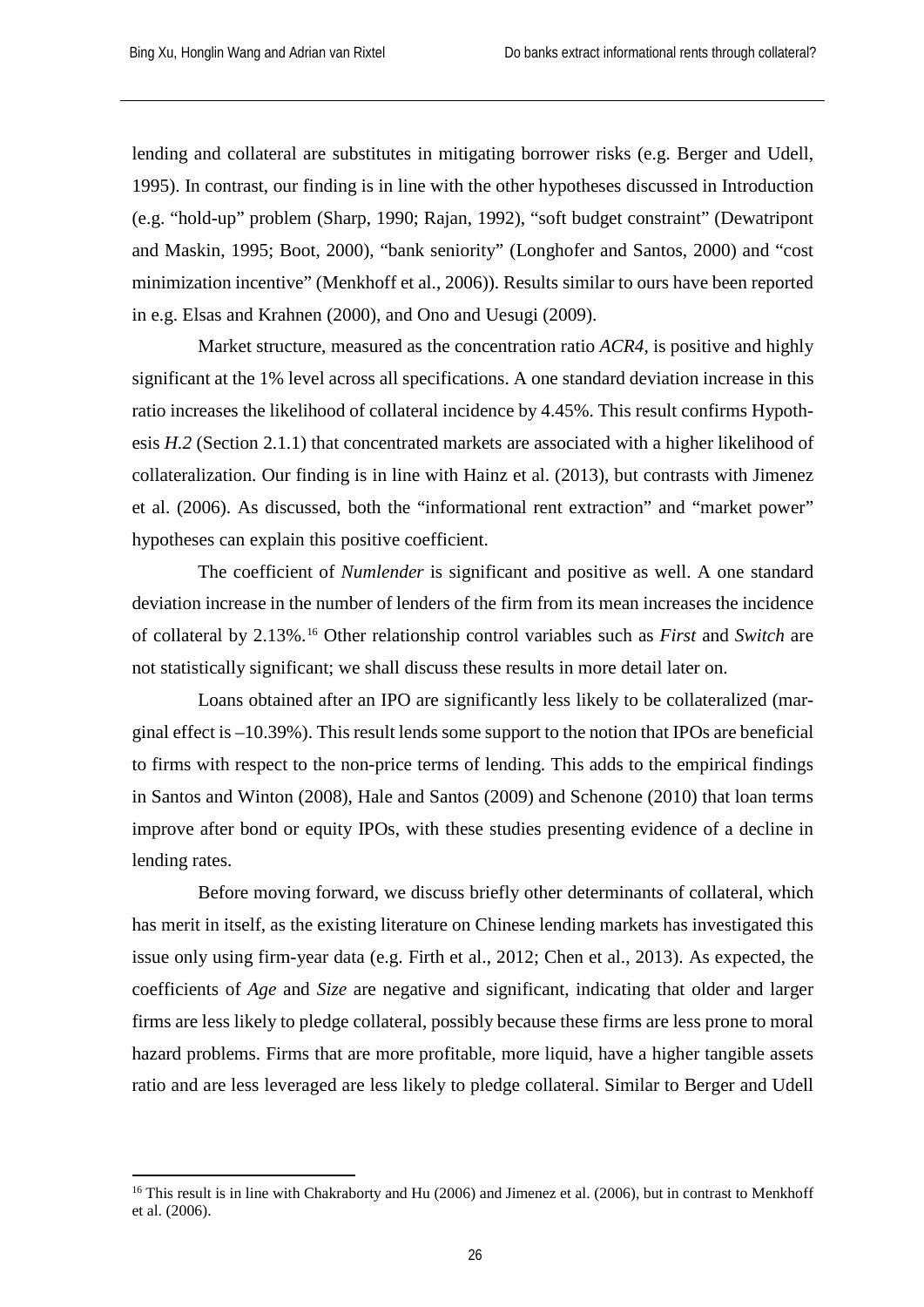(1990), we find that *Loanconcen* is significantly positive at the 1% level across all specifications.[17](#page-26-0) Among all factors, the most important determinant of collateral is firm ownership. Private firms in China have on average a 16.7% higher probability of pledging collateral than state-owned firms, presumably because the latter enjoys the implicit guarantee from the State. This results adds to the previous empirical studies that private firms in China have been financially discriminated in a state-dominant banking system (Cull and Xu, 2003; Allen et al., 2005).

Other loan contract terms affect the incidence of collateral as well. Loans with a longer maturity are more likely to be collateralized. A one standard deviation increase in loan maturity from its sample mean increases the incidence of collateral by 3.39%. This result is in line with the theoretical prediction that banks use shorter loan maturities to solve adverse selection or moral hazard problems (e.g. Berlin and Mester, 1992; Flannery, 1986; Barclay et al., 1995; Degryse and Van Cayseele, 2000). Larger loans (*Loansize*) are less likely to be collateralized. A one standard deviation increase of loan size reduces the incidence of collateral by 3.37%.[18](#page-26-1) Finally, loans with a higher interest rate spread (*Spread*) are more likely to be collateralized (marginal effect of 1%) giving some support to the notion that collateral is associated with risky loans. Nevertheless, the results for contract terms on collateral should be treated with caution, as these variables are potentially endogenous. Excluding potentially endogenous loan contract terms such as *Maturity* and *Spread* does not alter our results for other determinants, as shown in Column (2).

In contrast, the monetary policy stance has a limited impact on the incidence of collateral, with only the *7-day Repo* rate being positively related to collateral at the 10% significance level. [19](#page-26-2) Regional macroeconomic variables (*CPI*, *NPLratio* and *Realgdpindex*) generally do not affect collateral decisions. It is likely that the impact of business cycles is captured by time fixed effects, which show that collateral incidence is significantly lower during the 2010–2013 period relative to 2007 (base year). Lastly, loans from foreign banks

<span id="page-26-0"></span> $17$  See for instance Boot et al. (1991), Dennis et al. (2000) and Bharath et al. (2011) for similar results.

<span id="page-26-1"></span><sup>&</sup>lt;sup>18</sup> This result is consistent with Leeth and Scott (1989), Jimenez and Saurina (2004) and Menkhoff et al. (2006), but in contrast to the findings of Boot et al. (1991).

<span id="page-26-2"></span><sup>&</sup>lt;sup>19</sup> Jimenez et al. (2006) find that collateral incidence is lower during episodes of monetary tightening. They resort to credit rationing to explain their results, since during tightening periods banks prefer high-quality borrowers (hence less collateral). Bernanke and Gertler (1995) suggest that higher interest rates raise a firm's default probability, resulting in a higher likelihood of collateral incidence during monetary policy tightening cycles. Our insignificant result could be due to the combined effect of competing theories, which we leave to future research.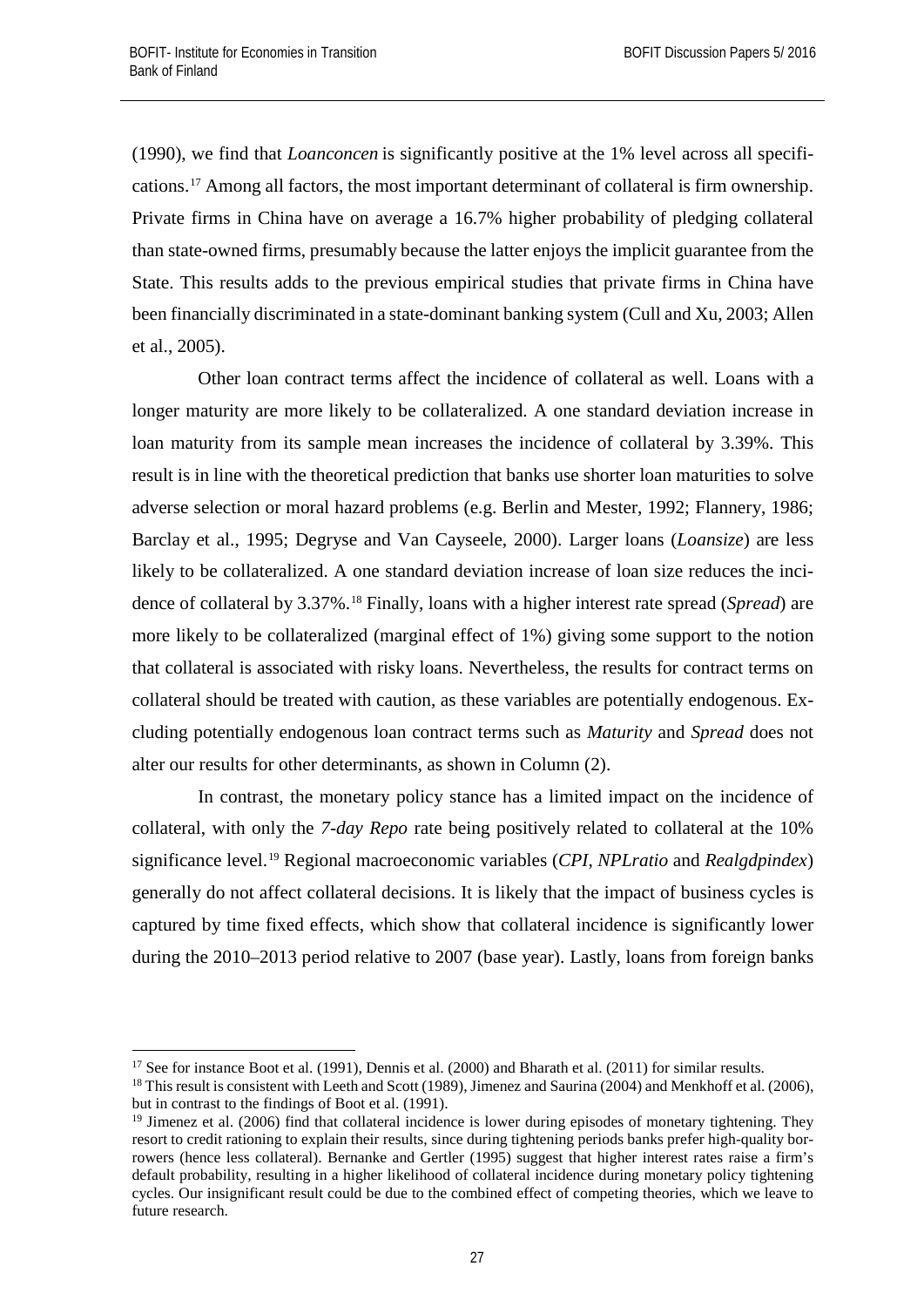are significantly more likely to be collateralized, while loans from trust and finance companies and other financial institutions (mainly credit companies) are significantly less collateralized, compared to the benchmark state-owned banks. As a further robustness check, we include regional legal and institutional variables.<sup>[20](#page-27-1)</sup> Our results do not materially change when these additional controls are added.

#### <span id="page-27-0"></span>3.2.2 Does rent extraction vary with firm information transparency?

We test in this section if informational rent extraction is less pronounced for transparent firms. To this end, we estimate *Equation (2)* in Section 2.1.2 using various informational transparency proxies. Results are reported in Table III, Panel B and C, where Panel B uses firm characteristics as transparency measures, and Panel C employs stock market information production as transparency measures.

Firms that are not listed at the main board, privately owned or smaller, are more likely to pledge collateral when relationship intensity increases, as suggested by the significantly positive coefficients of *Sizeconcenil* in all specifications of Panel B. For transparent firms, the impact of *Sizeconcenil* on collateral vanishes, as the null-hypothesis *H0: Sizecon* $c\text{ }en_{il}$ +*Infor<sub>il</sub>*\**Sizeconcen<sub>il</sub>* = 0 is not rejected for all three informational transparency measures. As for the impact of market structure on collateral, a similar pattern prevails. The concentration ratio *ACR4il* is statistically positive in all specifications, and its interaction term with information transparency measures is significantly negative for all three cases. Unlike for relationship lending, the null hypothesis that market structure has no impact on collateral for transparent firm (e.g. firms listed at the main board or state-owned firms), i.e. *ACR4il+Inforil\*ACR4il=0*, is rejected. Both results suggest the inside banks' ability to charge rent decreases with firms' information transparency.

Next we employ stock market information production variables (*Numalst<sub>il</sub>* and *Instishare<sub>il</sub>*) as proxies of firm transparency. Results are reported in Panel C, Columns (6) and

<span id="page-27-1"></span> $^{20}$  Empirical studies have identified that banks are better able to control for credit risk if legal frameworks allow lenders to seize collateralized assets in times of default (Qian and Strahan, 2007). We employ the indices of legal infrastructure developed by Fan and Wang (2011). These indices have been widely applied for China (e.g. Firth et al., 2009; Li et al., 2009), with Li et al. (2009) providing a detailed description. As data for these indices end in 2009 (while our sample ends in 2013), we interpolate the missing values by assuming that the indices grow at the average growth rate of 2006–2009. Our results show that collateral is more likely to be pledged in provinces with better legal infrastructure, a result that is similar to Qian and Strahan (2007). These authors suggest that a better protection of credit rights increases the incidence of collateral for firms with more tangible assets. The results that we present in the rest of the paper are not sensitive to the inclusion of these legal and institutional variables. Results are available upon request.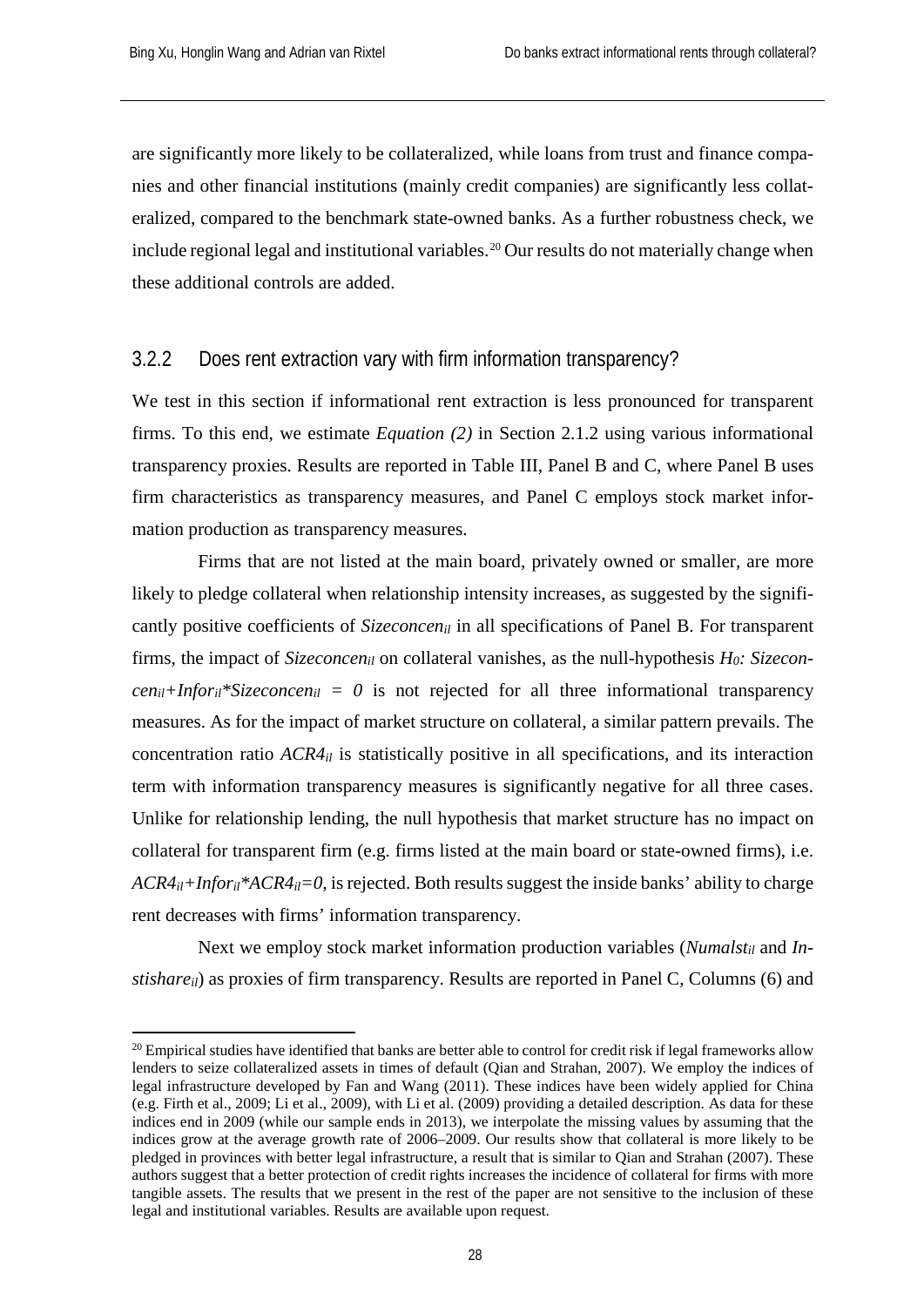(7). All interaction terms are significantly negative, indicating a moderated effect on rent extraction when more information is produced by stock market, a result similar to Panel B. Moreover, the magnitude of the coefficients further suggests a boundary effect of information production on rent extraction. In other words, rent extraction becomes infeasible when sufficient information is produced by stock market. Specifically, in Column (6), when a borrower is followed by more than 11 analysts  $(65<sup>th</sup>$  percentile), the positive impact of *Sizeconcen* vanishes. Similarly, higher market concentration does not increase collateral incidence for borrowers followed by more than 22 analysts  $(88<sup>th</sup>$  percentile). Column (7) reports similar results where *Instishare* serves as a measure of information production<sup>21</sup>. The thresholds for relationship lending and market concentration to charge rents are  $20\%$  (55<sup>th</sup>) percentile) and 70% (96th percentile) of shares held by non-bank institutional investor, respectively. For firms with institutional shareholdings above these values, rent extraction becomes infeasible. The results in this subsection are in line with the informational rent hypothesis. However, as discussed in the Introduction and Section 2.1.2, alternative theories can also support these finding as information transparency measures are often correlated with firm quality or likelihood of financial stress. We proceed in the next subsection using IPO as an identification strategy.

<span id="page-28-0"></span><sup>&</sup>lt;sup>21</sup> Arguably, institutional investors not only bring on board more information disclosure, but also active monitoring and better alignment of management incentives, such as reducing tunneling behavior (e.g. Lin et al., 2011). We control for these effects by incorporating corporate governance variables that directly affect firms' tunneling incentives: the "control and cash flow rights wedge" and cash-flow rights. Our results remain intact, and they are available upon request.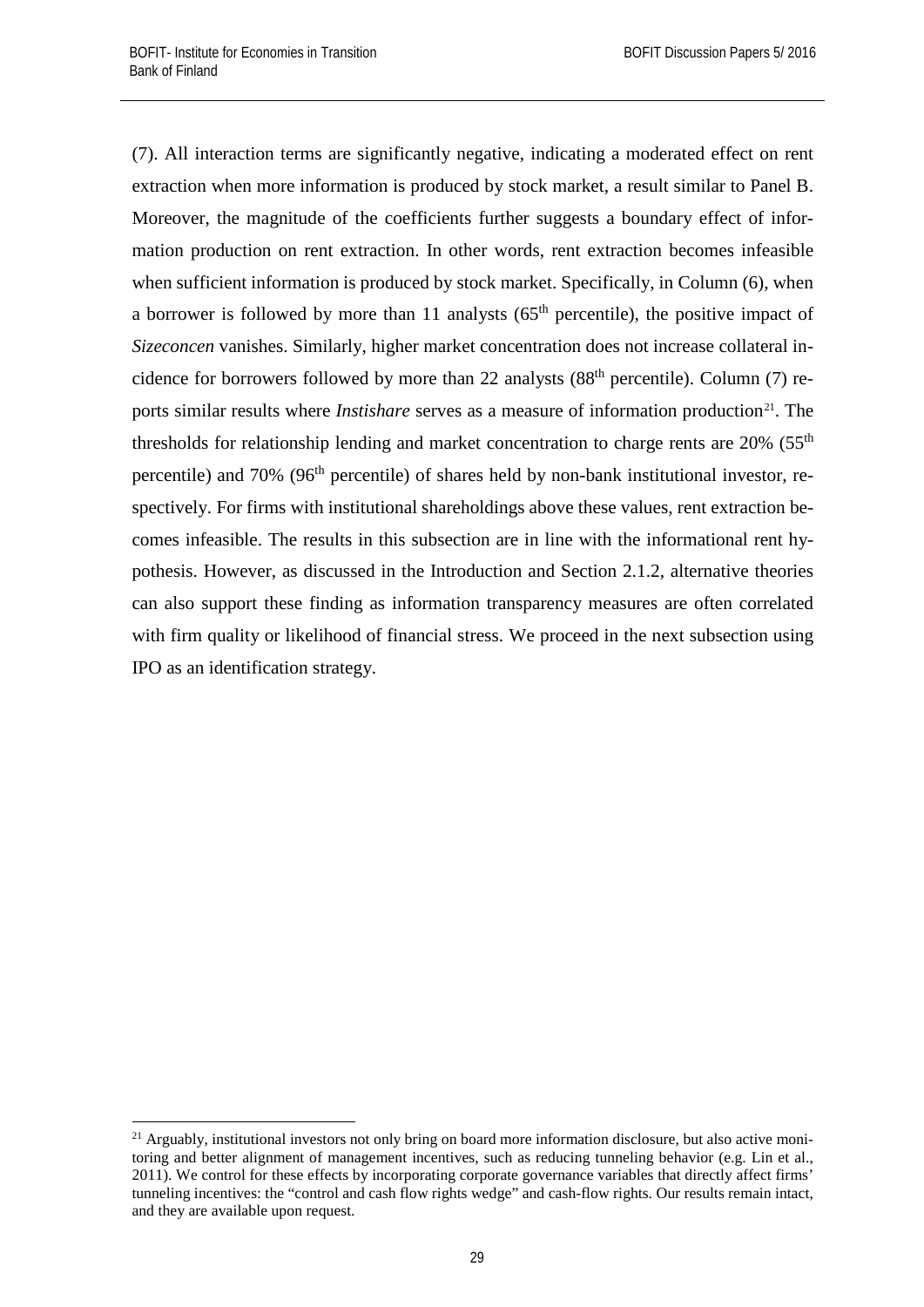|                       | Panel A: Main effects |             |              | Panel B: Borrower information |              | Panel C: Stock market |                  |             |  |
|-----------------------|-----------------------|-------------|--------------|-------------------------------|--------------|-----------------------|------------------|-------------|--|
|                       |                       |             |              |                               | transparency |                       | infor production |             |  |
|                       | With                  | Without     | M.E of       | Board of                      | Ownership    | Firm size             | Numalst          | Instishare  |  |
|                       | contract              | contract    | model        | listing                       |              |                       |                  |             |  |
|                       | terms                 | terms       | $(1)$ $(\%)$ |                               |              |                       |                  |             |  |
| <b>VARIABLES</b>      | (1)                   | (2)         |              | (3)                           | (4)          | (5)                   | (6)              | (7)         |  |
| Sizeconcen            | $0.153**$             | $0.170**$   | 1.40         | $0.231***$                    | $0.256***$   | $0.287***$            | $0.209**$        | $0.277***$  |  |
|                       | (0.068)               | (0.068)     |              | (0.085)                       | (0.082)      | (0.076)               | (0.088)          | (0.097)     |  |
| ACR4                  | $2.685***$            | $2.623***$  | 4.45         | 3.826***                      | $3.463***$   | 3.482***              | 4.912***         | 4.897***    |  |
|                       | (0.805)               | (0.802)     |              | (0.895)                       | (0.858)      | (0.832)               | (0.901)          | (0.924)     |  |
| Listmain*Sizeconcen   |                       |             |              | $-0.129$                      |              |                       |                  |             |  |
|                       |                       |             |              | (0.098)                       |              |                       |                  |             |  |
| FT*Sizeconcen         |                       |             |              |                               | $-0.203**$   |                       |                  |             |  |
|                       |                       |             |              |                               |              |                       |                  |             |  |
|                       |                       |             |              |                               | (0.098)      | $-0.390***$           |                  |             |  |
| Medianta*Sizeconcen   |                       |             |              |                               |              |                       |                  |             |  |
|                       |                       |             |              |                               |              | (0.102)               |                  |             |  |
| Numalst*Sizeconcen    |                       |             |              |                               |              |                       | $-0.010**$       |             |  |
|                       |                       |             |              |                               |              |                       | (0.005)          |             |  |
| Instishare*Sizeconcen |                       |             |              |                               |              |                       |                  | $-0.770***$ |  |
|                       |                       |             |              |                               |              |                       |                  | (0.240)     |  |
| Listmain*ACR4         |                       |             |              | $-1.664***$                   |              |                       |                  |             |  |
|                       |                       |             |              | (0.616)                       |              |                       |                  |             |  |
| FT*ACR4               |                       |             |              |                               | $-1.603***$  |                       |                  |             |  |
|                       |                       |             |              |                               | (0.619)      |                       |                  |             |  |
| Medianta*ACR4         |                       |             |              |                               |              | $-2.051***$           |                  |             |  |
|                       |                       |             |              |                               |              | (0.571)               |                  |             |  |
| Numalst*ACR4          |                       |             |              |                               |              |                       | $-0.149***$      |             |  |
|                       |                       |             |              |                               |              |                       | (0.032)          |             |  |
| Instishare*ACR4       |                       |             |              |                               |              |                       |                  | $-4.924***$ |  |
|                       |                       |             |              |                               |              |                       |                  | (1.318)     |  |
| Listmain              |                       |             |              | $0.705**$                     |              |                       |                  |             |  |
|                       |                       |             |              | (0.346)                       |              |                       |                  |             |  |
| Medianta              |                       |             |              |                               |              | $1.334***$            |                  |             |  |
|                       |                       |             |              |                               |              | (0.316)               |                  |             |  |
| Numalst               |                       |             |              |                               |              |                       | $0.074***$       |             |  |
|                       |                       |             |              |                               |              |                       | (0.017)          |             |  |
| Instishare            |                       |             |              |                               |              |                       |                  | $2.574***$  |  |
|                       |                       |             |              |                               |              |                       |                  | (0.722)     |  |
| FT                    | $-0.606***$           | $-0.594***$ | $-16.7$      | $-0.565***$                   | 0.335        | $-0.618***$           | $-0.597***$      | $-0.568***$ |  |
|                       |                       |             |              |                               |              |                       |                  | (0.050)     |  |
|                       | (0.047)<br>0.036      | (0.046)     |              | (0.048)                       | (0.340)      | (0.047)               | (0.050)          |             |  |
| First                 |                       | 0.049       | 0.94         | 0.048                         | 0.044        | 0.019                 | $-0.030$         | $-0.042$    |  |
|                       | (0.056)               | (0.055)     |              | (0.056)                       | (0.056)      | (0.056)               | (0.059)          | (0.059)     |  |
| Switch                | $-0.028$              | $-0.064$    | $-0.75$      | $-0.033$                      | $-0.028$     | $-0.023$              | $-0.020$         | $-0.023$    |  |
|                       | (0.039)               | (0.039)     |              | (0.040)                       | (0.039)      | (0.039)               | (0.042)          | (0.042)     |  |
| $_{\rm IPO}$          | $-0.412***$           | $-0.387***$ | $-10.39$     | $-0.322***$                   | $-0.391***$  | $-0.405***$           |                  |             |  |
|                       | (0.071)               | (0.071)     |              | (0.073)                       | (0.071)      | (0.071)               |                  |             |  |
| Numlender             | $0.024***$            | $0.018**$   | 2.13         | $0.021***$                    | $0.024***$   | $0.020***$            | $0.027***$       | $0.024***$  |  |
|                       | (0.007)               | (0.007)     |              | (0.007)                       | (0.007)      | (0.008)               | (0.008)          | (0.008)     |  |
| Liquidity             | $-0.458***$           | $-0.545***$ | $-2.76$      | $-0.504***$                   | $-0.447***$  | $-0.375**$            | $-0.558***$      | $-0.689***$ |  |
|                       | (0.155)               | (0.153)     |              | (0.156)                       | (0.155)      | (0.155)               | (0.168)          | (0.167)     |  |

## Table III Collateral determinants and borrower information transparency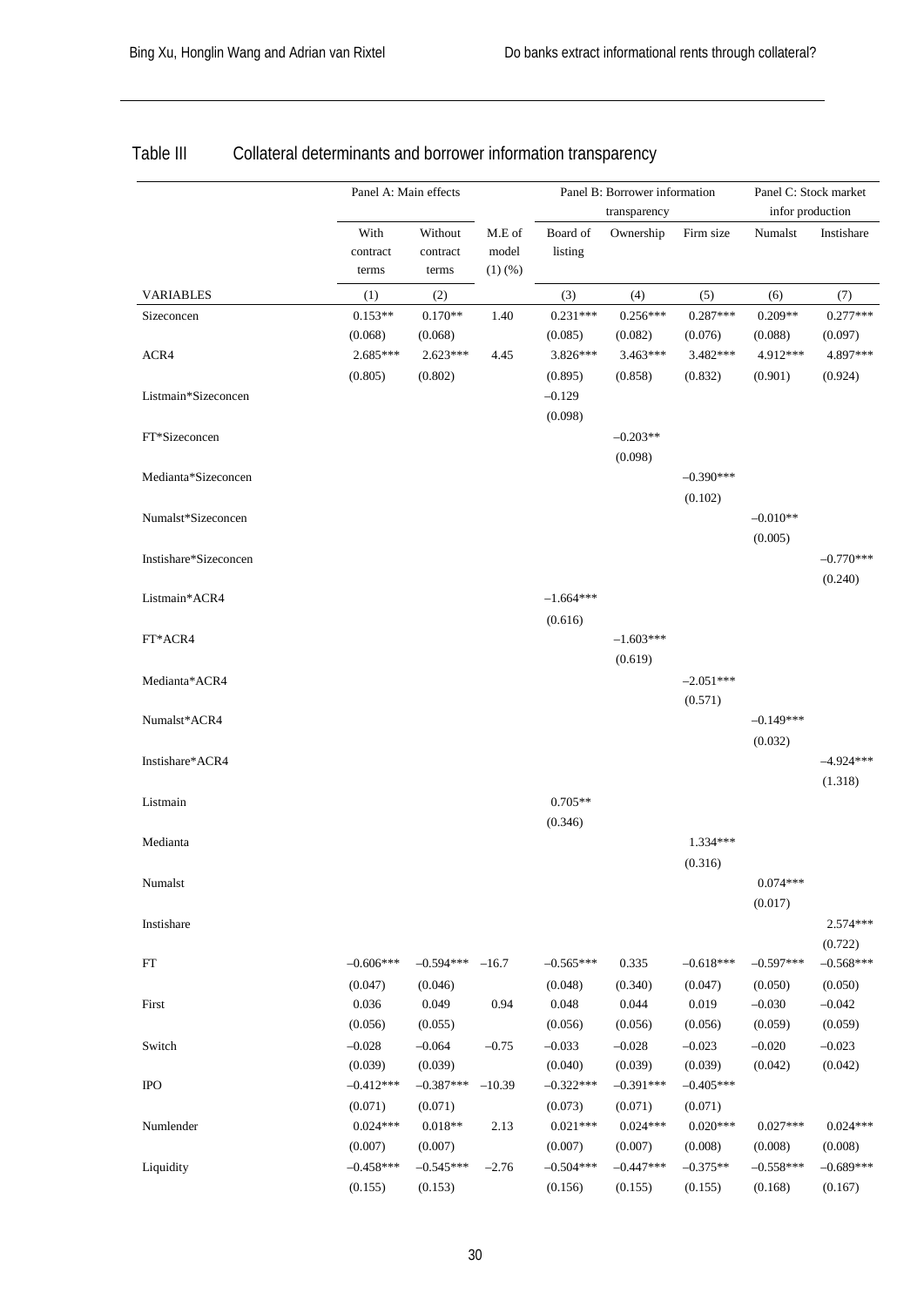| Size                                          | $-0.221***$ | $-0.215***$ | $-7.29$ | $-0.191***$ | $-0.222***$ | $-0.233***$ | $-0.163***$ | $-0.217***$ |
|-----------------------------------------------|-------------|-------------|---------|-------------|-------------|-------------|-------------|-------------|
|                                               | (0.027)     | (0.027)     |         | (0.028)     | (0.027)     | (0.030)     | (0.033)     | (0.030)     |
| Leverage                                      | $0.941***$  | 1.049***    | 4.53    | $1.040***$  | $0.926***$  | 0.951***    | $0.891***$  | $0.963***$  |
|                                               | (0.127)     | (0.126)     |         | (0.129)     | (0.127)     | (0.127)     | (0.138)     | (0.137)     |
| <b>ROA</b>                                    | $-1.134***$ | $-1.084***$ | $-2.22$ | $-1.124***$ | $-1.102***$ | $-1.160***$ | $-0.583*$   | $-0.704**$  |
|                                               | (0.277)     | (0.282)     |         | (0.279)     | (0.278)     | (0.276)     | (0.330)     | (0.325)     |
| Age                                           | $-0.415***$ | $-0.432***$ | $-4.50$ | $-0.331***$ | $-0.419***$ | $-0.409***$ | $-0.385***$ | $-0.422***$ |
|                                               | (0.058)     | (0.057)     |         | (0.060)     | (0.058)     | (0.058)     | (0.064)     | (0.064)     |
| Tangibility                                   | $-0.852***$ | $-0.891***$ | $-4.43$ | $-0.893***$ | $-0.855***$ | $-0.782***$ | $-1.028***$ | $-1.021***$ |
|                                               | (0.179)     | (0.178)     |         | (0.180)     | (0.179)     | (0.179)     | (0.189)     | (0.188)     |
| Maturity                                      | $0.169***$  |             | 3.39    | $0.169***$  | $0.169***$  | $0.171***$  | $0.187***$  | $0.200***$  |
|                                               | (0.028)     |             |         | (0.028)     | (0.028)     | (0.028)     | (0.030)     | (0.030)     |
| Spread                                        | $0.031*$    |             | 1.00    | $0.036**$   | $0.031*$    | $0.035**$   | 0.021       | 0.023       |
|                                               | (0.017)     |             |         | (0.017)     | (0.017)     | (0.017)     | (0.018)     | (0.018)     |
| Loansize                                      | $-0.089***$ | $-0.070***$ | $-3.37$ | $-0.090***$ | $-0.090***$ | $-0.090***$ | $-0.095***$ | $-0.095***$ |
|                                               | (0.020)     | (0.020)     |         | (0.020)     | (0.020)     | (0.020)     | (0.021)     | (0.021)     |
| Loanconcen                                    | 1.830***    | 1.921***    | 3.37    | 1.956***    | $1.804***$  | 1.866***    | $1.779***$  | $1.672***$  |
|                                               | (0.413)     | (0.408)     |         | (0.410)     | (0.414)     | (0.415)     | (0.440)     | (0.434)     |
| <b>RRR</b>                                    | $-0.071$    | $-0.021$    | $-0.05$ | 0.050       | $-0.202$    | $-0.188$    | 0.645       | 0.422       |
|                                               | (2.902)     | (2.884)     |         | (2.909)     | (2.904)     | (2.907)     | (3.068)     | (3.068)     |
| Repo                                          | $0.048*$    | $0.045*$    | 1.51    | 0.044       | $0.048*$    | $0.050*$    | $0.054*$    | $0.047*$    |
|                                               | (0.027)     | (0.027)     |         | (0.027)     | (0.027)     | (0.027)     | (0.029)     | (0.029)     |
| <b>CPI</b>                                    | 1.475       | 2.003       | 1.04    | 1.241       | 1.320       | 1.518       | 2.608       | 2.614       |
|                                               | (1.510)     | (1.501)     |         | (1.514)     | (1.513)     | (1.513)     | (1.601)     | (1.597)     |
| NPLratio                                      | $-0.535$    | $-0.647$    | $-0.42$ | $-0.305$    | $-0.526$    | $-0.685$    | $-0.414$    | $-0.121$    |
|                                               | (1.135)     | (1.132)     |         | (1.137)     | (1.135)     | (1.140)     | (1.183)     | (1.179)     |
| Realgdpindex                                  | 1.097       | 1.548       | 1.00    | 0.763       | 0.787       | 0.975       | 1.606       | 1.198       |
|                                               | (1.435)     | (1.429)     |         | (1.441)     | (1.442)     | (1.439)     | (1.500)     | (1.496)     |
| Constant                                      | $-0.566$    | $-0.644$    |         | $-1.577$    | $-0.850$    | $-1.123$    | $-7.478$    | $-6.924$    |
|                                               | (1.874)     | (1.869)     |         | (1.888)     | (1.879)     | (1.884)     | (106.776)   | (106.273)   |
| Observations                                  | 8,741       | 8,753       |         | 8,741       | 8,741       | 8,741       | 7,620       | 7,620       |
| Pseudo R2                                     | 0.287       | 0.283       |         | 0.289       | 0.288       | 0.290       | 0.291       | 0.291       |
| H <sub>0</sub> :Sizeconcen+Infor*Sizeconcen=0 |             |             |         | 0.102       | 0.052       | $-0.103$    |             |             |
| $H_0$ : ACR4+Infor*ACR4=0                     |             |             |         | $2.162***$  | $1.860**$   | 1.431       |             |             |

Panel A shows the results for the estimation of *Equation (1)*. M.E are the marginal effects calculated on the basis of the results in Column (1).

Panel B estimates *Equation (2)*. It reports the impact of *Sizeconcen*<sub>il</sub> and  $ACR4_{ii}$  on collateral incidence differentiated by the informational transparency of borrowers  $(Infor_{il})$ , which is defined by three proxies: *Borrower ownership* (*FT*=1 if state owned and 0 otherwise); *Listed Board* (*Listmain*=1 if listed in the main board and 0 otherwise); and *Firm Size* ( *Medianta*=1if *log(total assets)* is above the provincial median and 0 otherwise).

Panel C estimates *Equation (2)* using stock market information production (*Numalst* and *Instishare*) as measures of informational transparency of borrowers. The sample is restricted to post-IPO loans for Column (6) and (7).

In all panels, the control variables include firm characteristics, loan contract terms, monetary policy variables, regional macroeconomic variables and a set of fixed effects, including *Industry, Province, Banktype* and *Loanyear* dummies.

In column (2), *Maturity* and *Spread* are excluded for endogeneity concerns. Removing these terms in Panel B and C do not affect our results, which are available upon request. Results for fixed effects dummies are not reported to save space. The equations are estimated with the Probit model. Standard errors in parentheses.

\*\*\* p<0.01, \*\* p<0.05, \* p<0.1.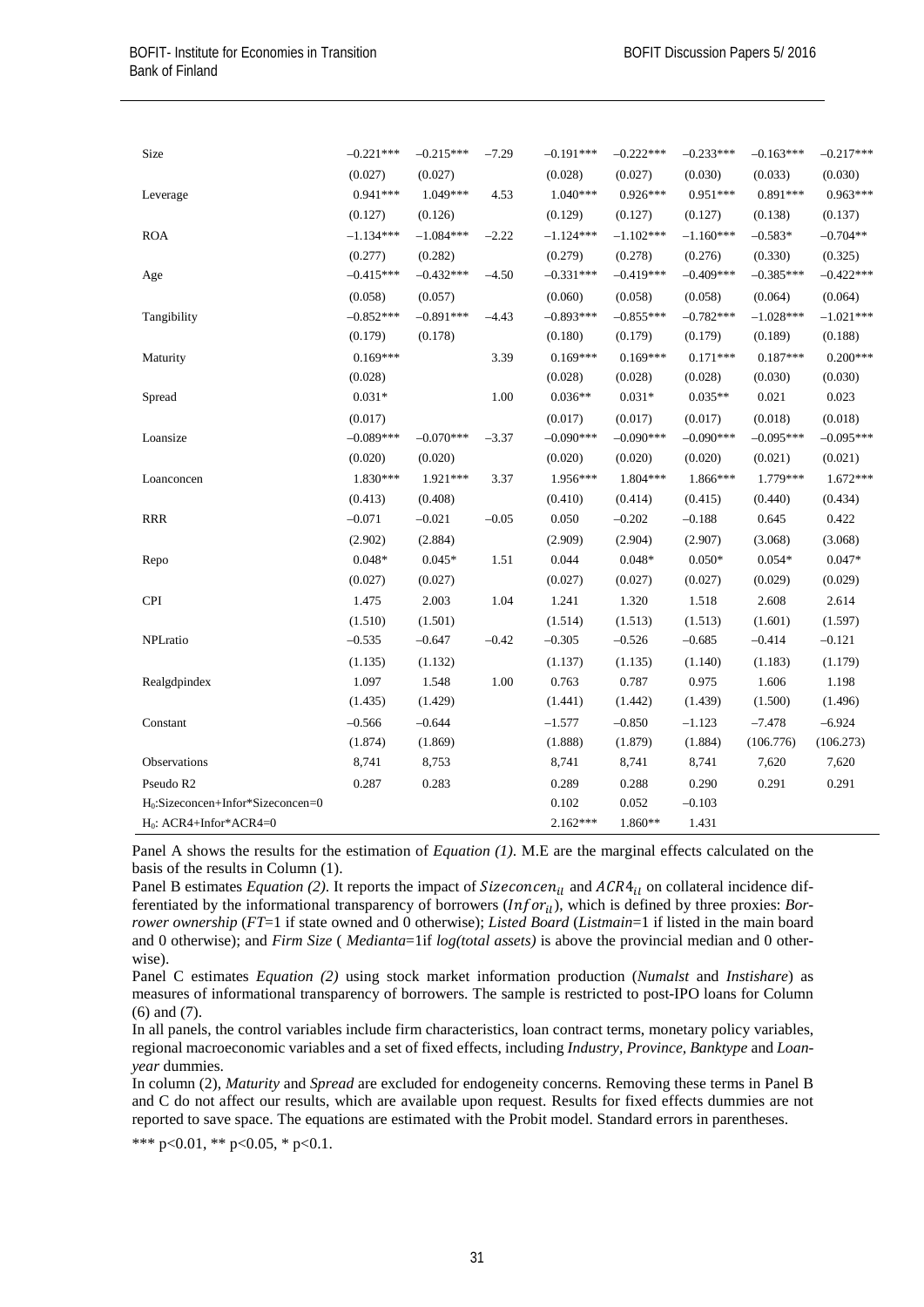#### <span id="page-31-0"></span>3.2.3 Do equity IPOs reduce informational rents?

In this subsection, we provide a direct test of informational rent extraction, i.e. we compare the impact of *Sizeconcen<sub>il</sub>* and *ACR4<sub>il</sub>* on collateral incidence for pre-IPO and post-IPO loans where information asymmetry among lenders is significantly lower for the latter group than the former. Estimations are based on *Equation (3)*.

Results are reported in Table IV. Column (1) includes only the interaction term *Sizeconcenil\* IPOil*; Column (2) includes only the interaction term *ACR4il \* IPOil*; Column (3) includes both, while Column (4) re-estimates Column (3) excluding possible endogenous loan contract terms (*Maturity* and *Spread*). The results show that *Sizeconcen<sub>il</sub>* is significantly positive across all models. The coefficient of the interaction term *Sizeconcen<sub>il</sub>*\**IPO<sub>il</sub>* is negative and significant for the broader specification (Column (3)), while it is marginally insignificant (p-value 0.102) in Column (1). The coefficient of  $ACR4_{il}$  is significantly positive while the interaction term with  $IPO<sub>il</sub>$  is significantly negative across all specifications. As the results of these three specifications are quantitatively similar, we provide a detailed explanation of the results presented in Column (3) only, which is our baseline model.

The likelihood of pledging collateral is increasing with relationship intensity for pre-IPO loans (coefficient 0.596\*\*\*), while for post-IPO loans this positive impact is greatly moderated (coefficient 0.124<sup>\*</sup>, and *H<sub>0</sub>: Sizeconcen<sub>il</sub>+Sizeconcen<sub>il</sub>\*IPO<sub>il</sub>=0* is rejected at the 10% level). In terms of marginal effects, a one standard deviation increase in *Sizeconcenil* increases the probability of pledging collateral by 4.78% for pre-IPO loans, compared to 1.17% for post-IPO loans. This pattern is consistent with Hypothesis *H.3* (Section 2.1.3) that a reduction in informational asymmetry among lenders makes it harder to establish "holdups" through relationship lending, therefore lowering the likelihood of rent extraction through collateral.

A similar pattern is observed for market structure. The pre-IPO coefficient of the concentration ratio *ACR4il* is 5.94\*\*\*, indicating that pre-IPO loans obtained in concentrated markets are significantly more likely to be collateralized. The post-IPO impact of *ACR4il* is moderated, but remains statistically positive (coefficient 2.43\*\*\*, *H<sub>0</sub>: ACR4<sub>il</sub>+ACR4<sub>il</sub>\*IP-* $O_{il}=0$  rejected at 1%). Alternatively, looking at the marginal effects, a one standard deviation increase in the concentration ratio increases the probability of collateral incidence by 8.51% for pre-IPO loans, while for post-IPO loans this effect is reduced to 4.15%. Hence, the contribution of concentrated markets in facilitating the extraction of information, or preventing its spill-over to competitors, is greatly eroded, since more information about borrowing firms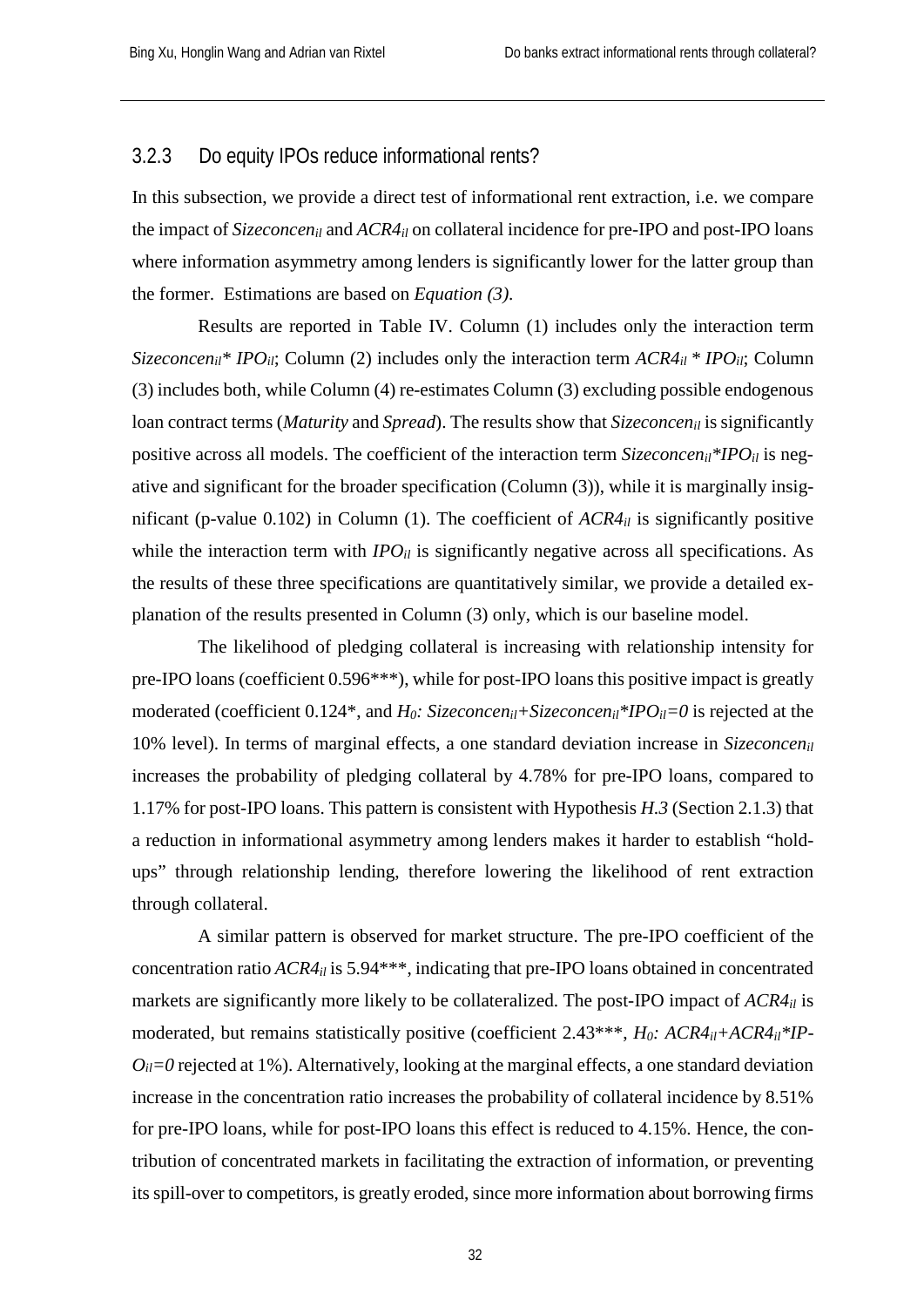has been disseminated due to the IPO. This more equal distribution of information further reduces *de novo* banks' adverse selection problems and lowers barriers to entry, which is another reason why informational rent extraction is more difficult for post-IPO loans. This result confirms Hypothesis *H.4* (Section 2.1.3).

We find the positive impact of market concentration on collateral is both statistically and economically significant even for post-IPO loans. The presence of a certain degree of information asymmetry among lenders even post-IPO could explain this results. This result could also lend some support to the view that information asymmetries are not the only channel leading to higher collateral incidence in concentrated markets. The "market power channel", discussed in the Introduction, suggests that monopolistic or oligopolistic banks can extract rents by using their market power, increasing collateral requirements even in an environment where all lenders are equally informed. This channel could be particularly important for banking markets characterized by geographic restrictions in branch expansion or restrictions in business scope. Furthermore, given that our sample is composed of large listed firms whose funding needs might not be served by smaller banks, large banks can enjoy their market power further, even when borrower information is equally distributed among inside and outside lenders.

It is likely that firms gain bargaining power vis-à-vis lenders after their IPO, for example because the listing improves their access to capital markets or increase their attractiveness as clients for other lenders. This reduces the positive impact of relationship lending or bank market structure on collateral incidence. Nevertheless, at least part of the bargaining power gain is due to the higher visibility of post-IPO information dissemination, which makes it extremely hard to differentiate information and bargaining power effects<sup>22</sup>. We control for possible shifts in a borrowing firms' bargaining power by introducing an interaction term *Numlenderil\*IPOil*. Firms that can borrow from different lenders might be expected to benefit from higher intra-bank competition and therefore have more bargaining power visà-vis their current lender(s) (Yasuda, 2007). In our univariate tests, we found that an average firm borrows from two banks before an IPO, while this number increases to four after the IPO, suggesting increasing bargaining power. However, the coefficients on *Numlenderil* and *Numlenderil\*IPOil* are both insignificant.

<span id="page-32-0"></span><sup>&</sup>lt;sup>22</sup> Pagano et al., (1998) suggest that it is impossible to distinguish information and bargaining power effects of IPO. Saunders and Steffen (2011) investigate the bargaining power effect of IPO through information effect.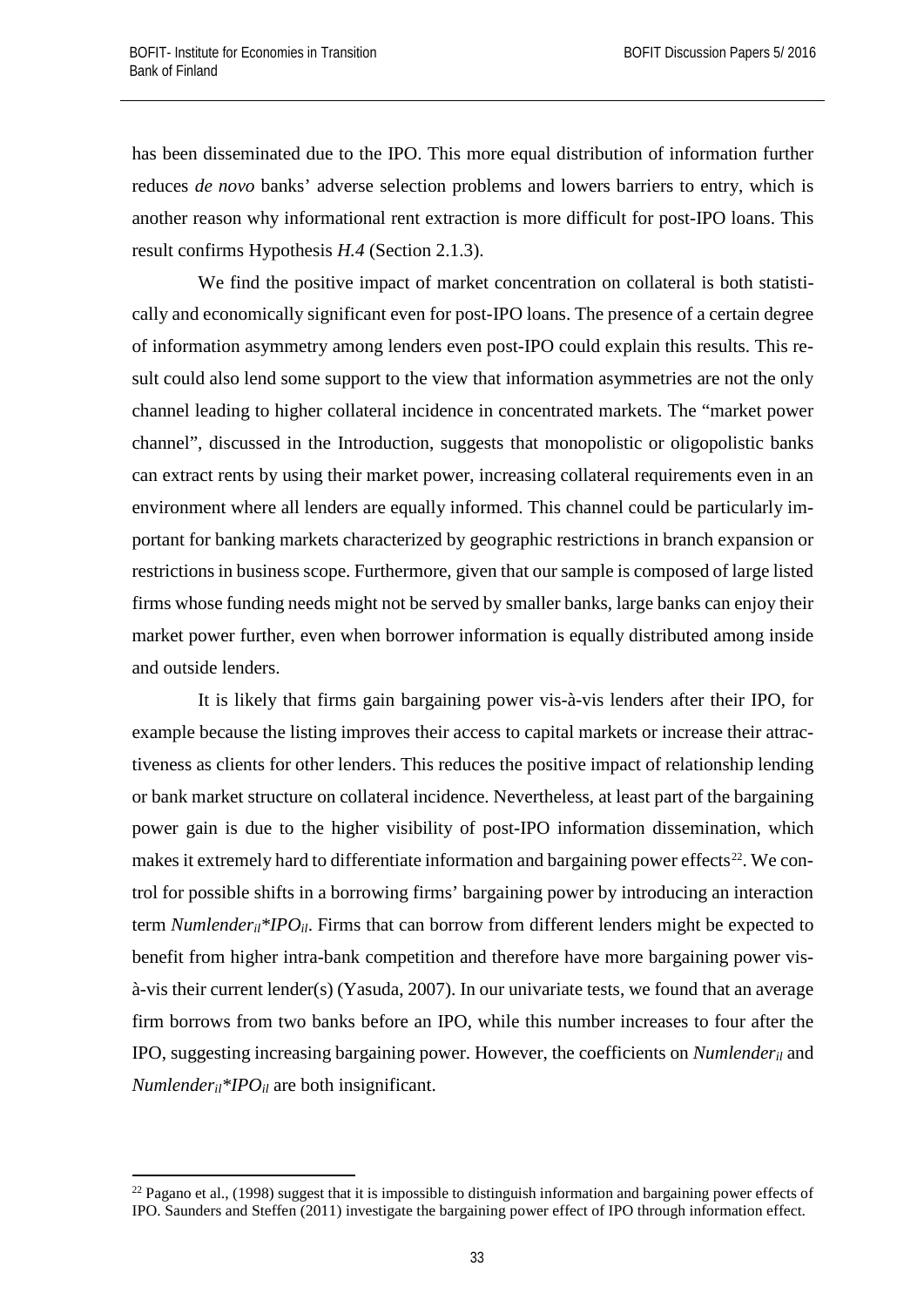Next, we briefly discuss the other control variables. *First<sub>il</sub>* is significantly positive for pre-IPO loans, indicating that borrowing for the first time from a certain lender before an IPO is associated with a higher likelihood of collateral pledging. For post-IPO loans, collateral incidence is not affected by whether the loan is the first one from a certain lender or not  $(H_0: First_{il}+First_{il} * IPO_{il}=0$  cannot be rejected). This pattern is fairly persistent throughout all our regressions, which further supports the role of IPOs in disseminating information. Before an IPO, the first loan is associated with higher collateral incidence due to limited knowledge of the borrower. However, this significant relationship disappears after the IPO, given that the IPO process and post-IPO information disclosure increases the transparency of the borrowing firm to all potential lenders. Switching lenders (*Switchil*), however, does not affect collateral incidence before or after the IPO. The coefficients on other control variables are similar to those reported in Table III, which are available upon request.

To conclude, using IPOs as an informational shock, the results in this section provide evidence of informational rent extraction, whether the informational advantage is driven by relationship lending or concentrated markets. As discussed in the Introduction, the results of this section are subject to caveats related to alternative explanations and endogeneity issues of key variables, which we examine in Section 4 and 5.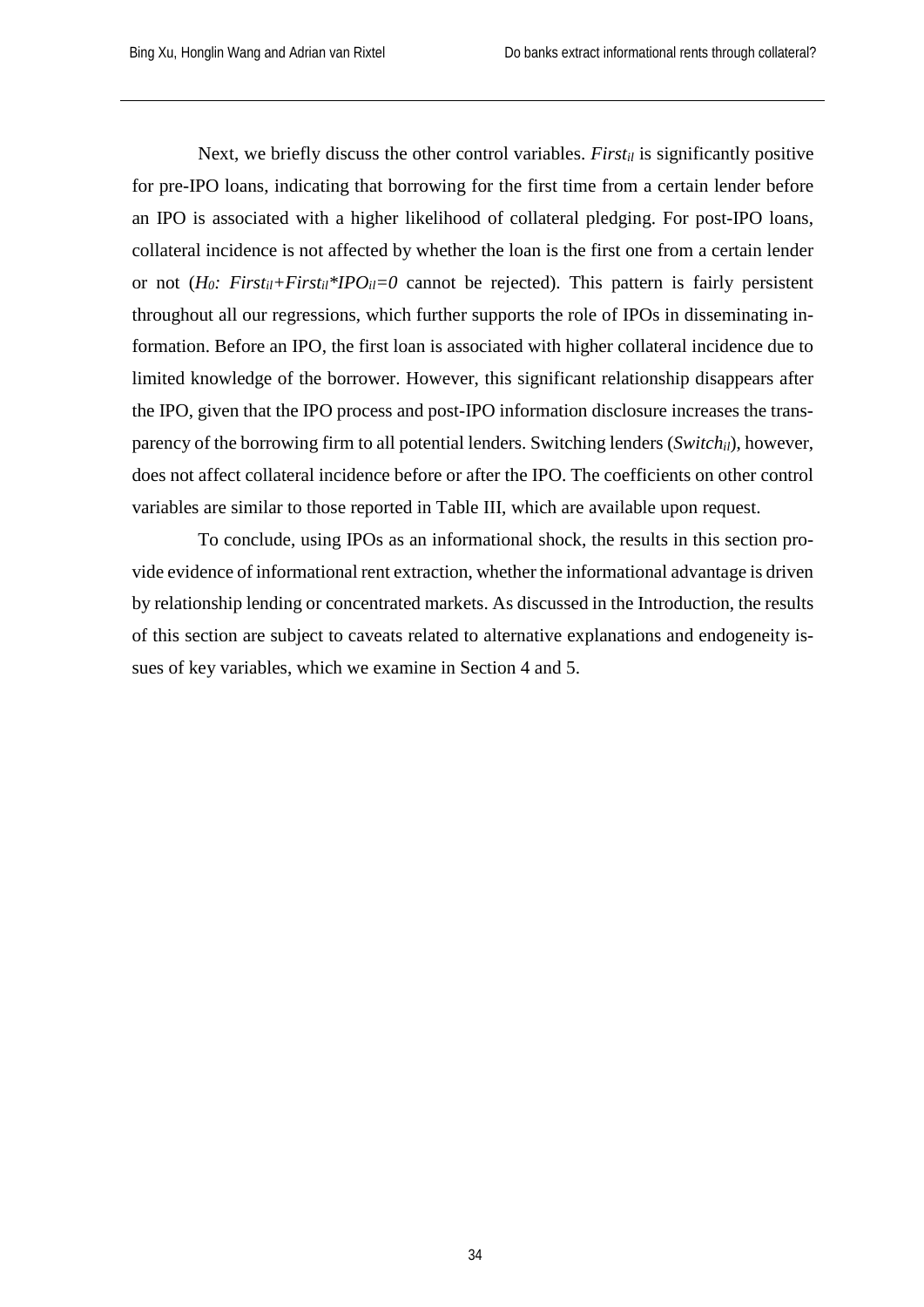| <b>VARIABLES</b>                   | (1)        | (2)                                                                | (3)                                 | (4)            | M.E. of Model (3) |
|------------------------------------|------------|--------------------------------------------------------------------|-------------------------------------|----------------|-------------------|
| Sizeconcen                         | $0.493**$  | $0.169**$                                                          | $0.596***$                          | $0.604***$     | 4.78              |
|                                    | (0.215)    | (0.069)                                                            | (0.218)                             | (0.218)        |                   |
| ACR4                               | $2.806***$ | 5.617***                                                           | 5.935***                            | 5.931***       | 8.51              |
|                                    | (0.807)    | (1.201)                                                            | (1.216)                             | (1.211)        |                   |
| Sizeconcen*IPO                     | $-0.369$   |                                                                    | $-0.471**$                          | $-0.463**$     | 1.17              |
|                                    | (0.226)    |                                                                    | (0.229)                             | (0.228)        |                   |
| ACR4*IPO                           |            | $-3.218***$                                                        | $-3.503***$                         | $-3.574***$    | 4.15              |
|                                    |            | (1.000)                                                            | (1.016)                             | (1.012)        |                   |
| First                              | $0.423**$  | 0.203                                                              | 0.478**                             | $0.462**$      | 10.78             |
|                                    | (0.194)    | (0.143)                                                            | (0.195)                             | (0.195)        |                   |
| First*IPO                          | $-0.430**$ | $-0.190$                                                           | $-0.485**$                          | $-0.454**$     | $-0.19$           |
|                                    | (0.201)    | (0.144)                                                            | (0.203)                             | (0.203)        |                   |
| Switch                             | 0.177      | 0.153                                                              | 0.175                               | 0.133          | 4.14              |
|                                    | (0.126)    | (0.126)                                                            | (0.126)                             | (0.126)        |                   |
| Switch*IPO                         | $-0.218*$  | $-0.189$                                                           | $-0.215$                            | $-0.207$       | $-1.06$           |
|                                    | (0.132)    | (0.132)                                                            | (0.132)                             | (0.132)        |                   |
| Numlender                          | $-0.000$   | $-0.023$                                                           | 0.009                               | $-0.002$       | 0.78              |
|                                    | (0.033)    | (0.028)                                                            | (0.033)                             | (0.033)        |                   |
| Numlender*IPO                      | 0.025      | $0.051*$                                                           | 0.016                               | 0.021          | 2.34              |
|                                    | (0.034)    | (0.029)                                                            | (0.034)                             | (0.034)        |                   |
| <b>IPO</b>                         | $-0.132$   | 1.396**                                                            | 1.914***                            | $1.951***$     | $-7.13$           |
|                                    | (0.206)    | (0.572)                                                            | (0.627)                             | (0.626)        |                   |
| Constant                           | $-1.063$   | $-2.417$                                                           | $-2.936$                            | $-3.025$       |                   |
|                                    | (1.886)    | (1.946)                                                            | (1.964)                             | (1.959)        |                   |
| Fixed effects dummies              |            |                                                                    | Industry, Province, Bank Type, Time |                |                   |
| Other loan contract terms          | Yes        | Yes                                                                | Yes                                 | N <sub>o</sub> |                   |
| Controls variables                 |            | Firm characteristics, monetary policy and regional macro variables |                                     |                |                   |
| Observations                       | 8,741      | 8,741                                                              | 8,741                               | 8,753          |                   |
| Pseudo R2                          | 0.288      | 0.289                                                              | 0.289                               | 0.285          |                   |
| $H_0$ :Sizeconcen+Sizeconcen*IPO=0 | $0.124*$   |                                                                    | $0.124*$                            | $0.141**$      |                   |
| $H_0$ : ACR4+ACR4*IPO=0            |            | 2.399 ***                                                          | $2.431***$                          | $2.357***$     |                   |
| $H_0$ : First+First*IPO=0          | $-0.007$   | 0.013                                                              | $-0.007$                            | 0.008          |                   |
| $H_0$ : Switch+Switch*IPO=0        | $-0.041$   | $-0.036$                                                           | $-0.039$                            | $-0.074*$      |                   |

#### Table IV Identify informational rents through IPOs

This table reports estimates based on various versions of *Equation (3)*. Column (1) to Column (3) add the interaction terms *Sizeconcen<sub>il</sub>\*IPO<sub>il</sub>* and  $ACR4_i$ <sup>\*</sup>*IPO<sub>il</sub>* progressively. Column (4) excludes the potentially endogenous contract terms *Spread* and *Maturity* and re-estimates Column (3). M.E. are marginal effects based on Column (3). For variables interacting with *IPO<sub>il</sub>*, we report marginal effects of said variable from before and after the IPO. Results for control variables and fixed effects dummies are not reported to save space. Standard errors in parentheses.

\*\*\* p<0.01, \*\* p<0.05, \* p<0.1.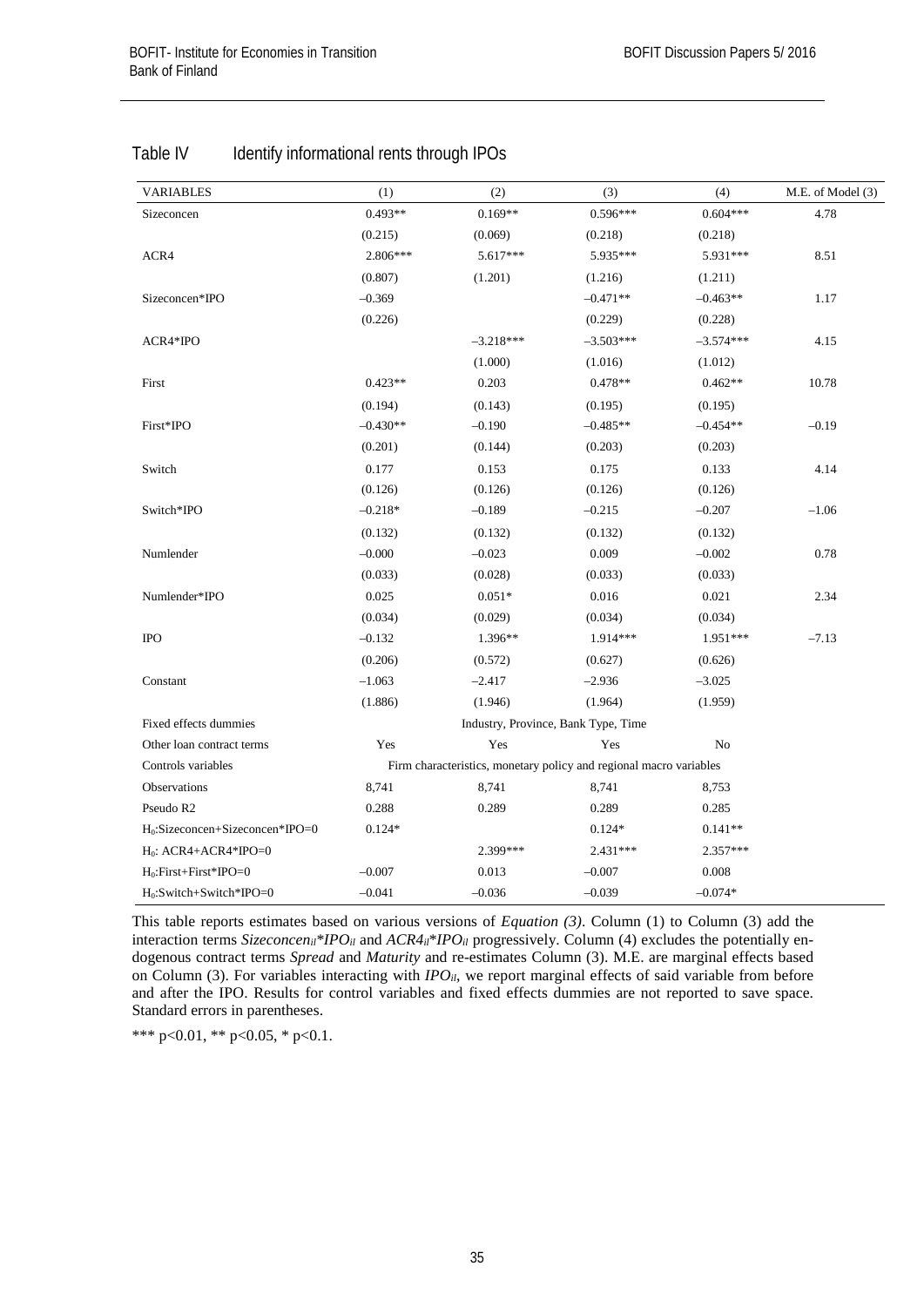#### <span id="page-35-0"></span>3.2.4 Do informational rents vary with firm risk?

Finally, we test whether following an IPO, informational rents reduce for safe firms, but not, or to a lesser extent, for risky firms. We introduce a three-way interaction term between our informational rent variables (*Sizeconcen<sub>il</sub>* or  $ACR4_{il}$ ), *IPO<sub>il</sub>* and the firm risk proxy *Multiappil*. Results are reported in Table V.

In the first column, we examine the main effect of *Multiappil*. A firm with multiple applications is 7% more likely to pledge collateral than first-time approved firms, which is consistent with our belief that being rejected for IPO is associated with higher firm risk. Three-way interaction terms are introduced in Column (2). Our results show that the marginal effects of the informational rents variables (*Sizeconcenil* and *ACR4il*) on collateral are all *positive* both before and after IPOs. However, whether these marginal effects are moderated after an IPO depends on the riskiness of firms. To see this, we calculate the *change* in the marginal effects of the informational rent variables after and before IPO, for safe (*Multiappil*=0) and risky firms (*Multiappil*=1). For safe firms, the marginal effects of *Sizeconcenil* on collateral drops by 4% after the IPO, while for risky firms, it increases by 3.2%. Similar results are found for market structure. The marginal effect of *ACR4il* drops by 6% for safe firms after the IPO, but for risky firms it increases by 5.5%.

These results show that the ability of inside banks to charge informational rents after an IPO falls for safer firms, but increases for risky ones. This is because once the borrower is identified as safe, outside banks bid aggressively for lending business, reducing the inside bank's monopoly power. In contrast, outside banks will be less interested in lending to risky firms when the latter's poor creditworthiness is revealed, strengthening the ability of inside banks to extract rents. We test the robustness of these results by removing loan contract terms (Column (3)) and monetary policy and regional macroeconomic variables (Column (4)). In all cases, our results remain the same.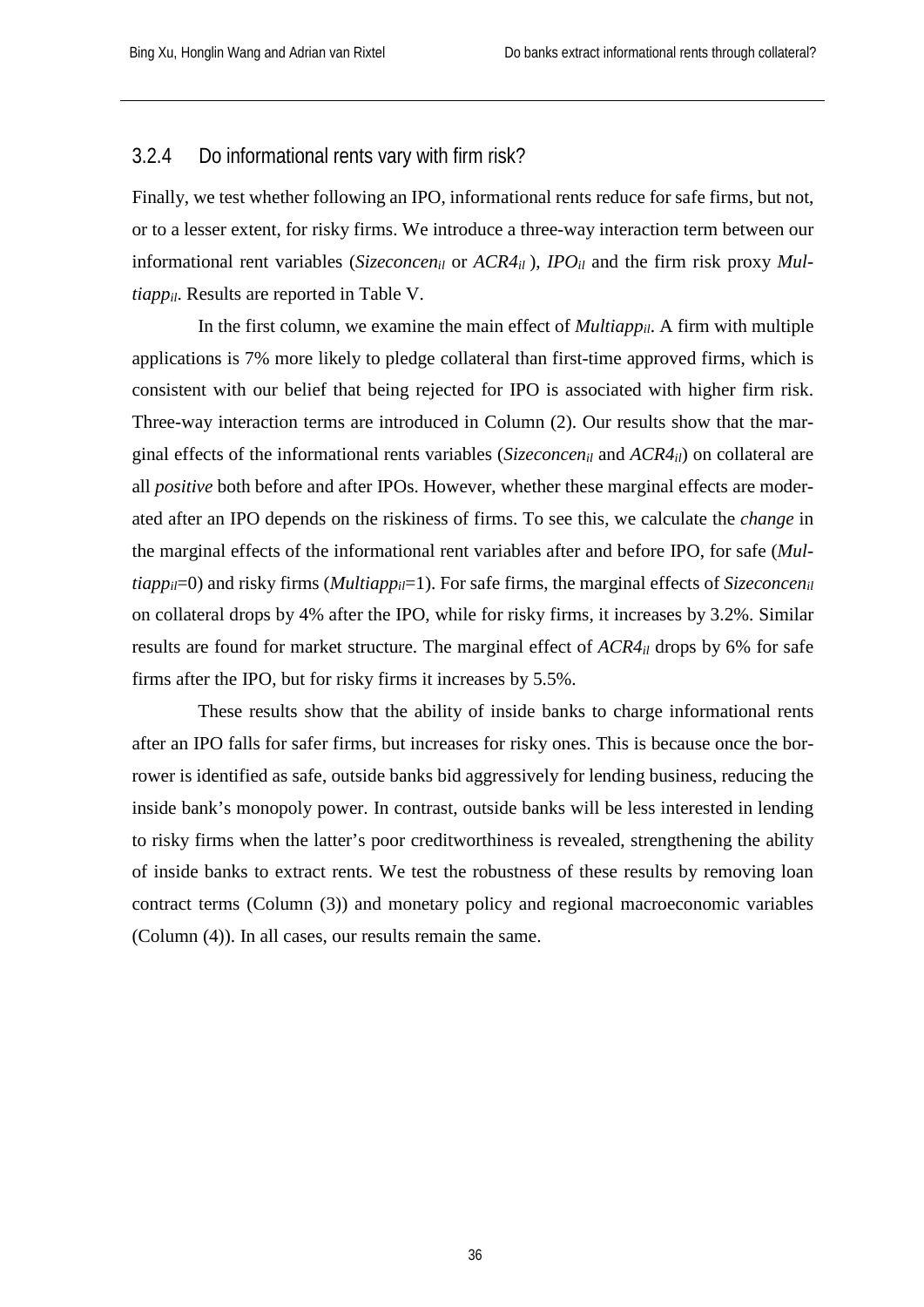| <b>VARIABLES</b>          | (1)         | (2)                                 | (3)         | (4)         |
|---------------------------|-------------|-------------------------------------|-------------|-------------|
| Sizeconcen                | $0.600***$  | $0.634***$                          | $0.648***$  | $0.646***$  |
|                           | (0.219)     | (0.225)                             | (0.225)     | (0.225)     |
| ACR4                      | 5.979***    | $6.073***$                          | $6.081***$  | 5.741***    |
|                           | (1.217)     | (1.254)                             | (1.249)     | (1.226)     |
| Sizeconcen*IPO            | $-0.476**$  | $-0.532**$                          | $-0.526**$  | $-0.526**$  |
|                           | (0.229)     | (0.236)                             | (0.235)     | (0.235)     |
| ACR4*IPO                  | $-3.558***$ | $-4.368***$                         | $-4.441***$ | $-4.419***$ |
|                           | (1.016)     | (1.060)                             | (1.055)     | (1.054)     |
| Multiapp                  | $0.286***$  | 0.730                               | 0.925       | 0.820       |
|                           | (0.094)     | (2.131)                             | (2.093)     | (2.098)     |
| Sizeconcen*Multiapp       |             | $-0.462$                            | $-0.497$    | $-0.510$    |
|                           |             | (0.471)                             | (0.465)     | (0.465)     |
| ACR4*Multiapp             |             | $-1.493$                            | $-1.856$    | $-1.647$    |
|                           |             | (3.676)                             | (3.608)     | (3.617)     |
| Multiapp*IPO              |             | $-4.872**$                          | $-4.873**$  | $-4.791**$  |
|                           |             | (2.364)                             | (2.327)     | (2.331)     |
| Sizeconcen*Multiapp*IPO   |             | $0.944*$                            | $0.959*$    | $0.974*$    |
|                           |             | (0.552)                             | (0.546)     | (0.546)     |
| ACR4*Multapp*IPO          |             | 9.315**                             | 9.305**     | 9.143**     |
|                           |             | (4.085)                             | (4.019)     | (4.026)     |
| <b>IPO</b>                | $1.962***$  | $2.347***$                          | $2.384***$  | 2.379***    |
|                           | (0.627)     | (0.650)                             | (0.647)     | (0.647)     |
| Constant                  | $-2.854$    | $-2.794$                            | $-2.904$    | $-0.632$    |
|                           | (1.963)     | (1.972)                             | (1.967)     | (0.925)     |
| Fixed effects dummies     |             | Industry, Province, Bank Type, Time |             |             |
| Firm characteristics      | Yes         | Yes                                 | Yes         | Yes         |
| Other loan contract terms | Yes         | Yes                                 | No          | No          |
| Monetary policy variables | Yes         | Yes                                 | Yes         | No          |
| Regional macro variables  | Yes         | Yes                                 | Yes         | No          |
| Observations              | 8,741       | 8,741                               | 8,753       | 8,753       |
| Pseudo R2                 | 0.290       | 0.293                               | 0.289       | 0.289       |

#### Table V Informational rents and firm risk

This table investigates how informational rents vary with firm risk. Firm risk is proxied by a dummy variable *Multiapp* that equals one if the firm applied multiple times before eventually being listed, and zero if being listed in its first IPO application. Column (1) tests the main effect of *Multiapp*. Column (2) introduces threeway interaction terms among informational rent variables (*Sizeconcen* and *ACR4*), listing status (*IPO*) and *Multiapp*. For these two columns, other control variables are the same as in Table III (Column (1)). Column (3) and (4) removes progressively loan contract terms and monetary and regional macroeconomic variables. Results of control variables and fixed effects dummies are not reported to save space. Standard errors in parentheses.

\*\*\* p<0.01, \*\* p<0.05, \* p<0.1.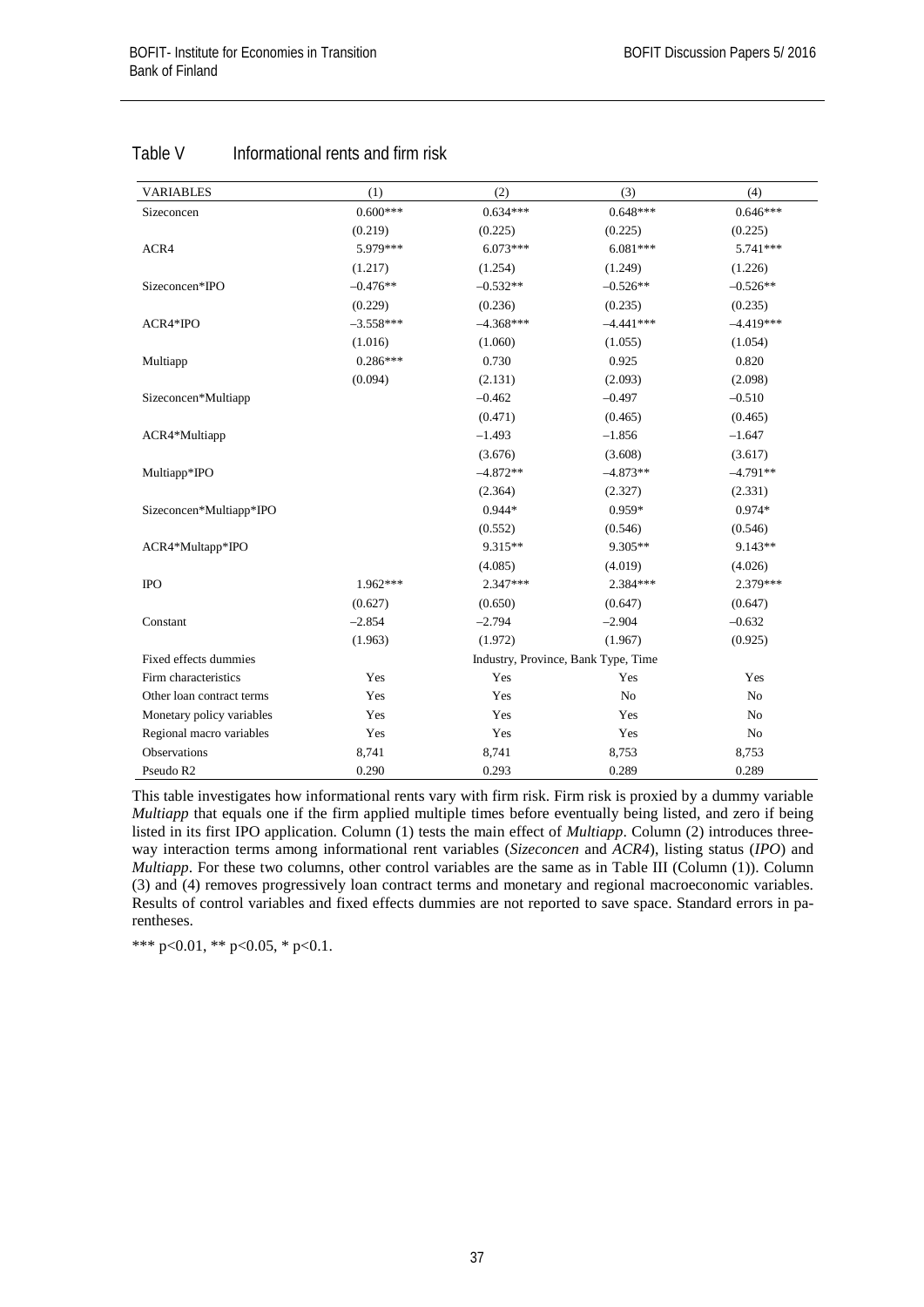# <span id="page-37-0"></span>4 Alternative explanations

As noted earlier, the moderated effect of relationship lending on collateral incidence for post-IPO loans could be explained by alternative theories, which we discuss in this section. [23](#page-37-2) One possible alternative is that credit quality is significantly higher for listed firms compared to unlisted ones. In other words, it is higher credit quality instead of lower information asymmetry that explains this moderated effect. The second possible explanation is related to banks' selection of distributing loans. The final alternative explanation that we explore is that relationship banks reduce their collateral requirements in exchange for corporate bond underwriting business. We do not find supporting evidence for the first two alternative explanations and the last alternative explanation cannot dismiss the informational rent extraction hypothesis.

### <span id="page-37-1"></span>4.1 Higher credit quality of listed firms

Boot (2000) and Longhofer and Santos (2000) (see Introduction) predict a weaker positive correlation between relationship lending and collateral incidence for financially sound firms relative to distressed firms. If listed firms are financially healthier than unlisted ones, it would reduce the need to post collateral from the relationship lender's perspective, as the risk of financial distress and the likelihood of engaging in a future rescue is lowered. However, various studies have shown that the operating performance of listed Chinese firms drops markedly after an IPO. For example, Allen et al. (2014) compare the operating performance of listed and non-listed firms in China for the years around an IPO and find that the average return on assets of listed firms drops significantly from 0.12 to 0.07 within a  $[-3, 3]$ years window. This sudden drop is not observed for the unlisted firms over the same time horizon. These authors attribute the deterioration in performance to the extremely strict listing requirements of the  $CSRC$ ,<sup>[24](#page-37-3)</sup> which induce firms to improve earnings in the years prior to an IPO, adjusting operations to generate short-term profits at the possible cost of long-

<span id="page-37-2"></span><sup>&</sup>lt;sup>23</sup> We can discard one alternative explanation of the positive correlation between collateral incidence and relationship lending intensity that we find. This is the "cost minimization incentive" view (Menkhoff et al., 2006), which we discussed in the Introduction. This interpretation is not able to explain our results, as this incentive is unlikely to change depending on whether the borrower is listed or unlisted. Hence, the observed significant and negative coefficient of the interaction term *Sizeconcen<sub>il</sub>\*IPO<sub>il</sub>* is not supported by this theory.

<span id="page-37-3"></span><sup>&</sup>lt;sup>24</sup> To be approved for listing, firms need to report positive earnings in the three consecutive years prior to the IPO or have accumulated at least 30 million in net income. In addition, firms are required to have accumulated net cash flows of more than 50 billion or revenues in excess of 300 million in the three years prior to the IPO.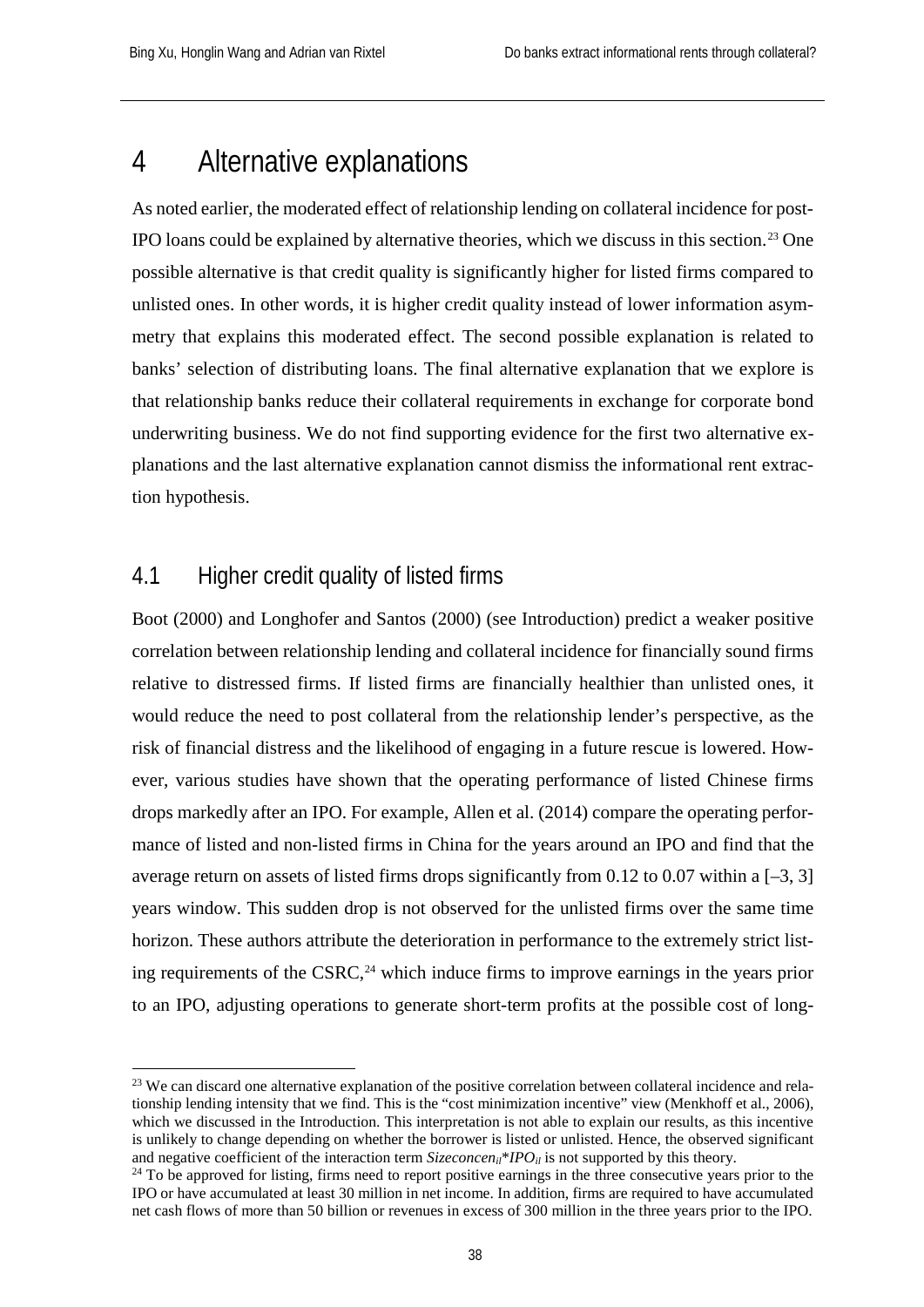term growth. Similar evidence is also found in our sample where the average return on assets for pre-IPO firms is around 10% higher than post-IPO firms (e.g. from 15% prior to the IPO to 5% after, see Table II).

To further address selection bias in listing status caused by observables, we employ a propensity score matching method. The propensity score of loans being borrowed by listed firms is estimated based on a set of variables determining an IPO. Using nearest neighbor matching, loans borrowed by listed firms are then matched to the ones borrowed by unlisted firms. We drop loans that are outside of the common support to minimize the potential bias introduced by these loans. This process generates a matched sample of loans that are "identical" in every aspect, except for the borrower's listing status. We re-estimate the baseline model in Table IV, Column (3) on this matched sample. Our results do not materially change (available upon request) and so we conclude that higher observed credit quality of listed firms is unlikely to drive our results.

Obviously, the credit quality of listed and unlisted firms may also differ in an immeasurable way. We conduct further analysis in Section 5 to account for these unobserved risk factors.

### <span id="page-38-0"></span>4.2 Selection effect

Suppose the relationship dependent listed firms that obtained loans are on average safer than relationship dependent unlisted firms, while the relationship non-dependent listed firms that obtained loans are on average riskier than relationship non-dependent unlisted firms. This selection effect could explain the moderated effect of relationship lending on collateral for post-IPO loans. To address this concern, we perform difference-in-difference tests for observed risk proxies broken down by whether a firm is relationship dependent and whether the loan is borrowed after an IPO. In a fashion similar to Presbitero and Zazzaro (2010), a relationship dependency dummy is defined as equal to 1 if *Sizeconcen* is above or equal to the sample median (0.20). We construct difference-in-differences tests for the key financial risk proxies (*ROA*, *Leverage*, *Tangibility*, *Liquidity*, *Size*, *Maturity*, *Spread* and *Loansize*). For each of these variables, we compute the mean values broken down by relationship dependency and listing status. We then calculate for each firm type (relationship dependent or not) the mean difference between listed and unlisted samples, and investigate whether the difference between these two differences is significant. This procedure is equivalent to estimating a linear regression for each of the firm risk proxies on *IPOil*, relationship dependency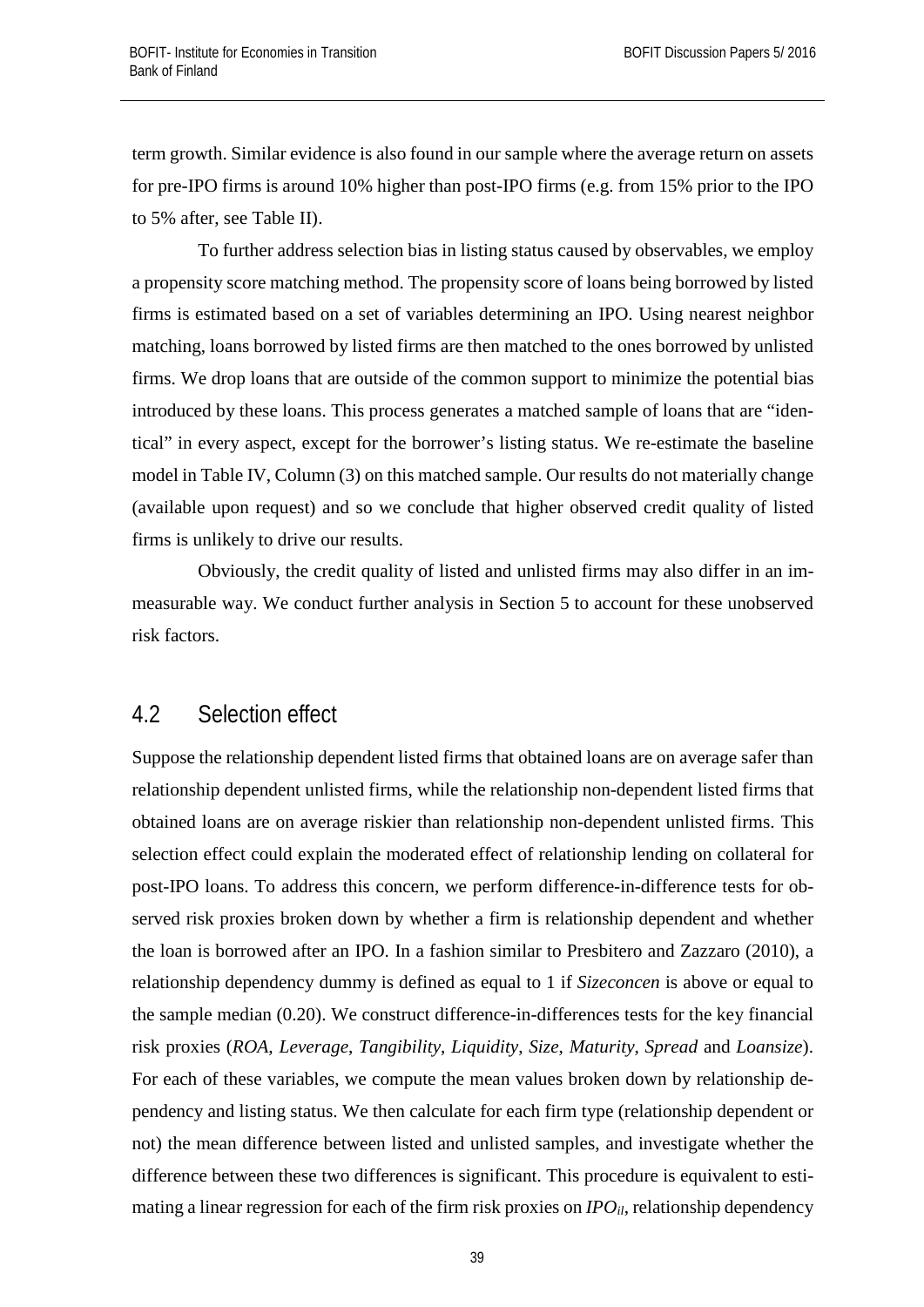dummy, and the interaction terms between these two variables. The coefficient on the interaction term and its statistical significance indicates whether relationship dependent and nondependent firms differ significantly depending on their listing status. Results are reported Internet Appendix Table IA.I. In all these difference-in-differences tests, the interaction terms are statistically insignificant except for *Liquidity*. Hence, the selection effect we postulated is unlikely to be a key driver of our results.

Finally, we conduct matched sample analysis within pre- and post-IPO samples and compare the impact of relationship lending on collateral pledging across samples. This way we remove the possibility that firm-risk dynamics around IPOs could be driving our results. If relationship banks charge informational rents and if IPOs reduce information asymmetry among lenders, the average treatment effect of relationship lending should be positive for pre-IPO loans and be moderated or insignificant for post-IPO loans. We find that relationship dependent firms are on average 10% to 12% more likely to pledge collateral relative to matched non-dependent firms for pre-IPO loans, while the difference between these two groups vanishes for post-IPO loans. Technical details, estimation results and sensitivity tests (including balancing property of covariates and sensitivity to unobservables) are reported in the Internet Appendix, Section A and Tables IA.II–III.

### <span id="page-39-0"></span>4.3 Corporate bond underwriting and concurrent lending

Banks may exchange better loan conditions for corporate bond underwriting business.<sup>[25](#page-39-1)</sup> As most firms have a bond IPO after an equity IPO, and many firms choose their relationship banks as underwriters, the moderated effect of relationship lending for post-IPO loans could be the result of exchanging better loan conditions for bond underwriting fees, instead of an informational equalization effect. Our sample includes 1,287 loans that were originated after the firms' bond IPO, which is a sizeable sample. To address this issue, we construct various samples that only incorporate loans granted before a firms' bond IPOs. If our results are driven by concurrent lending and corporate bond underwriting, once we exclude loans borrowed after the bond IPO, the significant results for the interaction term *Sizeconcen<sub>il</sub>\*IPO<sub>il</sub>* should vanish*.* We find that this is not the case. Results are reported in the Internet Appendix, Table IA.IV.

<span id="page-39-1"></span><sup>&</sup>lt;sup>25</sup> For instance, Yasuda (2007) documents that firms in Japan obtain a fee discount when employing relationship banks as corporate bond underwriters.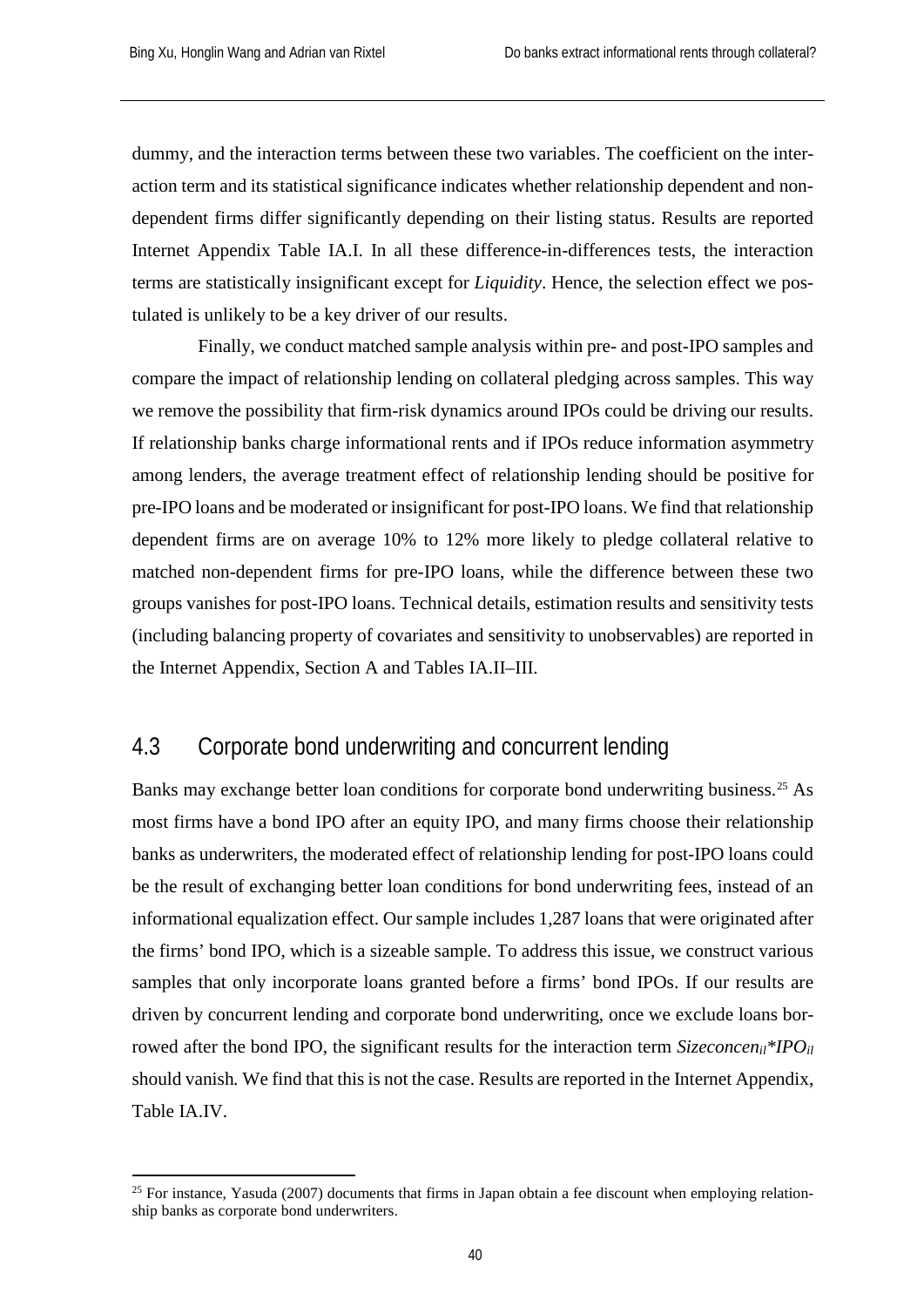# <span id="page-40-0"></span>5 Endogeneity of IPO and relationship lending

In previous sections, we have treated the IPO or relationship lending variables as exogenous. As discussed in the Introduction, they could be endogenous due to unobserved risk factors. We apply recursive bivariate probit models to address the potential endogeneity issue of IPOs in Section 5.1, and that of relationship lending in Section 5.2. Our results are robust after controlling for these endogeneity issues.

# <span id="page-40-1"></span>5.1 Endogeneity of IPO

The fact that all of the firms in our sample have eventually completed their IPOs alleviates the endogeneity concern of IPO to some extent. However selection bias could still be present due to unobserved factors. As discussed in the Introduction, the exact timing of an IPO is to a large extent unpredictable for firms, but it is possible that there are uncontrolled factors that could affect both the timing of an IPO and collateral. For instance, firms' political connections (unobserved to econometricians) can speed up the listing process and at the same time lower collateral requirement as banks may consider politically connected firms less risky. This omitted variable problem makes the IPO variable and its interaction terms with other covariates in *Equation (3)* correlated with the error term in the equations, leading to biased estimates. To address this issue, we follow Wooldridge (2010, Chapter 15.7.3) and implement a recursive bivariate probit model with instrumental variables<sup>[26](#page-40-2)</sup>. The model is estimated with Maximum Likelihood Estimation (MLE). Besides consistency and efficiency of the MLE, a crucial benefit of this approach is that we can easily estimate the interactions of binary endogenous variable with exogenous variables in the structural equation (Wooldridge 2010, page 596)<sup>27</sup>. One simply needs to specify that the only source of endogeneity comes from the binary treatment variable, treating the interaction terms in the structural equation as if they were exogenous. Specifically, we estimate the following model:

<span id="page-40-2"></span><sup>&</sup>lt;sup>26</sup> Since IPO is a binary variable, the traditional two-stage least squares models will produce inconsistent estimators (Green, 2008).

<span id="page-40-3"></span> $27$  The existence of endogenous interaction terms in the structural equation causes no problem for MLE estimation of the bivariate probit model because the density function of the outcome variable is conditional on all exogenous variables and endogenous binary variable (or function of endogenous binary variable), therefore the conditional density function is the same whether or not endogenous binary variable (or function of endogenous binary variable) enters the structural equation.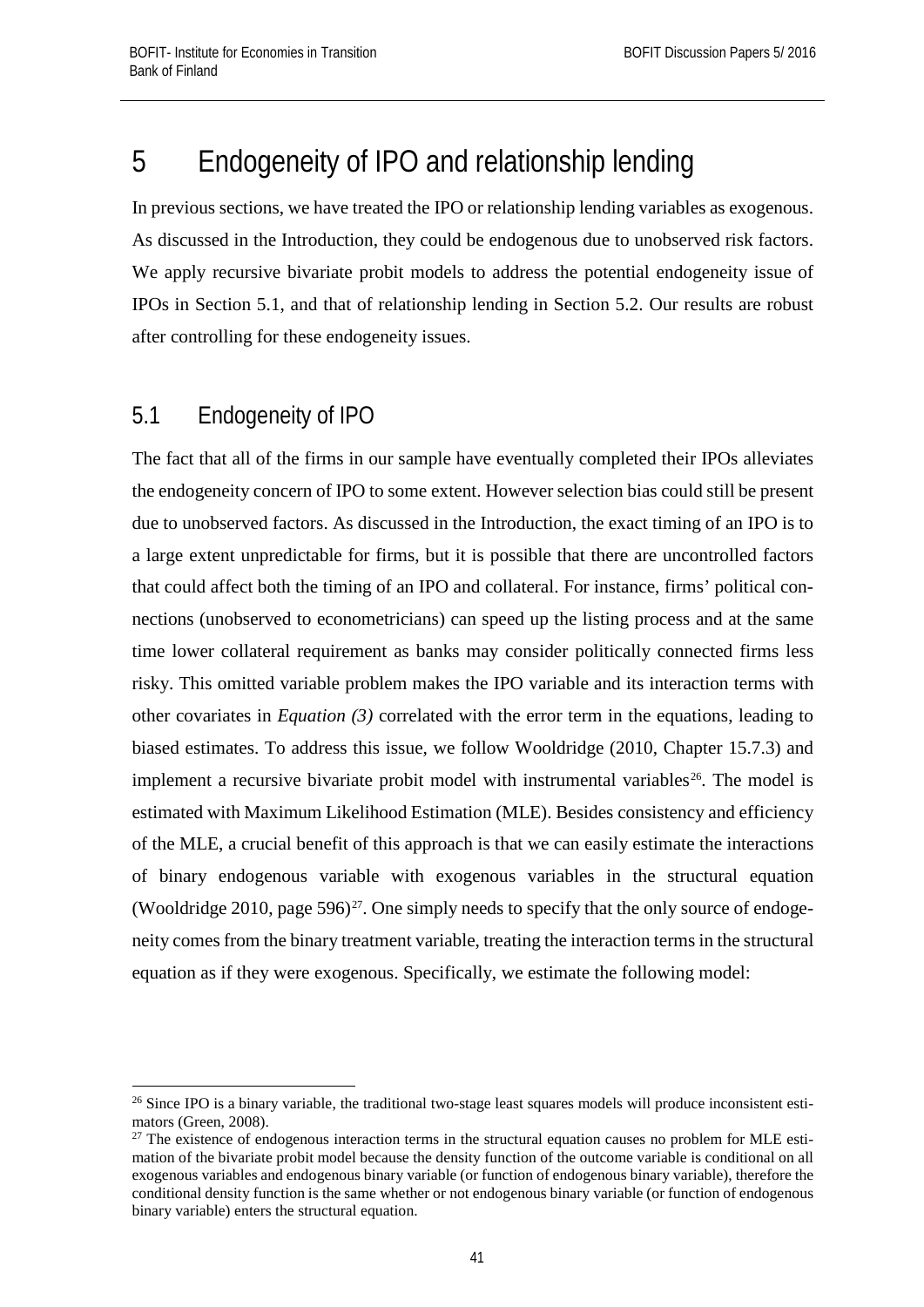$$
Collateral = 1|Z_1\alpha_1 + IPOX_1\beta_1 + \varepsilon_1| > 0
$$
  

$$
IPO = 1[Z_2\gamma + \varepsilon_2] > 0
$$
 (4)

where  $Z_1$  is a vector of collateral determinants and  $X_1$  contains unity and variables that are allowed to be interacted with *IPO*. This *Collateral Equation* is the same as *Equation* (3). In the *IPO Equation*,  $Z_2$  contains all variables in  $Z_1$  and at least one additional instrumental variable, i.e. it contains some exogenous variable that affects listing status, but does not ex-plain collateral except through firm's listing status<sup>[28](#page-41-0)</sup>. The error terms are assumed to be bivariate normal distributed with correlation  $\rho$ , i.e.  $\varepsilon_1$ ,  $\varepsilon_2 \sim \phi(0, 0, 1, 1, \rho)$ .

We derive our instrumental variables from CSRC IPO suspensions. By the end of 2013, the CSRC has unexpectedly suspended the IPO reviewing and approval process on eight occasions<sup>[29](#page-41-1)</sup>. These suspensions were unforeseeable by banks or borrowers, and therefore can serve as exogenous shocks. During these suspension periods, no new IPOs were approved, while firms that had already started their IPO applications were forced to stop it. These suspensions affect listing status for at least two reasons: firstly, listings will be delayed as the amount of reviewing work for the CSRC to complete piles up; and, secondly, some applicants need to prepare their application documents again as previous documents expire after the IPO suspension; this is costly and sometimes infeasible for firms that have exhausted their resources to boost up their accounting performance.

Naturally, it is unrealistic to assume that IPO applications are affected by all past CSRC suspensions. Only the ones that occur during firms' preparation period should affect their IPOs. The actual dates when firm started their preparation process are unknown, but the preparation and completion of IPO usually takes at least 1 to 3 years. We take the middle value of 2 years prior to actual listing dates as our cut-off point, which ensures that most of the applicants have started their preparation process<sup>[30](#page-41-2)</sup>. Our first instrument is a dummy variable, *Affected\_Firms*, which equals 1 if firms experienced at least one CSRC IPO suspension during the two-year window prior to their actual listings. 442 (68% of all firms) firms

<span id="page-41-0"></span><sup>&</sup>lt;sup>28</sup> Wilde (2000) shows that exclusion restrictions are not generally needed in a multi-equation probit system and that identification is achieved if varying exogenous regressors appear in both equations of the bivarate probit model. Wooldridge (2010) however recommends not relying on nonlinearities solely to identify parameters in bivariate probit models.

<span id="page-41-1"></span><sup>&</sup>lt;sup>29</sup> By the end of 2013, the CSRC IPO suspension periods are: 1) 1994/7/21–1994/12/7; 2) 1995/1/19–1995/6/9; 3) 1995/7/5–1996/1/3; 4) 2001/7/31–2001/11/2; 5) 2004/8/26–2005/1/23; 6) 2005/5/25–2006/6/2;

<span id="page-41-2"></span> $30$  Defining a 3-year window does not materially change our results. Results are available upon request.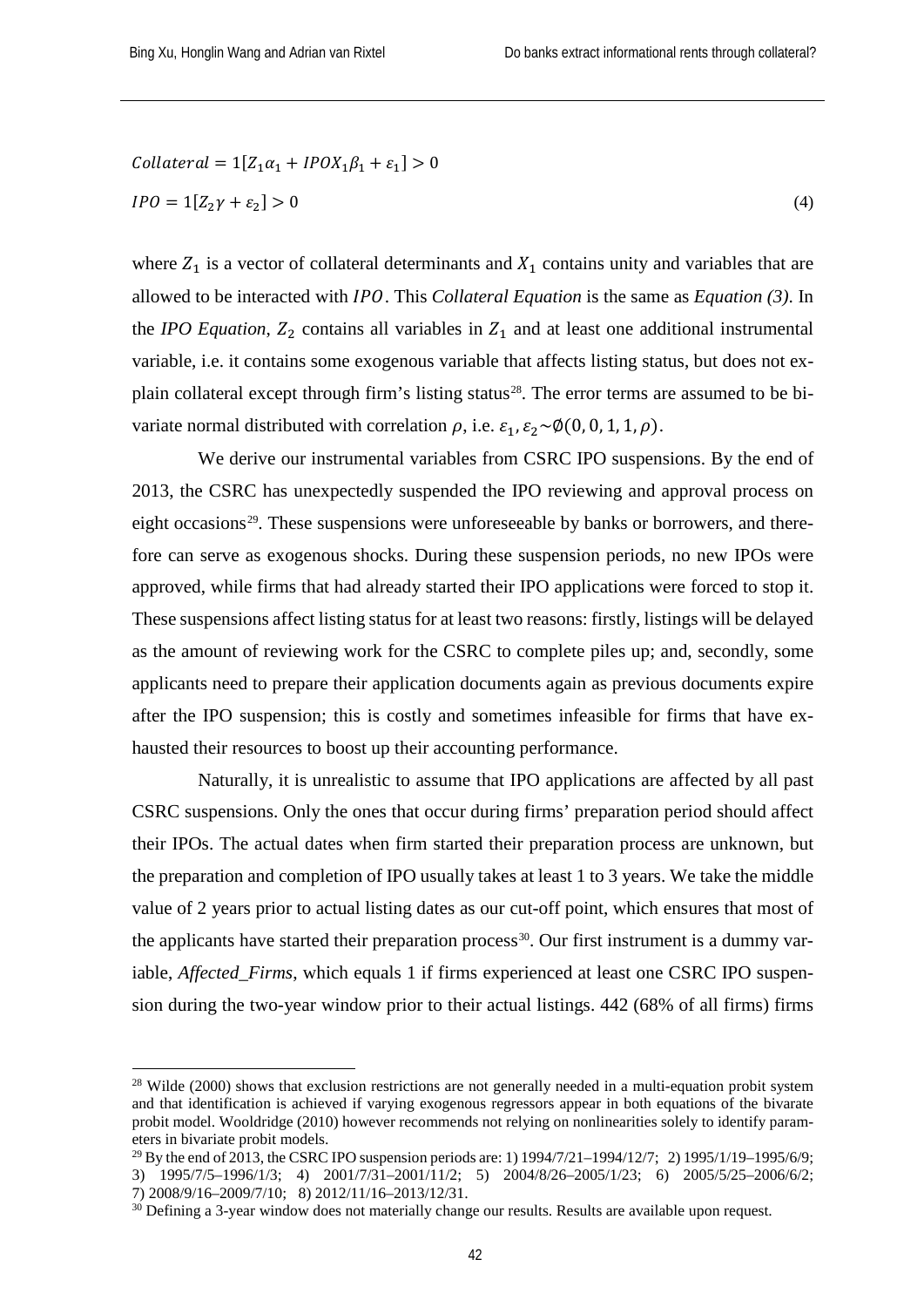satisfy this condition, and in total these firms borrowed 6351 loans (68% of all loans) throughout our sample period. We further calculate the number of IPO suspension days within this 2-year window as our second instrument, denoted it as *dd\_lag2*. The average suspension days for *Affected\_Firms* are 258 days. For unaffected firms, the number of suspension days is zero. To address skewness, we use *log(1+dd\_lag2)* in the estimation.

The results of the recursive bivariate probit model are reported in Table VI. For comparison purpose, Column (1) reproduces the baseline mode of Table IV, Column (3). Column (2) and (3) estimate the recursive bivariate probit model using *Affected\_Firms* and  $log(1+dd \text{ lag2})$  as instruments, respectively. For brevity we report the key results only. Looking at the instrumental variables in the *IPO Equation*, we find the coefficients of *Affected\_Firms* and *log(1+dd\_lag2)* and are negative and statistically significant at the 1% level, consistent with our projection that IPO suspensions affect listing status. More importantly, after controlling for the endogeneity of IPO, the coefficients of the key variables in the structural equation (*Collateral Equation*) are very similar to the single Probit estimation results in Column (1). This result should not come as surprise since the MLE estimates of the correlation coefficient  $\rho$  are statistically insignificant in both Column (2) and (3), indicating that the exogeneity assumption of IPO cannot be rejected, which further justifies our estimations in previous sections using a single equation Probit model.

The validity of instruments obviously hinges on the assumption that CSRC IPO suspensions do not influence collateral incidence directly. Unfortunately this assumption is not testable. An informal test of exclusion restrictions can be derived by including the instrumental variables in the structural equation and testing to see if their coefficients are statistically significant. The coefficients of *log(1+dd\_lag2)* and *Affected\_Firms* are –0.009 (pvalue 0.22) and –0.03 (p-value 0.53), both of which are statistically insignificant. Another caveat is that banks may consider CSRC IPO suspensions as negative shocks to affected firms. Consequently, banks may raise the collateral requirement should these firms borrow during the suspension periods. This could relate the CSRC IPO suspensions to the incidence of collateral, therefore violating the exclusion restriction. To test this, we define a dummy variable *Affected\_Loans,* which equals 1 if loans are borrowed by *Affected\_Firms* during suspension periods. 1410 loans (15% of our sample of loans) satisfy this condition. We reestimate the baseline model (Table IV, Column (3)) including the *Affected\_Loans* dummy. If banks consider CSRC IPO suspensions as negative shocks to these firms, *Affected\_Loans*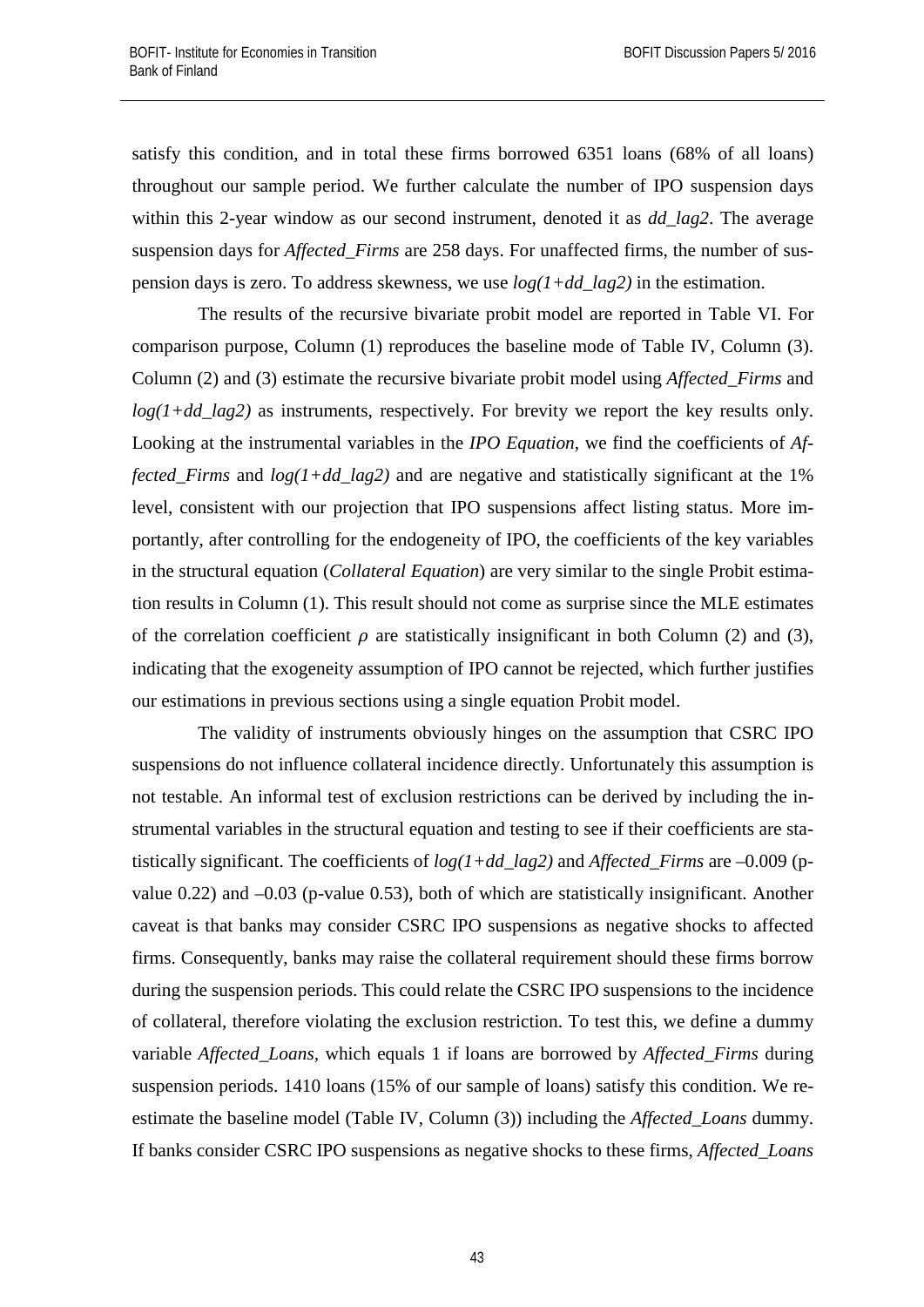should be significantly positive. The coefficient of *Affected\_Loans* is positive (0.04, with pvalue  $0.48$ ), but statistically insignificant<sup>31</sup>.

In summary, these tests are consistent with our view that collateral incidence is independent of CSRC IPO suspensions, and *log(1+dd\_lag2)* and *Affected\_Firms* are valid instruments. Furthermore, our main results hold after controlling for the endogeneity of IPOs.

### <span id="page-43-0"></span>5.2 Endogeneity of relationship lending

Relationship lending could also be endogenous due to omitted variables affecting both relationship formation and collateral<sup>32</sup>. For instance, firms with poor credit quality (unobserved to econometricians but known to competing banks) could only borrow repeatedly from their incumbent banks due to limited outside options. Therefore the positive correlation between relationship lending and collateral could be the result of unobserved poor credit quality instead of informational rent. We employ a recursive bivariate probit model with instrumental variables to address this concern. To implement this approach, firstly, we need to transform our continuous measure of relationship lending into a binary variable. In a fashion similar to Presbitero and Zazzaro (2010), a relationship dependency dummy  $(Rel)$  is defined to equal 1 if the firm obtains at least 20% (the sample median of the *Sizeconcen*) of bank loans from the lender prior to the current loan, and 0 otherwise. Secondly, at least one exclusion restriction must be imposed, i.e. there exists at least one exogenous variable that determines Rel, but does not affect Collateral except through relationship lending. We use past regional average lending rates (*Localavrate*) as instruments (definition and summary statistics are in

<span id="page-43-1"></span> $31$  These informal tests of exclusion restriction are not tabulated to save space. Full results are available upon request.

<span id="page-43-2"></span><sup>&</sup>lt;sup>32</sup> The self-selection issue of borrowing in concentrated or non-concentrated banking markets is not modeled. This self-selection issue is unlikely to be present because cross-regional loans are rare, due to the segmentation of Chinese banking markets. Regional banks such as city commercial banks and rural commercial (co-operative) banks mainly serve clients located in their own region. It is only recently that some city commercial banks have been allowed to establish branches outside their home province to better serve local customers. Banks that operate at the national level such as state-owned commercial banks (SOCBs) and joint-stock commercial banks (JSCBs) have a wide distribution of branch networks, which allows their local branches to provide loans to local firms. It is unlikely that firms will self-select themselves to borrow from banks (branches) outside their home province or in regional markets characterized by specific market structures in order to avoid collateral requirements.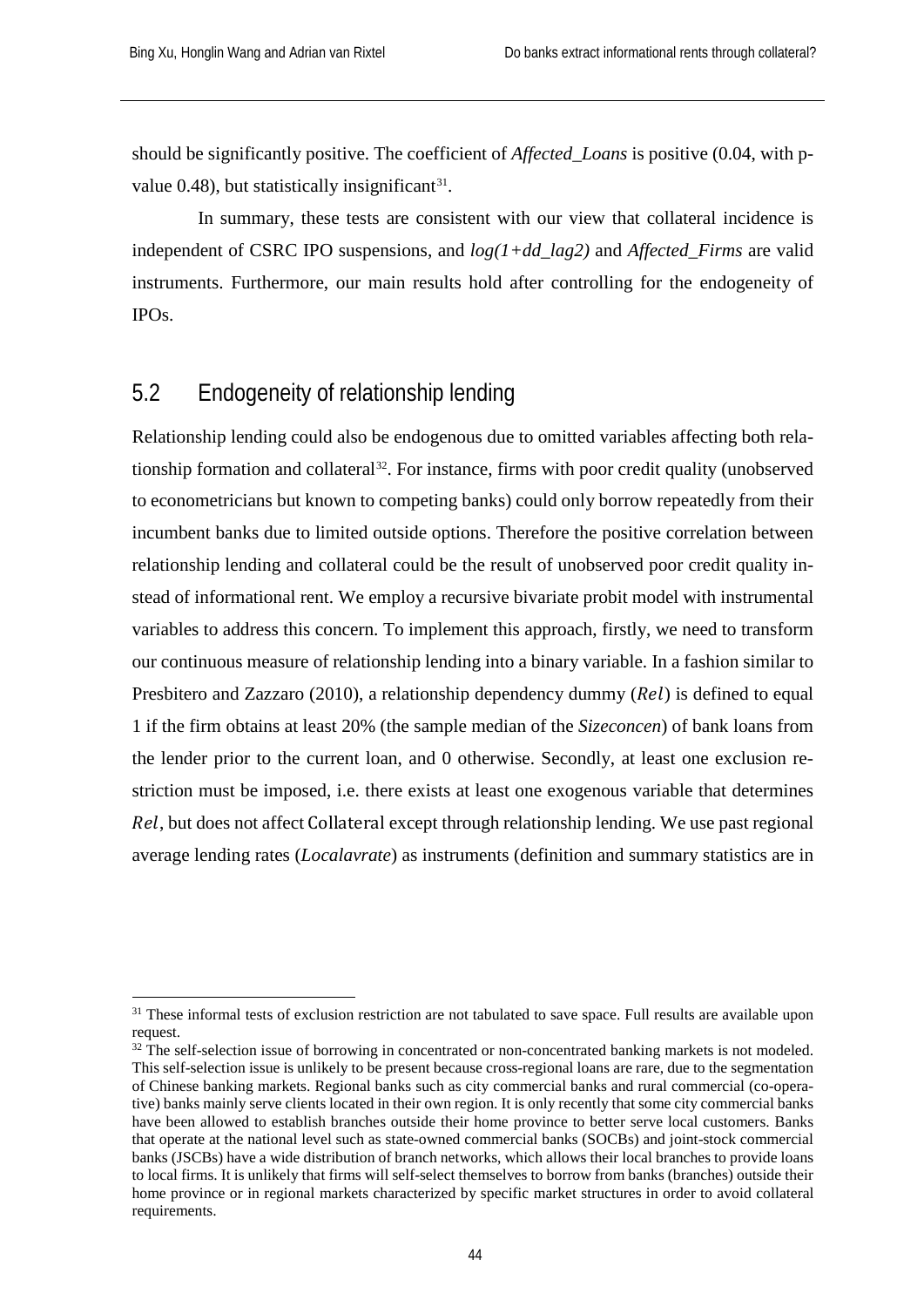Table I). A similar approach has been applied in Bharath et al. (2011). [33](#page-44-0) *Localavrate* is expected to affect relationship lending positively as firms might prefer to borrow from their relationship lenders when past conditions in regional (local) credit markets are tight. It is unlikely that past regional average lending rates will affect the collateral pledged for current individual loans. [34](#page-44-1)

Similar to *Equation (4)*, the recursive bivariate probit model is defined by a twoequation system: a *Collateral Equation* and a *Relationship Equation*, where both relationship dependency dummy *Rel* and its interaction term with IPO (*Rel \* IPO*) enter *Collateral Equation*. Other covariates in the *Collateral Equation* correspond to the ones used in Table IV, Column (3). The model is identified once the exclusion restriction *Localavrate* is added to the *Relationship Equation*, together with other determinants of relationship lending<sup>[35](#page-44-2)</sup>. Results are reported in Table VI, Column (4). The estimated correlation between the error terms of the two equations, i.e.  $\rho$ , is significantly negative  $(-0.508***$ , p-value is 0.002), rejecting the exogeneity assumption of relationship lending and supporting the recursive bivariate probit estimation approach. The coefficient of the instrumental variable (*Localavrate*) in the *Relationship Equation* is 0.115, significant at 1%, indicating firms in provinces with higher past average lending rates are also more likely to borrow from relationship lenders. Turning to the *Collateral Equation*, the estimates controlling endogeneity of relationship lending are consistent with the baseline results of Column (1).

<span id="page-44-0"></span><sup>&</sup>lt;sup>33</sup> Bharath et al. (2011) invests joint estimations of loan contract terms, employing lagged average lending spread over the last six month as instrument for collateral. They argue lagged average lending spread do not necessary affect non-price terms such as collateral, based on their conversation with bankers. 34 Unreported results show *Localavrate* is statistically insignificant as a determinant of collateral incidence.

<span id="page-44-1"></span>Results are available upon request.

<span id="page-44-2"></span><sup>35</sup> Covariates in the *Relationship Equation* include firm and loan characteristics, monetary policy and regional macroeconomic variables, and fixed effects dummies. Excluding potentially endogenous loan characteristics do not change our results. Estimation of the R*elationship Equation* show firms are more likely to borrow from relationship lenders if they are located in concentrated markets, are liquid, smaller, more leveraged, less profitable, have better loan contract terms such as longer loan maturities and lower spreads, and if the loan represents a relatively large portion of the firm's existing debt (*Loanconcen*). Full results of the recursive bivariate probit model are available upon request.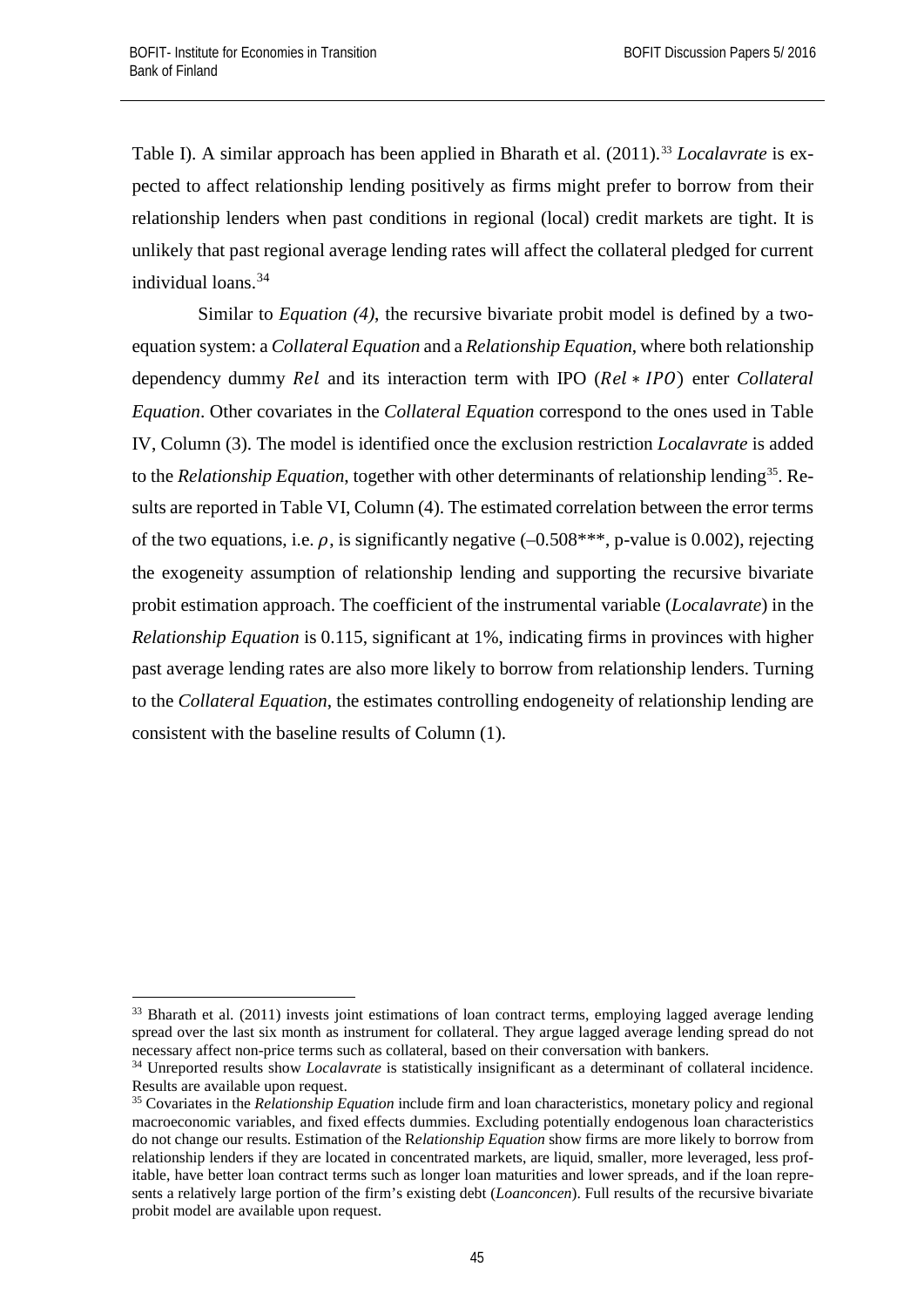|                              | Probit      | Bivariate probit   | <b>Bivariate Probit</b>      |                      |
|------------------------------|-------------|--------------------|------------------------------|----------------------|
|                              |             |                    | $IPO$ as endogenous          | Rel as endogenous    |
|                              |             | IV: Affected_Firms | IV: $Log(1+dd \text{ lag2})$ | IV: Localavrate      |
| <b>VARIABLES</b>             | (1)         | (2)                | (3)                          | (4)                  |
| Collateral Equation          |             |                    |                              |                      |
| Sizeconcen (Rel)             | $0.596***$  | $0.589***$         | $0.589***$                   | $1.314***$           |
|                              | (0.218)     | (0.217)            | (0.217)                      | (0.247)              |
| ACR4                         | 5.935***    | 5.873***           | 5.848***                     | 4.999***             |
|                              | (1.216)     | (1.214)            | (1.214)                      | (1.178)              |
| Sizeconcen*IPO (Rel*IPO)     | $-0.471**$  | $-0.460**$         | $-0.460**$                   | $-0.521***$          |
|                              | (0.229)     | (0.228)            | (0.228)                      | (0.148)              |
| $ACR4*IPO$                   | $-3.503***$ | $-3.487***$        | $-3.469***$                  | $-3.198***$          |
|                              | (1.016)     | (1.013)            | (1.012)                      | (0.935)              |
| <b>IPO</b> Equation          |             |                    |                              |                      |
| Affected Firms               |             | $-0.681***$        |                              |                      |
|                              |             | (0.094)            |                              |                      |
| $Log(1+dd_lag2)$             |             |                    | $-0.080***$                  |                      |
|                              |             |                    | (0.016)                      |                      |
| <b>Relationship Equation</b> |             |                    |                              |                      |
| Localavrate                  |             |                    |                              | $0.115***$           |
|                              |             |                    |                              | (0.040)              |
| $\rho$                       |             | $-0.129$ (p=0.12)  | $-0.114$ (p=0.17)            | $-0.508***(p=0.002)$ |
| Observations                 | 8741        | 8,765              | 8,765                        | 8765                 |

#### Table VI Bivariate Probit Models

This table reports the results of recursive Bivariate Probit models with instrumental variables. Column (1) replicates the Probit model results of Table IV, column (3) for comparison purposes. Column (2) and (3) treat *IPO* as endogenous variable.

Column (4) treats relationship lending dummy *Rel* as endogenous variable, where *Rel* is a dummy variable equals 1 if the firm obtains at least 20% (i.e. the sample median of the *Sizeconcen*) of bank loans from the lender prior to the current loan, and 0 otherwise.

In all specifications, the variables in the *Collateral Equation* correspond to the ones used in Table IV, column (3), except that in Column (4) where *Sizeconcen* and *Sizeconcen\*IPO* are replaced by *Rel* and *Rel\*IPO*, respectively.

Variables in the *IPO Equation* include one instrument (*Affected\_Firms* or *Log(1+dd\_lag2)*) and all variables in the *Collateral Equation*, except *IPO* and its interaction terms with other covariates.

Variables in the *Relationship Equation* include one instrument (*Localavrate*) and all variables in the *Collateral Equation*, except *Rel*, *Rel\*IPO*, relationship control variables (*Relcontrols* defined in section 2.1.1), and their interactions with *IPO*.

The instrumental variables are defined as following:

*Affected\_Firms* is a dummy variable equals 1 if the firm has experienced at least one CSRC IPO suspension within the 2-year window prior to the firm's actual listing;

Log(1+dd\_lag2) is the logarithm of 1 plus the number of CSRC IPO suspension days within the 2-year window prior to the firm's actual listing;

*Localavrate* is the regional average lending rate one semi-accounting year before the current loan. Full results of Bivariate Probit models are available upon request. Standard errors in parentheses.

\*\*\* p<0.01, \*\* p<0.05, \* p<0.1.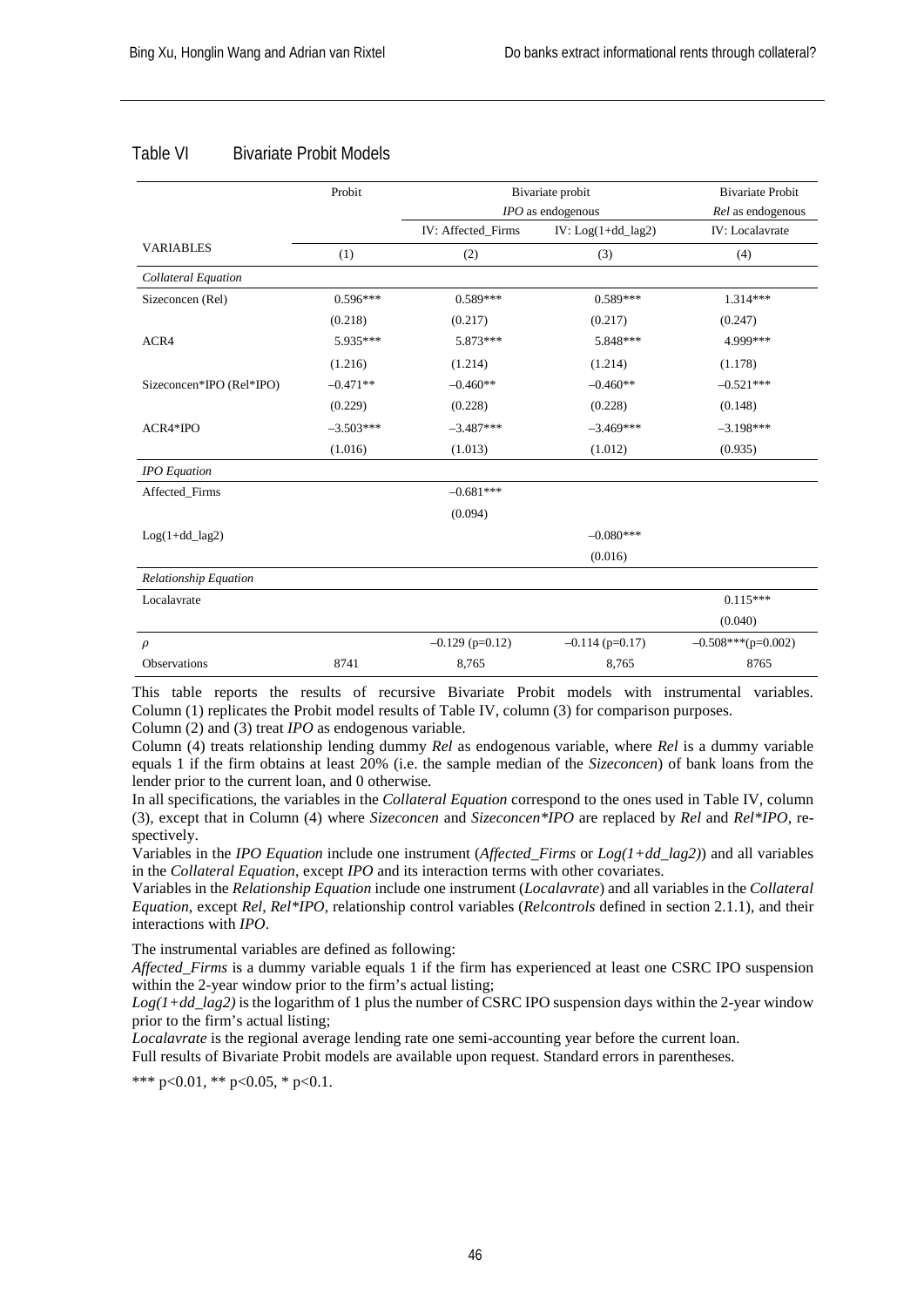# <span id="page-46-0"></span>6 Further robustness tests

This section presents further robustness tests accounting for the unobserved firm specific time-invariant risks with fixed effect logit model (6.1); the endogeneity of other loan contract terms using instrumental (IV) probit model (6.2); and the sensitivity of the results to alternative samples (6.3). Our main results are robust to all these tests.

# <span id="page-46-1"></span>6.1 Firm fixed effects

Including firm fixed effects alleviates the concern that unobserved time-invariant risk factors can drive our results. As the Probit model is not suitable for fixed effects regressions, we use a fixed effects Logit model. Table VII reports the full sample results for specifications without potentially endogenous loan contract terms (Column (1)) and with those terms (Column (2)). Column (3) and (4) replicate these regressions for a sample excluding loans originated after a firm's bond IPOs. After controlling for firm fixed effects, the impact of relationship intensity on collateral incidence is significantly positive for pre-IPO loans, but is statistically insignificant across all specifications for post-IPO loans (*H0: Sizeconcenil+Sizeconcenil\*IP-* $O_{il}=0$  cannot be rejected). This result is even stronger than that of the baseline model (Column (3) of Table IV), supporting the hypothesis that IPOs as an informational shock eliminates rent extraction opportunities. The results for market concentration are similar to previous findings, i.e. increasing market concentration increases the likelihood of collateral, and this effect is stronger for pre-IPO loans.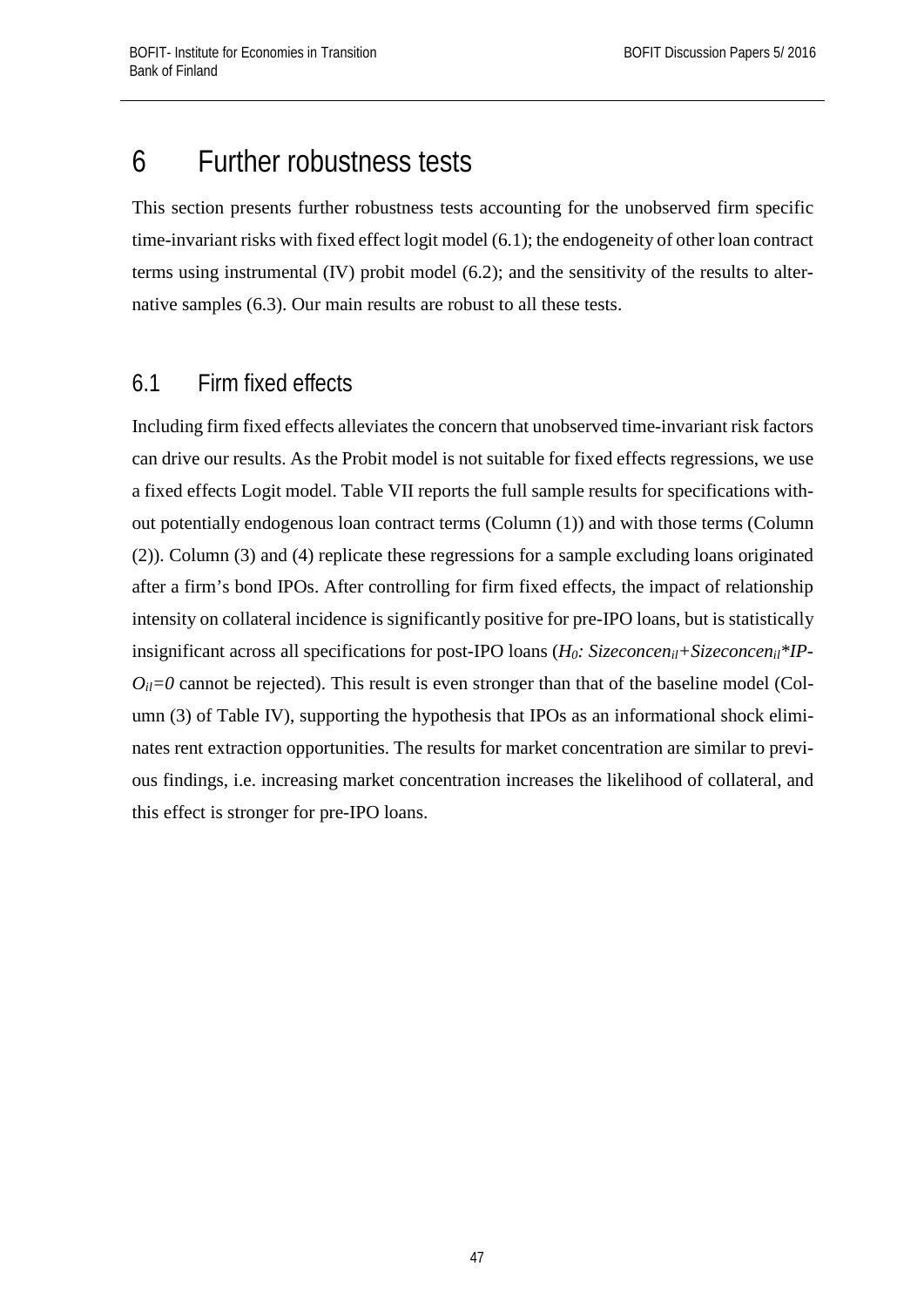#### Table VII Firm fixed effects

|                                     | Fixed effects Logit model |                |                |                                        |  |  |
|-------------------------------------|---------------------------|----------------|----------------|----------------------------------------|--|--|
|                                     | All loans                 |                |                | Loans originated before corporate bond |  |  |
|                                     |                           |                |                | IPOs                                   |  |  |
|                                     | Without loan              | With loan      | Without loan   | With loan                              |  |  |
|                                     | contract terms            | contract terms | contract terms | contract terms                         |  |  |
| <b>VARIABLES</b>                    | (1)                       | (2)            | (3)            | (4)                                    |  |  |
| Sizeconcen                          | $1.645***$                | 1.634***       | $1.750***$     | $1.713***$                             |  |  |
|                                     | (0.543)                   | (0.544)        | (0.542)        | (0.543)                                |  |  |
| ACR4                                | 23.247***                 | 24.007***      | 23.356***      | 24.055***                              |  |  |
|                                     | (5.305)                   | (5.284)        | (5.337)        | (5.309)                                |  |  |
| Sizeconcen*IPO                      | $-1.472***$               | $-1.453**$     | $-1.774***$    | $-1.722***$                            |  |  |
|                                     | (0.564)                   | (0.565)        | (0.567)        | (0.568)                                |  |  |
| ACR4*IPO                            | $-17.824***$              | $-18.051***$   | $-19.251***$   | $-19.548***$                           |  |  |
|                                     | (5.210)                   | (5.177)        | (5.209)        | (5.169)                                |  |  |
| First                               | $1.074***$                | $1.080***$     | $1.292***$     | $1.287***$                             |  |  |
|                                     | (0.389)                   | (0.388)        | (0.397)        | (0.395)                                |  |  |
| First*IPO                           | $-1.209***$               | $-1.199***$    | $-1.547***$    | $-1.527***$                            |  |  |
|                                     | (0.400)                   | (0.399)        | (0.410)        | (0.408)                                |  |  |
| Switch                              | 0.407                     | 0.448          | 0.325          | 0.374                                  |  |  |
|                                     | (0.300)                   | (0.299)        | (0.303)        | (0.302)                                |  |  |
| Switch*IPO                          | $-0.472$                  | $-0.476$       | $-0.365$       | $-0.368$                               |  |  |
|                                     | (0.311)                   | (0.310)        | (0.316)        | (0.315)                                |  |  |
| Numlender                           | 0.023                     | 0.033          | $0.063**$      | $0.075**$                              |  |  |
|                                     | (0.028)                   | (0.029)        | (0.030)        | (0.030)                                |  |  |
| <b>IPO</b>                          | $10.171***$               | 10.272***      | 10.954***      | 11.097***                              |  |  |
|                                     | (2.978)                   | (2.959)        | (2.978)        | (2.954)                                |  |  |
| Observations                        | 5,856                     | 5,851          | 4,816          | 4,811                                  |  |  |
| Number of firms                     | 291                       | 291            | 255            | 255                                    |  |  |
| Pseudo R2                           | 0.137                     | 0.142          | 0.138          | 0.144                                  |  |  |
| $H_0$ : Sizeconcen+Sizeconcen*IPO=0 | 0.173                     | 0.181          | $-0.024$       | $-0.009$                               |  |  |
| $H0: ACR4+ACR4*IPO=0$               | 5.423***                  | 5.967***       | 4.105*         | 4.506*                                 |  |  |

This table reports the results for the fixed effects Logit model for alternative samples, and for specifications with and without loan contract terms. Results for firm characteristics and fixed effects dummies are not reported to save space. Monetary policy variables and regional macro variables are not included in this estimation. Including them does not change our results. Standard errors in parentheses.

\*\*\* p<0.01, \*\* p<0.05, \* p<0.1.

## <span id="page-47-0"></span>6.2 Endogeneity of loan contract terms

In this subsection we apply instrumental variable (IV) Probit regressions to address the endogeneity issue of loan contract terms. We examine two possibilities: exclude *Spread* from the determinants of collateral and treat *Maturity* as the sole endogenous variable; and treat both *Spread* and *Maturity* as endogenous variables.<sup>[36](#page-47-1)</sup> The instruments chosen for *Maturity* 

<span id="page-47-1"></span><sup>&</sup>lt;sup>36</sup> The existing literature differs in treating which of the loan contract terms should be endogenous in determining collateral. Dennis et al. (2000) and Bharath et al. (2011) consider *Maturity* as the only endogenous contract term that affects collateral. The underlining assumption is that the lending spread is determined after the decision on collateral pledging. On the other hand, Brick and Paila (2007) and Ono and Uesugi (2009) model the spread as an endogenous determinant of collateral. As empirical validations are provided for both assumptions and theoretical advantages of either assumption are unknown a priori, we examine both.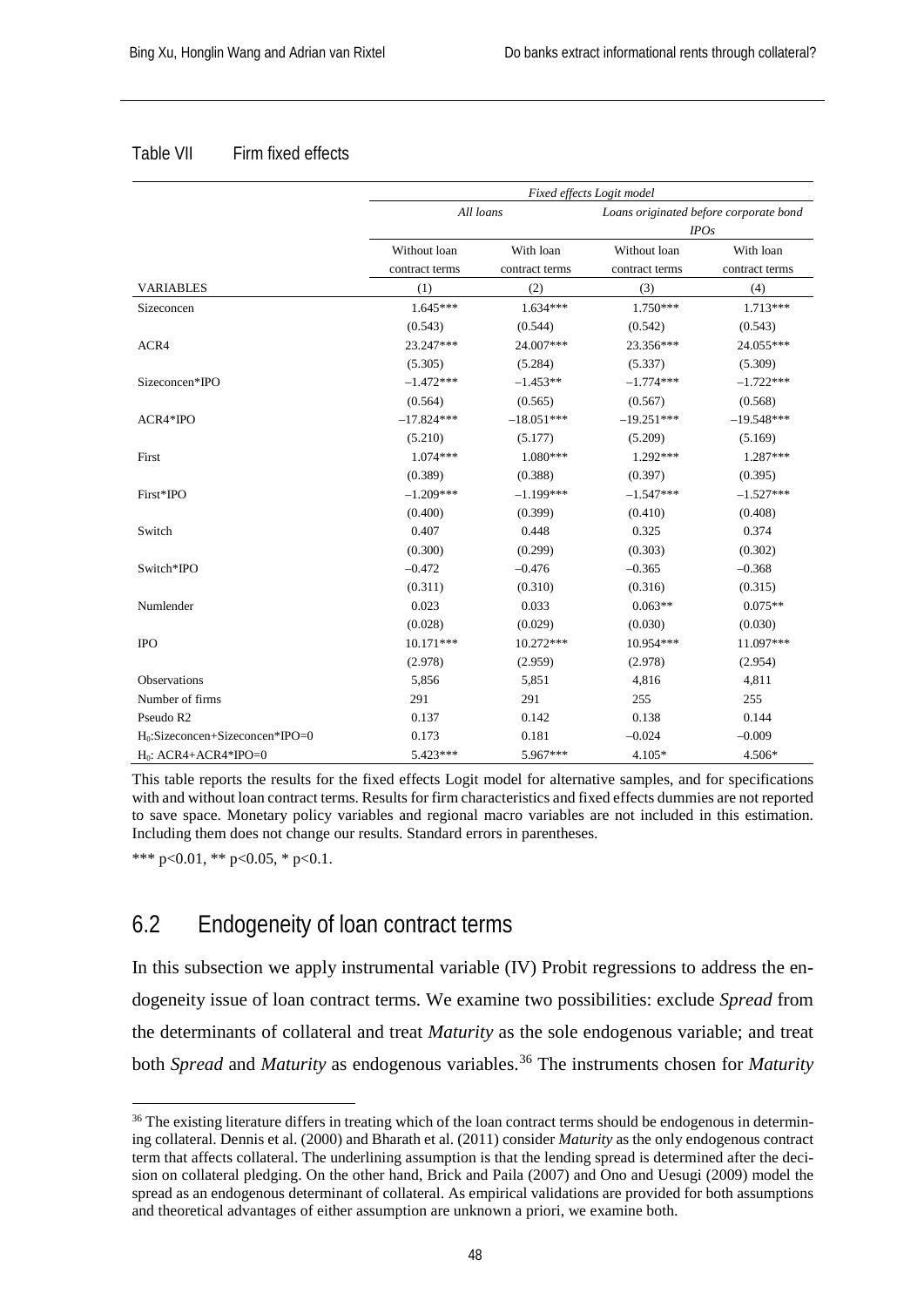are asset maturity (*Amaturity*, Barclay et al., 1995) and term spread (*Termspread*, Dennis et al., 2000) and Brick and Ravid, 1985)). For the lending spread (*Spread*), we use as an instrument the benchmark loan spread (*Benchsprd* = benchmark lending rate minus the benchmark deposit rate), and lagged regional average lending rates (*Localavrate*). *Benchsprd* and *Localavrate* should be correlated with the lending spread but are not likely to be related to whether or not a particular loan is collateralized.<sup>[37](#page-48-1)</sup> Summary statistics and definitions of these instrumental variables are in Panel F of Table I. Technical details, results and the relevance and validity of instrumental variables are reported in the Internet Appendix, Section B and Table IA.V. We find loan contract terms are indeed endogenous as the null hypotheses that *Maturity* alone or *Maturity* and *Spread* together are exogenous are strongly rejected (Wald-test p-value=0.0192 and 0.0000, respectively). Nevertheless, the IV probit results are largely consistent with previous findings, except that *Sizeconcen<sub>il</sub>* loses its explanatory power for post-IPO loans (*H0:Sizeconcenil+Sizeconcenil\*IPOil=0* cannot be rejected, pvalue=0.99 or 0.86 depending on specifications), which is a even stronger result than for the baseline model. Results for market structure are also similar to previous findings.

### <span id="page-48-0"></span>6.3 Alternative samples

Lastly, we investigate in this section if results from the baseline model are sensitive to alternative samples. First, we focus on a sample of firms that borrowed at least once before its equity IPO and at least once after, which allows us to compare more precisely changes in collateral incidence around IPOs. Second, we restrict the sample to loans that were originated right before and after the IPO (e.g. one loan before and one loan after); four loans closest to IPO dates (e.g. two before and two after); and six loans closest to IPO dates (e.g. three before and three after). These short event windows minimize the possibility that significant events other than IPOs affect our results. Results for these samples are reported in the Internet Appendix, Table IA.VI. Finally, we investigate if our results are driven by non-commercial basis loans. We re-estimate *Equation (3)* by removing progressively loans from policy banks, state-owned banks, trust and investment companies and other financial institutions, on the basis that loans from these institutions could be based on policy preferences, political

<span id="page-48-1"></span><sup>&</sup>lt;sup>37</sup> Benchsprd and *Localavrate* may reflect changes in the monetary policy stance or business cycle, which in turn might affect the incidence of collateral. See Jimenez et al. (2006). If this were true, these variables cannot serve as valid instruments. However, our estimations show that monetary conditions measured by the reserve requirement ratio or 7-day repo rate, or the business cycle measured by regional GDP growth rates, do not impact significantly on collateral incidence, as reported in most of our tables.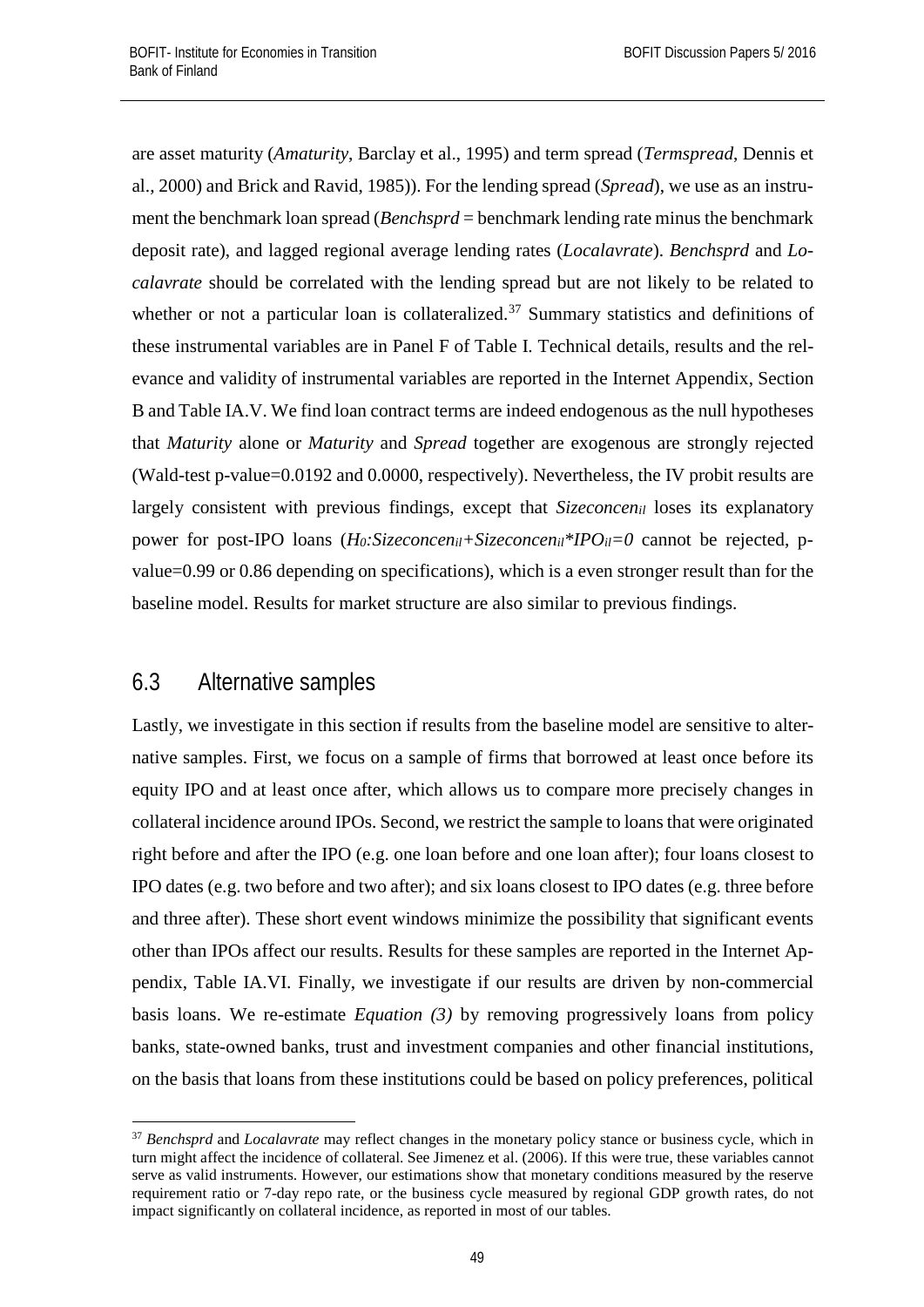pressure, or other non-standard credit criteria. Results are reported in the Internet Appendix, Table IA.VII. Our main findings are solid in almost all of these samples.

# <span id="page-49-0"></span>7 Conclusions

In this paper, we investigate whether proprietary information obtained from both lending relationship and bank market concentration allow for informational rent through collateral. We find collateral incidence increases with both relationship lending and market concentration, and these effects are less pronounced for transparent firms. Using equity IPOs as informational shocks, we find that collateral incidence increases with both relationship intensity and market concentration for pre-IPO loans, while these effects are greatly moderated for post-IPO loans. Furthermore, we demonstrate that following an IPO, rent extraction through collateral is moderated for safe firms but intensified for risky firms, a result in line with the prediction of Rajan (1992). Further robustness tests suggest that our results are not caused by differences in credit risks, the possible endogeneity of IPOs and relationship lending, concurrent lending and underwriting, or non-commercial basis loans. Our results complement the finding that banks extract informational rents by charging higher lending rates (Hale and Santos, 2009; Schenone, 2009), and in part validate the theoretical predictions that concentrated market structure facilitates accumulation of inside information (Dell'Ariccia et al., 1999; Dell'Ariccia, 2001). Finally, we provide the first loan-level analysis on collateral for China, which has received little attention so far.

Our study opens up a few avenues for future research. A cross-country investigation of rent extraction through collateral could be fruitful. Rent extraction through collateral may be more likely to be observed in less developed markets where banks lack sufficient tools to price credit risks. Another possibility is to check if banks choose methods to charge rents (either through lending rates or collateral) depending on price regulation or monetary policy. A third avenue is to investigate how rent extraction through collateral could vary with the legal and institutional environment, as these aspects crucially determine how valuable collateral is to banks. We leave these issues for future research.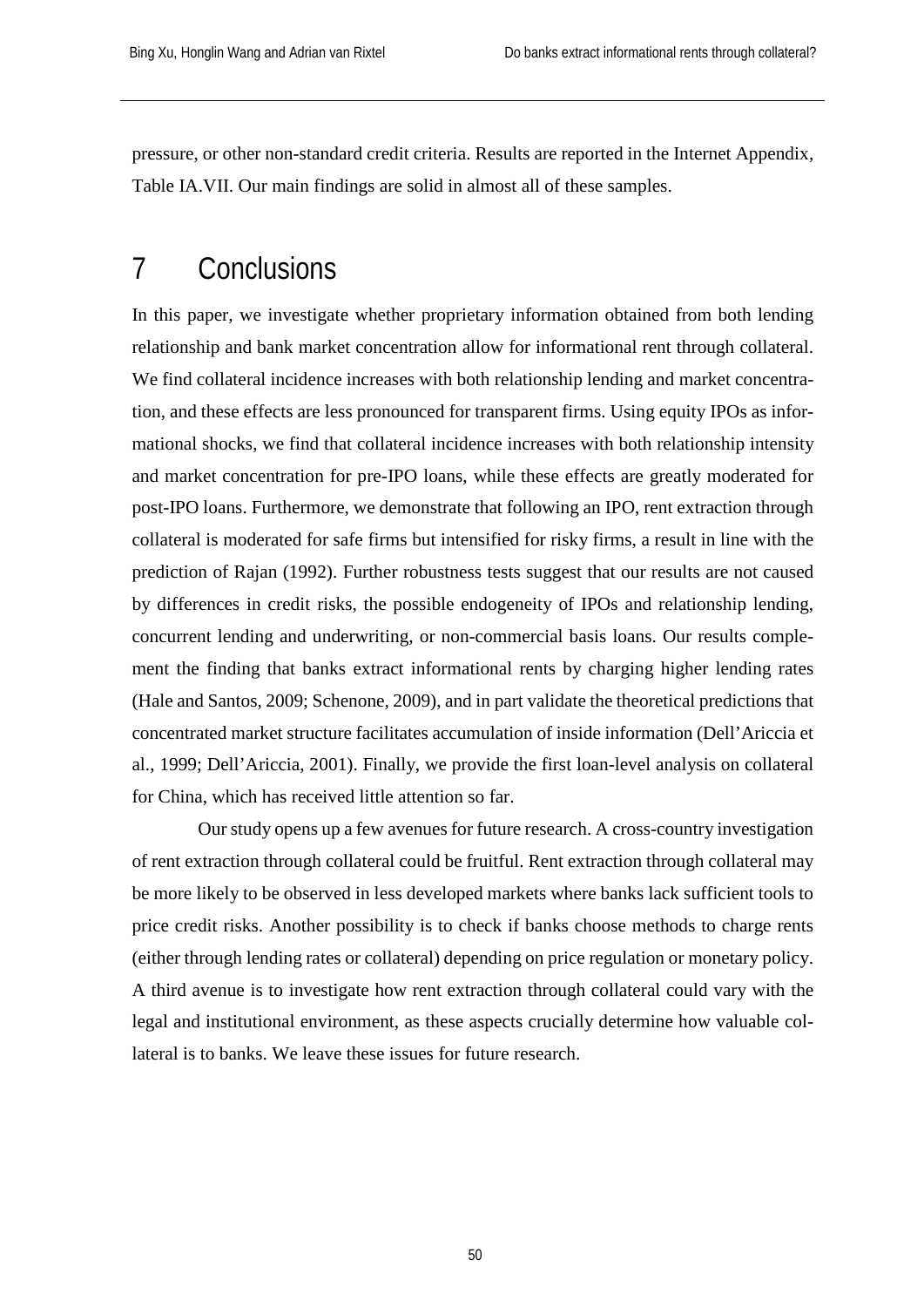# <span id="page-50-0"></span>References

- Allen, F., Qian, J., and Qian, M., 2005. Law, finance, and economic growth in China, *Journal of Financial Economics*, 77(1), 57–116.
- Allen, F., Qian, J., Shan, C.Y., Zhu, L., 2014. The best performing economy with the worst performing market: Explaining the poor performance of the Chinese stock market. *Unpublished manuscript*.
- Barclay, M., Marx, L., and Smith, C., 1995. The maturity structure of corporate debt, *Journal of Finance*, 50(2), 609–631.
- Berger A., Espinosa-Vega, M., Frame, W., and Miller, N., 2011. Why do borrowers pledge collateral? New empirical evidence on the role of asymmetric information, *Journal of Financial Intermediation*, 20(1), 55–70.
- Berger, A., and Udell, G., 1990. Collateral, loan quality, and bank risk, *Journal of Monetary Economics*, 25(1), 21–24.
- Berger, A., and Udell, G., 1995. Relationship lending and lines of credit in small firm finance, *Journal of Business*, 68(3), 351–381.
- Bernanke, B., and Gertler, M., 1995. Inside the black box: The credit channel of monetary policy transmission, *Journal of Economic Perspectives*, 9(4), 27–48.
- Berlin, M., and Butler, A., 2002. Collateral and competition, Federal Reserve Bank of Philadelphia, Working Papers 02–22.
- Berlin, M., and Mester, L., 1992. Debt covenants and renegotiation, *Journal of Financial Intermediation*, 2(2), 95–133.
- Berlin, M., and Mester, L., 1999. Deposits and relationship lending, *Review of Financial Studies*, 12(3), 579–607.
- Besanko, D., and Thakor, A., 1987. Collateral and rationing: Sorting equilibria in monopolistic and competitive credit markets, *International Economic Review*, 28(3), 671–689.
- Bester, H., 1985. Screening vs. rationing in credit markets with imperfect information, *American Economic Review*, 75(4), 850–855.
- Bharath, S., Dahiya, S., Saunders, A., and Srinivasan, A., 2011. Lending relationship and loan contract terms, *Review of Financial Studies*, 24(4), 1141–1203.
- Boot, A., 2000. Relationship banking: What do we know?, *Journal of Financial Intermediation*, 9(1), 7–25.
- Boot, A., and Thakor, A., 1994. Moral hazard and secured lending in an infinitely repeated credit market game, *International Economic Review*, 35(4), 899–920.
- Boot, A., and Thakor, A., 2000. Can relationship banking survive competition?, *Journal of Finance*, 55(2), 679–713.
- Boot, A., and Thakor, A., 2010. The accelerating integration of banks and markets and its implications for regulation. In: A. Berger, P. Molyneux and J. Wilson (eds.), *The Oxford Handbook of Banking*, 58–89, Oxford University Press.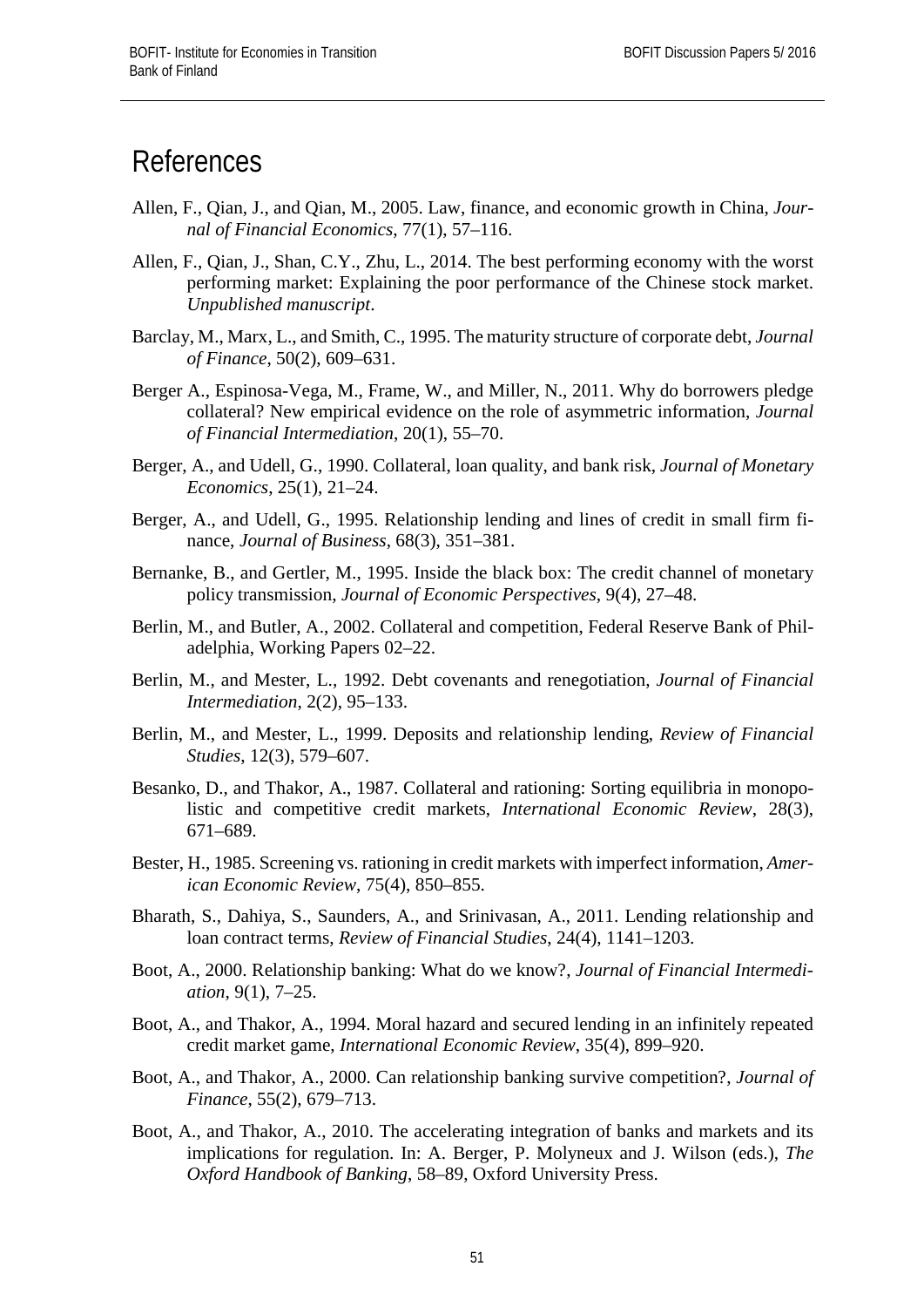- Boot, A., Thakor, A., and Udell, G., 1991. Secured lending and default risk: Equilibrium analysis, policy implications and empirical results, *Economic Journal*, 101(406), 458–472.
- Brick, I., and Palia, D., 2007. Evidence of jointness in the terms of relationship lending, *Journal of Financial Intermediation*, 16(3), 452–476.
- Brick, I., and Ravid, A., 1985. On the relevance of debt maturity structure, *Journal of Finance*, 40(5), 1423–1437.
- Chang, C., Liao, G,. Yu, X,. and Ni, Z., 2014. Information from relationship lending: Evidence from loan defaults in China, *Journal of Money, Credit and Banking*, 46(6), 1225–1257.
- Chen, J., Lobo, G., Wang, Y., and Yu, L., 2013. Loan collateral and financial reporting conservatism: Chinese evidence, *Journal of Banking and Finance*, 37(12), 4989–5006.
- Chakraborty, A., and Hu, C., 2006. Lending relationships in line-of-credit and nonline-ofcredit loans: Evidence from collateral use in small business, *Journal of Financial Intermediation*, 15(1), 86–107.
- Chan, Y., Greenbaum, S., and Thakor, A., 1986. Information reusability, competition and bank asset quality, *Journal of Banking and Finance*, 10(2), 243–253.
- Cull, R., and Xu, L., 2003. Who gets credit? The behavior of bureaucrats and state banks in allocating credit to Chinese state-owned enterprises, *Journal of Development Economics*, 71(2), 533–559.
- Degryse, H., and Van Cayseele, P., 2000. Relationship lending within a bank-based system: Evidence from European small business data, *Journal of Financial Intermediation*, 9(1), 90–109.
- Dell'Ariccia, G., 2001. Asymmetric information and the structure of banking industry, *European Economic Review*, 45(10), 1957–1980.
- Dell'Ariccia, G., and Marquez, R., 2006. Lending booms and lending standards, *Journal of Finance*,61(5), 2511–2546.
- Dell'Ariccia, G., Friedman, E., and Marquez, R., 1999. Adverse selection as a barrier to entry in the banking industry, *Rand Journal of Economics*, 30(3), 515–534.
- Dennis, S., Nandy, D., and Sharpe, L., 2000. The determinants of contract terms in bank revolving credit agreements, *Journal of Financial and Quantitative Analysis*, 35(1), 87–110.
- Dewatripont, M., and Maskin, E., (1995). Credit and efficiency in centralized and decentralized economies, *Review of Economic Studies*, 62(4), 541–555.
- Elsas, R., and Krahnen, J., 2000. Collateral, default risk, and relationship lending: An empirical study on financial contracting, Center for Financial Studies, University of Frankfurt, CFS Working Paper No.1999/13, revised version, 25 November.
- Fan, G., Wang, X., and Zhu, H., 2011. NERI Index of marketization of China's provinces: 2011 Report, Economic Sciences Press.
- Firth, M., Malatesta, P., Xin, Q., and Xu, L., 2012. Collateral, leverage and corporate investment, unpublished manuscript.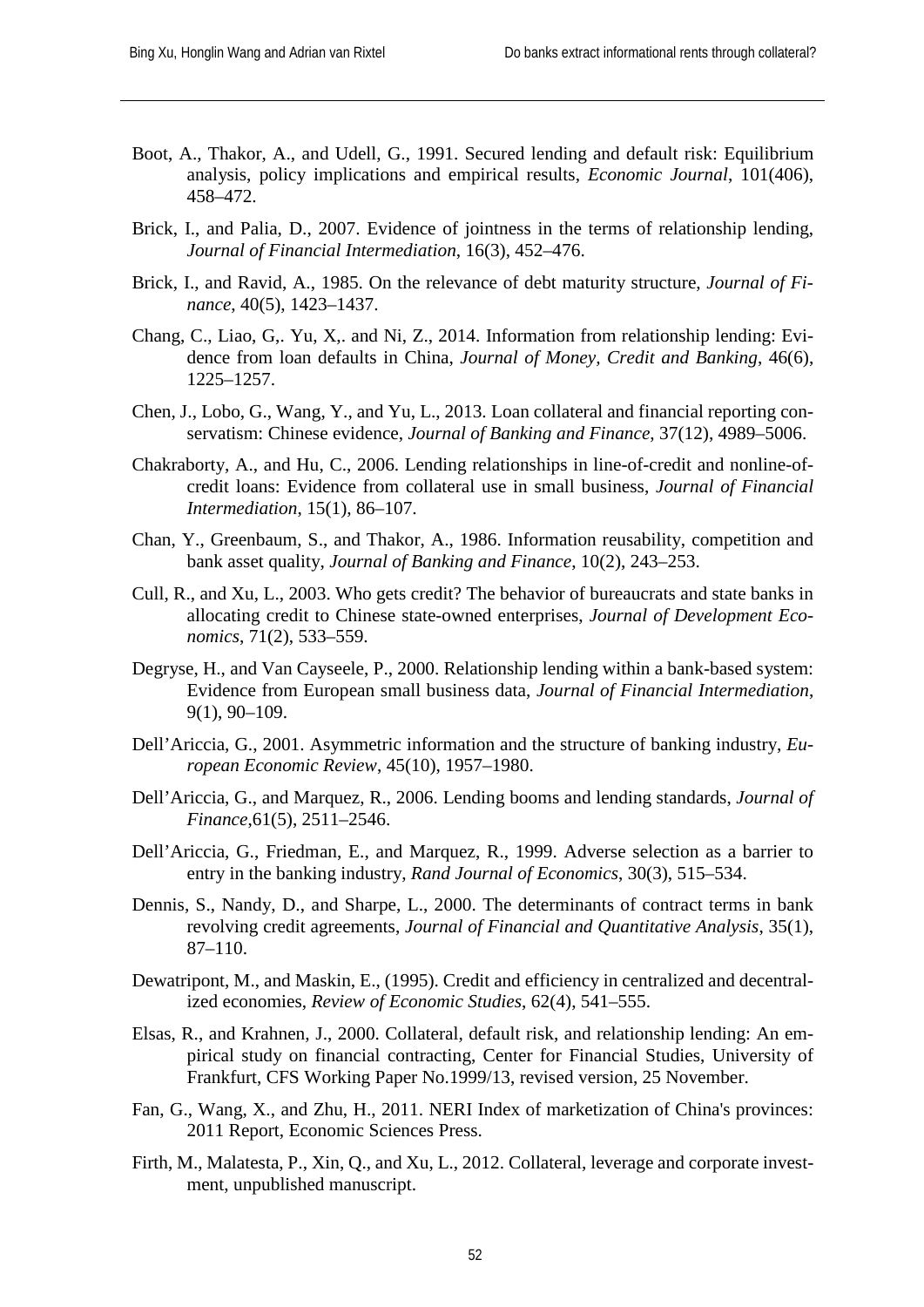- Flannery, M., 1986. Asymmetric information and risky debt maturity choice, *Journal of Finance*, 41(1), 19–37.
- Green, W.H., 2008. *Econometric Analysis*, 6<sup>th</sup> edition, Prentice Hall.
- Hainz, C., 2003. Bank competition and credit markets in transition economies, *Journal of Comparative Economics*, 31(2), 223–245.
- Hainz, C., Weill, L., and Godlewski, C., 2013. Bank competition and collateral: Theory and evidence, *Journal of Financial Services Research*, 44(2), 131–148.
- Hale, G., and Santos, J., 2009. Do banks price their informational monopoly?, *Journal of Financial Economics*, 93(2), 185–206.
- Hauswald, R., and Marquez, R., 2006. Competition and strategic information acquisition in credit markets, *Review of Financial Studies*, 19(3), 967–1000.
- Inderst, R., and Mueller, H., 2007. A lender-based theory of collateral, *Journal of Financial Economics*, 84(3), 826–859.
- Jimenez, G., and Saurina, J., 2004. Collateral, type of lender and relationship banking as determinants of credit risk, *Journal of Banking and Finance*, 28(9), 2191–2212.
- Jimenez, G., Salas, V., and Saurina, J., 2006. Determinants of collateral, *Journal of Financial Economics*, 81(2), 255–281.
- Kiyotaki, N., and Moore, J., 1997. Credit cycles, *Journal of Political Economy*, 105(2), 211–248.
- La Porta, R., López-de-Silanes, F. and Zamarripa, G., 2003. Related lending, *Quarterly Journal of Economics*, 118(1), 231–268.
- Leeth, J., and Scott, J., 1989. The incidence of secured debt: Evidence from the small business community, *Journal of Financial and Quantitative Analysis*, 24(3), 379–394.
- Li, K., Yue, H., and Zhao, L., 2009. Ownership, institutions, and capital structure: Evidence from China, *Journal of Comparative Economics,* 37(3), 471–490.
- Lin, C., Ma, Y., Malatesta, P., and Xuan, Y., 2011. Ownership structure and the cost of corporate borrowing, *Journal of Financial Economics*, 100(1), 1–23.
- Longhofer, D., and Santos, J., 2000. The importance of bank seniority for relationship lending, *Journal of Financial Intermediation*, 9(1), 57–89.
- Manove, M., Padilla, A., and Pagano, M., 2001. Collateral versus project screening: A model of lazy banks, *Rand Journal of Economics,* 32(4), 726–744.
- Marquez, R., 2002. Competition, adverse selection, and information dispersion in the banking industry, *Review of Financial Studies*, 15(3), 901–926.
- Menkhoff, L., Neuberger, D., and Suwanaporn, C., 2006. Collateral-based lending in emerging markets: Evidence from Thailand, *Journal of Banking and Finance*, 30(1), 1–21.
- Ono, A., and Uesugi, I., 2009. Role of collateral and personal guarantees in relationship lending: Evidence from Japan's SME loan market, *Journal of Money, Credit and Banking*, 41(5), 935–960.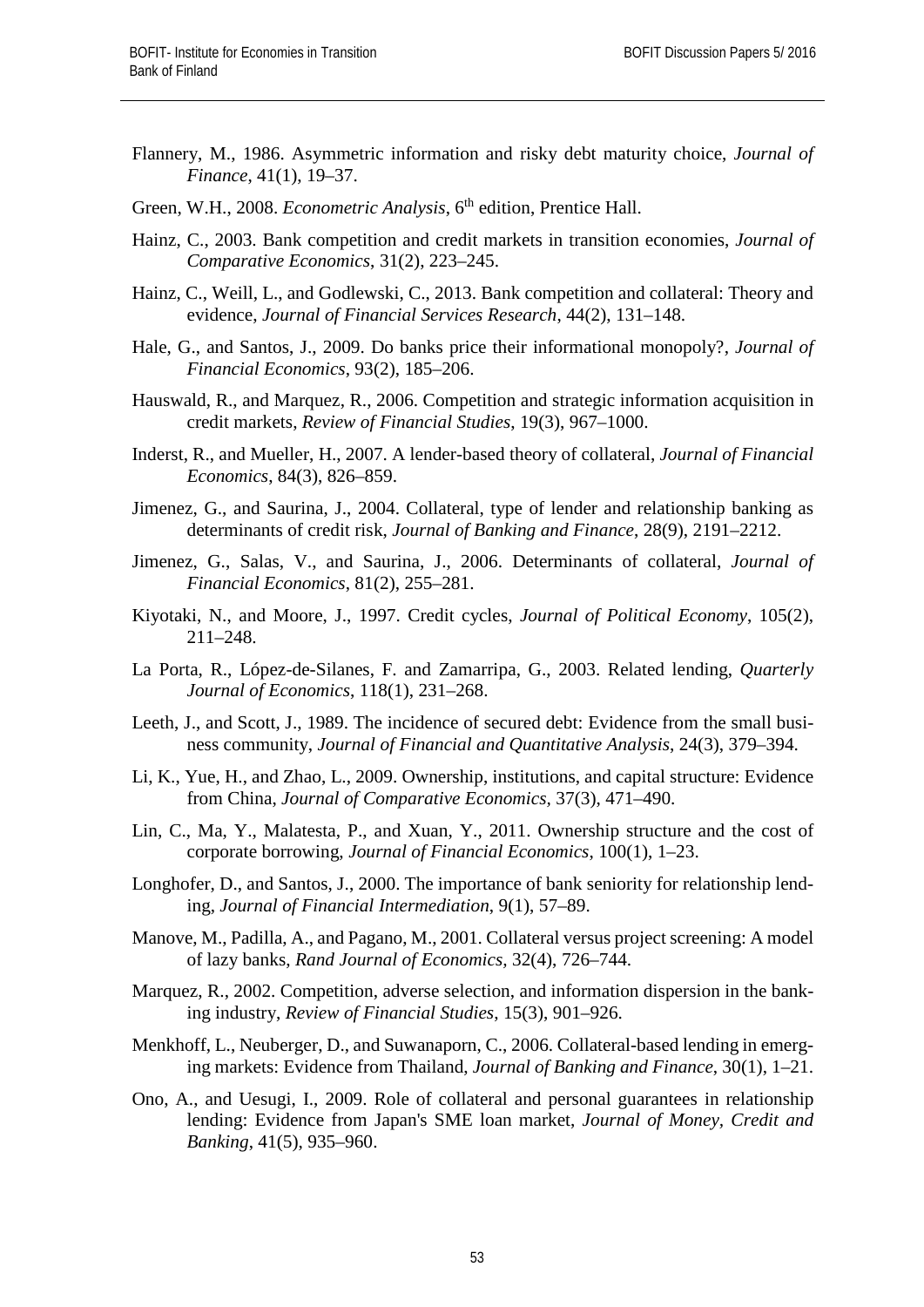- Pessarossi, P., Godlewski, C., and Weill, L., 2012. Foreign bank lending and information asymmetries in China: Empirical evidence from the syndicated loan market, *Journal of Asian Economics* 23(4), 423–433.
- Petersen, M., and Rajan, R., 1995. The effect of credit market competition on lending relationships, *Quarterly Journal of Economics*, 110(2), 407–444.
- Presbitero, A., and Zazzaro, A., 2011. Competition and relationship lending: Friends or foes?, *Journal of Financial Intermediation*, 20(3), 387–413.
- Qian, J., and Strahan, P., 2007. How laws and institutions shape financial contracts: The case of bank loans, *Journal of Finance*, 62(6), 2803–2834.
- Qian, J., Strahan, P., and Yang, Z., 2015. The impact of incentives and communication costs on information production and use: Evidence from bank lending, *Journal of Finance*, 70(4), 1457–1493.
- Rajan, R., 1992. Insiders and outsiders: The choice between informed and arm's-length debt, *Journal of Finance*, 47(4), 1367–400.
- Santos, J. and Winton, A., 2008. Bank loans, bonds, and information monopolies across the business cycle, *Journal of Finance*, 63(3), 1315–1359.
- Schenone, C., 2010. Lending relationships and information rents: Do banks exploit their information advantages?, *The Review of Financial Studies*, 23(3), 1149–1199.
- Sharpe, S., 1990. Asymmetric information, bank lending, and implicit contracts: A stylized model of customer relationships, *Journal of Finance*, 45(4), 1069–87.
- Wilde, J., 2000. Identification of multiple equation probit models with endogenous dummy regressors. *Economics Letters*, 69 (3), 309–312.
- Wooldridge, J.M., (2010). *Econometric Analysis of Cross Section and Panel Data*, Second Edition, The MIT Press.
- Yasuda, A., 2007. Bank relationships and underwriter competition: Evidence from Japan, *Journal of Financial Economics*, 86(2), 369–404.
- Xu, B., van Rixtel, A., and van Leuvensteijn, M., 2013. Measuring bank competition in China: A comparison of new versus conventional approaches applied to loan markets, Bank for International Settlements, Working Paper No.422.